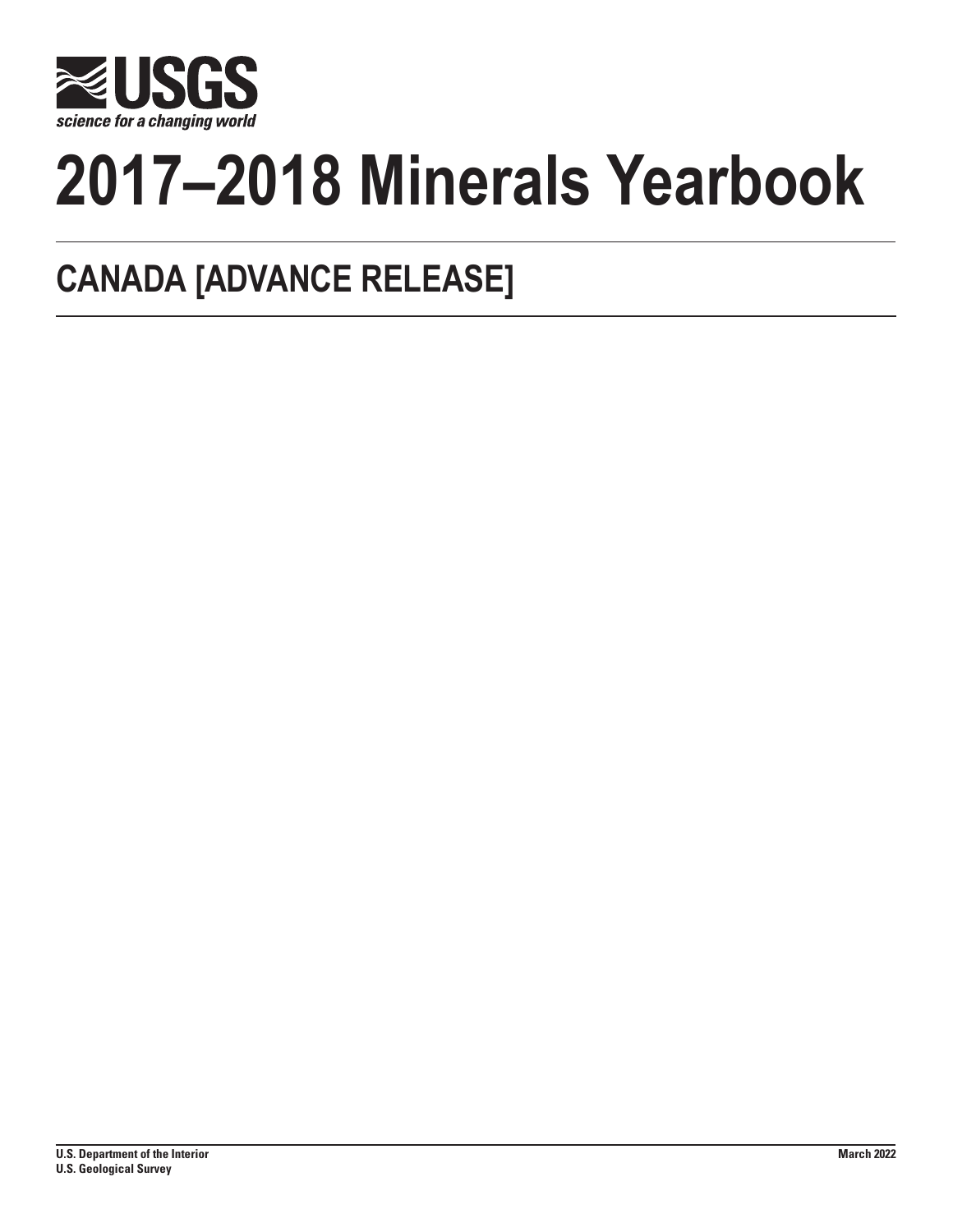# **The Mineral Industry of Canada**

# By James J. Barry

In 2017, Canada, a member of the Group of Seven (G7) nations, had one of the largest economies in the world, ranking 10th based on its nominal gross domestic product (GDP). In 2017, the real GDP of Canada was \$1.4 trillion,<sup>1</sup> which was a 6.9% increase compared with that of 2016. Canada was one of the leading mining nations in the world. It produced a wide array of industrial minerals, metals, and mineral fuels and had one of the largest mining supply sectors, with several thousand companies providing services to global mining operations. Vancouver, British Columbia, was the headquarters for the largest concentration of the world's mineral exploration companies and Toronto, Ontario, was a global hub for mineral industry financing. The Toronto Stock Exchange (TSX) accounted for 38%, or \$6.3 billion, of the world's mining equity capital raised in 2017. The TSX and the TSX Venture Exchange (TSX–V) listed 50% of the world's publicly traded mining companies. Canadian mining companies operated in more than 100 countries, and the value of the country's assets abroad equaled \$124.5 billion in 2017. Canadian companies were active in 34 countries in Africa, 21 countries in Asia (including the Middle East) and Europe, and in every country in Latin America (Mining Association of Canada, 2019, p. 36, 72; Natural Resources Canada, 2019a; Statistics Canada, 2019; World Bank Group, The, 2019).

Canada was the world's leading producer of potash and ilmenite in 2017, accounting for 29% and 16% of world production, respectively. It was the second-ranked producer of niobium and tellurium, accounting for 10% of the world's production of each, and was the third-ranked producer of palladium and graphite, accounting for 8% and 4%, respectively, of world production. Canada was the fourth-ranked producer of nickel (accounting for 10% of world production), mica (9%), cadmium and indium (7% each), and aluminum and platinum (5% each). Canada was the fifth-ranked producer of sulfur, gold, and salt, accounting for 7%, 5%, 4%, respectively, of world production, and the sixth-ranked producer of peat and cobalt, accounting for 6% and 3%, respectively, of world production. As reported by the Kimberley Process Certification Scheme, Canada was the second-ranked diamond producer by weight and the third-ranked diamond producer by value. The average value of Canada's diamond output in 2017 was \$88.66 per carat. According to the World Nuclear Association, Canada was the second-ranked producer of uranium, accounting for 22% of world production. Canada was also a leading natural gas- and crude petroleum-producing country and, according to BP p.l.c., the country accounted for about 4.8% of the world's production of natural gas and 5.2% of the world's production of crude petroleum in 2017 (Anderson, 2019a, b; Apodaca, 2019; Bedinger, 2019; Bolen, 2019; BP p.l.c., 2019, p. 16, 32;

Bray, 2019; Brioche, 2019; Curry, 2019; George, 2019; Jasinski, 2019; McRae, 2019; Olson, 2019; Padilla, 2019; Shedd, 2019; Singerling, 2019; Tolcin, 2019; World Nuclear Association, 2019; Kimberley Process Certification Scheme, 2020).

# **Minerals in the National Economy**

In 2017, the mining, quarrying, and petroleum and natural gas extraction industries contributed \$107.8 billion to Canada's real GDP; this was an 11% increase compared with that of 2016. The increase was largely attributed to a nearly \$1.8 billion increase in the value added by support activities in the mineral extractives sector. Within the extractives industry, petroleum and natural gas extraction accounted for \$75 billion of real GDP, metal ore mining accounted for \$14 billion, nonmetallic mineral mining and quarrying accounted for \$9 billion, and coal mining accounted for \$2.5 billion (Statistics Canada, 2019).

The mining and quarrying industries employed 426,000 people in Canada in 2017. About 107,000 people worked in mineral extraction; 40,000, in metal mining; 37,000, in services; 25,000, in nonmetallic mineral mining; and 5,000, in coal mining. In 2017, nonmetallic mineral product manufacturing accounted for 50,000 jobs and primary metal manufacturing accounted for about 46,000 jobs. Data from two large oil sands mining companies indicated that there were at least 19,000 jobs in oil sands extraction and processing in 2017, not including indirect employees. Support activities for mining and quarrying employed a reported 23,425 people in Canada in 2017. This figure reflected only a fraction of those providing support services, as there were an estimated 208,000 indirect jobs provided by suppliers and services across sectors that are not included in the reported total for mining and quarrying support activities (Mining Association of Canada, 2019, p. 46, 53; Natural Resources Canada, 2019b).

In 2017, the cost of fuel and electricity consumed by mineral industry activities overall in Canada increased by 11.4% compared with the cost in 2016. The cost of fuel and electricity consumed by nonmetallic mineral mining activity, which included quarrying, increased by 19.1%. However, 65.9% of fuel and electricity costs were attributed to metal ore mining activities, including uranium ore mining, which saw a 9.1% increase in fuel and electricity costs. The cost of materials and supplies consumed by mineral industry activities increased by 2.2% overall, although the cost of materials and supplies used in nonmetallic mineral mining activities decreased by 4.1%. Metal ore mining activities accounted for 78.7% of the total cost of materials and supplies for the mineral industry, and the cost for metal ore mining activities increased by 4%. In 2017, the value of Canada's mineral industry production (excluding petroleum and natural gas extraction) increased by 13.2%, including a 20.3% increase in nonmetallic mineral mining activities and a 10.2% increase in metal ore mining activities (Natural Resources Canada, 2019c).

<sup>1</sup> Where necessary, values have been converted from Canadian dollars (CAD) to U.S. dollars (US\$) at an annual average exchange rate of CAD 1.297=US\$1.00 for 2018, CAD 1.350=US\$1.00 for 2017, and CAD 1.379=US\$1.00 for 2016.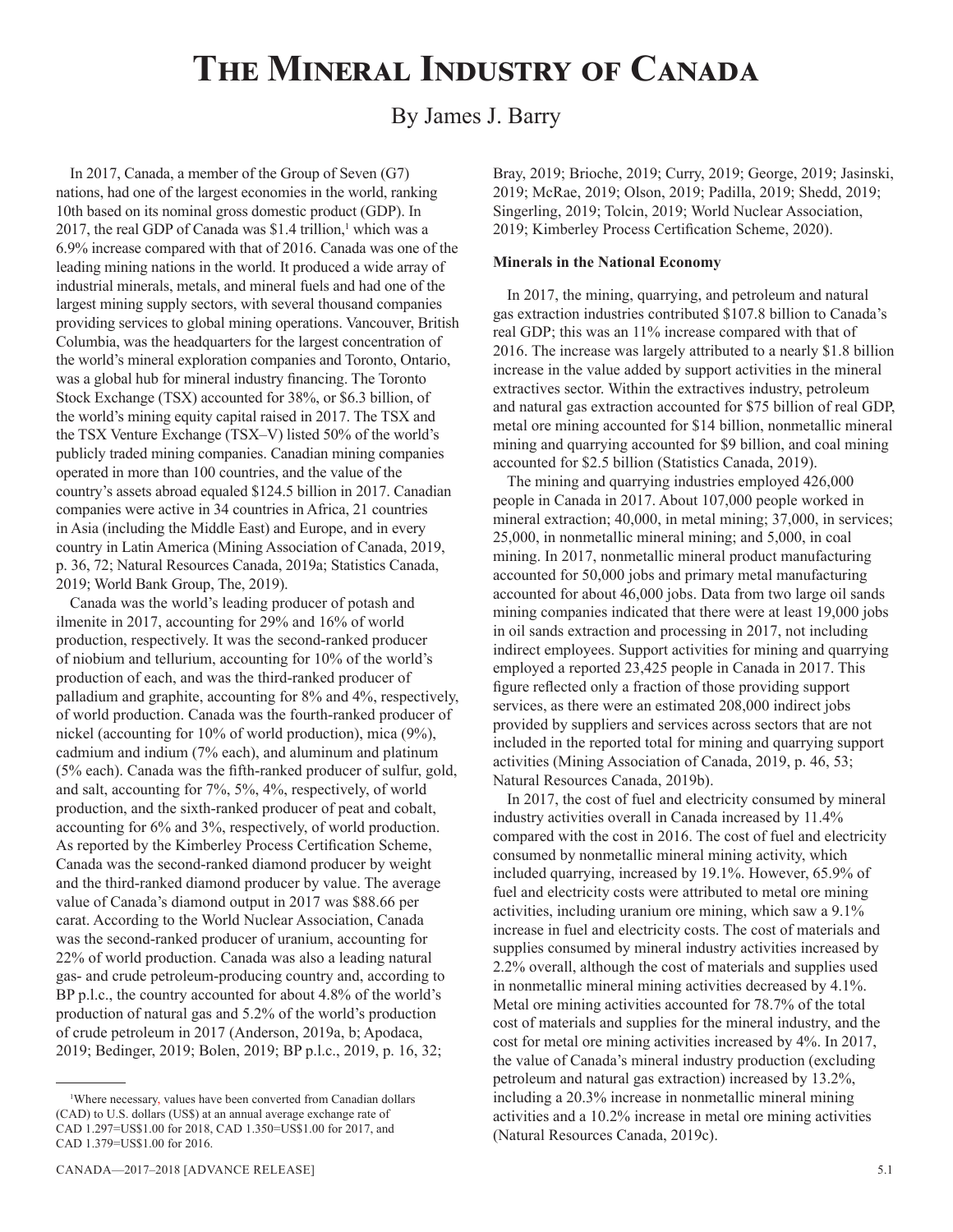At the Provincial and Territory level, mining, quarrying, and petroleum and natural gas extraction accounted for the greatest share of the GDPs of the Provinces and Territories of Alberta, Newfoundland and Labrador, the Northwest Territories, Nunavut, Saskatchewan, and Yukon, since 2011. The Provinces and Territories where mining, quarrying, and petroleum and natural gas extraction accounted for the smallest share of the GDPs were British Columbia, Manitoba, New Brunswick, Nova Scotia, Ontario, Prince Edward Island, and Quebec. Additionally, there was a significant gap in the value added from the mineral extractives sector between the high-income and low-income Provinces and Territories. In 2017, mining, quarrying, and petroleum and natural gas extraction accounted for 37% of the GDP of the Northwest Territories; of Newfoundland and Labrador, 36%; Alberta, 26%; Saskatchewan, 26%; Nunavut, 25%; Yukon, 7%; British Columbia, 4%; Manitoba, 3%; Quebec, 2%; New Brunswick, 1%; Nova Scotia, 1%; Ontario, 1%; and Prince Edward Island, less than 1% (Statistics Canada, 2019).

In 2017, Quebec was the leading Province in terms of exploration and deposit appraisal expenditures, accounting for 26.3% of Canada's total exploration and deposit appraisal expenditures; Ontario, 24.7%; British Columbia, 13.8%; Saskatchewan, 8.7%; Nunavut, 8.1%; Yukon, 7.7%; the Northwest Territories, 4.2%; Manitoba, 1.9%; Newfoundland and Labrador, 1.9%; Alberta, 1.1%; Nova Scotia, 0.8%; and New Brunswick, 0.7%. Canada was the world leader in nonferrous metal mineral exploration spending in 2017, accounting for 13.8% of global expenditures. In 2017, there was a total of 108 major mining projects in Canada (projects with capital costs of at least \$37 million [reported as \$50 million Canadian dollars]), including 31 new projects. However, the total value of these major mining projects decreased by 11% compared with that of 2016 owing largely to the completion of many projects. Global economic growth and an increase in mineral commodity prices were contributing factors in the level of mining project investment (Natural Resources Canada, 2017a, p. 6, 8; 2020b; Mining Association of Canada, 2019, p. 6–7).

In 2017, the value of Canada's domestic mining assets (assets that included mineral properties, deferred mineral exploration expenses, and royalties) included 1,025 companies and was about \$67.7 billion compared with \$67.3 billion in 2016. The combined value of the mining assets of the 186 Canadian companies operating in South America was \$40.7 billion in 2017 compared with \$41 billion in 2016. The combined value of the mining assets of the 110 Canadian companies operating in Africa was \$19.5 billion in 2017 compared with \$20.2 billion in 2016. Canada's mining assets in the United States consisted of 286 companies that had a combined value of \$18.4 billion compared with \$18.2 billion in 2016. The combined value of the mining assets of the 110 Canadian companies operating in Mexico was \$13.6 billion compared with \$13.2 billion in 2016. The combined value of the Canadian mining assets in the Asia and the Pacific region was unchanged, totaling \$10.9 billion in both 2017 and 2016. In Central America, Canadian mining assets consisted of 17 companies valued at a combined \$8.8 billion in 2017 compared with \$7.0 billion in 2016. The combined value

of the mining assets of the 64 Canadian companies operating in Europe was \$7.2 billion in 2017 compared with \$7.4 billion in 2016 (Natural Resources Canada, 2019a).

# **Government Policies and Programs**

The Minerals and Metals Policy of the Government of Canada is the Federal policy that outlines and describes the Federal Government's role, objectives, and strategies for development of the country's mineral resources. Minerals are generally owned and managed by the government of the Province or Territory in which they occur, however, and each jurisdiction has its own mining, environmental, and occupational health and safety laws and regulations. The three Territories—the Northwest Territories, Nunavut, and Yukon—have responsibilities for environmental assessment, land use planning, and water resources, and generally operate under a system of comanagement boards with representation from First Peoples groups (First Nations, Inuit, and Métis). In general, there are two types of First Peoples claims in Canada that are commonly referred to as land claims—comprehensive claims and specific claims. Comprehensive claims arise in areas where First Peoples land rights have not been defined by past treaties or through other legal means, whereas specific claims are defined by treaties or laws. For comprehensive claims, agreements are negotiated between the First Peoples group, the Government of Canada, and the government of the Province or Territory (Government of Canada, 2018; Wacaster, 2017, p. 5.2).

All new mines and some mine expansion projects are subject to Federal review and approval, in addition to Provincial or Territorial permitting requirements. Most major mining projects in the country are subject to the Canadian Environmental Assessment Act of 2012 and may be subject to approvals under the Fisheries Act and the Navigation Protection Act. A Federal review of the Metal Mining Effluent Regulations was completed in 2015, and proposed amendments were expected in 2018 (Mining Association of Canada, 2019, p. 65).

Mineral resources that underlie the continental shelf, Federal lands (including national parks), First Nation lands, and offshore waters are owned by the Federal Government. Direct Federal regulation of mining operations is limited in scope, but includes activities associated with the uranium fuel cycle from exploration to disposal of nuclear waste, activities related to Federal Crown corporations, and mining activities on Federal lands and offshore areas. The manufacture, sale, use, storage, and transportation of explosives used in exploration and mining in Canada are regulated under the Federal Explosives Act. The export, import, and transit across Canada of rough diamond are regulated under the Federal Export and Import of Rough Diamonds Act. Any written or oral mining disclosures made available to the public in Canada are governed by National Instrument 43–101 (NI 43–101) Standards for Disclosure in Mineral Projects (Kazaz and Fipke, 2012, p. 4; Natural Resources Canada, 2017b).

Although the majority of mineral rights in Canada are owned by the Provinces and Territories, mineral rights may also be held by the Federal Government, First Peoples groups, or private entities. The Federal, Provincial, and Territorial governments have shared regulatory responsibilities that are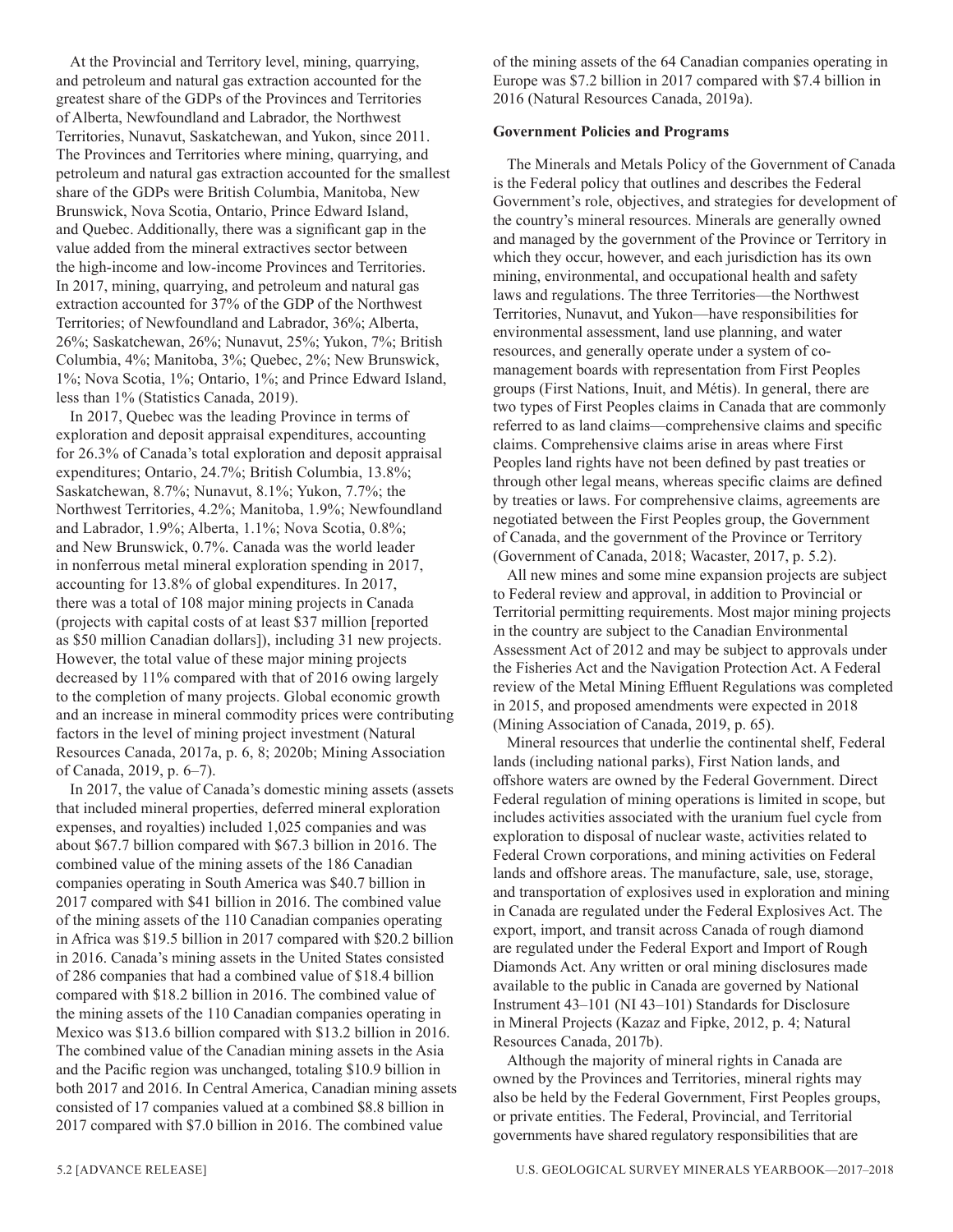similar across jurisdictions, but each jurisdiction maintains its own distinct regulatory regime in terms of minerals management. Responsibilities that are generally in the Provincial or Territorial regime include resource ownership and management; land use decision making; resource exploration and development regulations; exploration and development of resources; operational matters, such as licensing, permitting, and monitoring; mining royalties and Provincial income taxes; Provincial statistics and geoscience data; and the generation and distribution of electricity. Mineral processing and further beneficiation are generally subject to the same legislative regimes that apply to mineral exploration and extraction, because the same Provincial, Territorial, or Federal statues regulate all stages of the mining process. Most jurisdictions do not require mineral processing to take place within the Province or Territory of extraction except for New Brunswick, Newfoundland and Labrador, and Nova Scotia. Local or municipal governments administer bylaws dealing with land use planning and issuance of permits for construction, water supply and distribution, and waste management. First Peoples governments exercise powers over reserve lands and other territories covered by specific agreements negotiated with the Federal and Provincial governments. Such governance on reserves has many of the same powers and responsibilities as local, municipal, or Provincial governments (Lawson Lundell LLP, 2017, p. 68; Natural Resources Canada, 2017b).

With respect to energy development in Canada, Federal and Provincial governments share responsibility for energy production, environmental protection, and trade. The Provinces have jurisdiction over the development of crude petroleum within the Provincial boundaries. The National Energy Board (NEB) regulates construction, operation, and decommissioning of pipelines; construction and operation of international power lines and designated interprovincial power lines; imports of natural gas and exports of crude petroleum, natural gas liquids, natural gas, refined petroleum products, and electricity; and petroleum and natural gas exploration and production activities in specified areas that are not regulated under joint Federal and Provincial accounts. The NEB's responsibilities are described in the National Energy Board Act, the Canada Oil and Gas Operations Act, and the Canada Petroleum Resources Act. For certain projects, an environmental assessment is required by such Federal laws as the Canadian Environmental Assessment Act, the Mackenzie Valley Resource Management Act, and the Inuvialuit Final Agreement or Nunavut Land Claims Agreement (Canada Energy Regulator, 2019b).

Federal and Provincial or Territorial governments in Canada receive direct revenue from energy industries in the form of corporate income taxes; indirect taxes, including sales and payroll taxes; royalties to the Crown, Province, or Territory; and Crown land sales. Between 2013 and 2017, the average revenue received from energy industries included \$6.4 billion in royalties, \$3.2 billion in income tax, \$2.1 billion in indirect taxes, and \$800 million in land sales (Natural Resources Canada, 2020a).

More-extensive coverage of Government policies and programs of Canada, including provisions for each Province and Territory, can be found in the U.S. Geological Survey Minerals Yearbook 2014, volume III, Area Reports—International—Latin America

# **Production**

In 2017, the top nonfuel mineral commodities produced in Canada were, by value, gold, coal, copper, potash, iron ore, nickel, diamond, sand and gravel, and stone; they had a combined value of \$28 billion. Production of many reported metals increased by 10% or more in 2017 compared with that of 2016, including mined bismuth, mined cadmium, ferroniobium, direct-reduced iron, mined and secondary refined lead, molybdenum, niobium, tellurium, and titanium. For many of these commodities, the increased production was a result of stable or increasing global prices of the respective commodities. Metal production decreased by more than 10% for refined cadmium, mined cobalt, mined copper, primary refined lead, minor PGMs (iridium, rhodium, and ruthenium) mined nickel, palladium, platinum, selenium, and smelter zinc. Industrial minerals with increased production greater than 10% included barite, diamond, gypsum, potash, salt, and sand and gravel (industrial silica). In 2017, gemstones, sand and gravel (construction), and metallurgy sulfur were the only industrial minerals for which production decreased by more than 10%. For mineral fuels and related materials production, aviation gasoline, diesel fuel, and heavy fuel oil all increased by more than 10%, whereas refinery (other) products and uranium decreased by more than 10%. Data on mineral production are provided in table 1 (table 1; Mining Association of Canada, 2019, p. 25).

# **Structure of the Mineral Industry**

As one of the world's most active mining countries, Canada had numerous mineral exploration, mine development, and mining projects underway in 2017. Canada's mineral industry was characterized by free enterprise in which private companies were involved in exploration, mine development, mineral production, mineral processing, and marketing. In 2017, the Mining Association of Canada reported that there were 1,189 operating mines in Canada, including 1,126 nonmetallic mineral mines and 63 mines that produced metal ores. According to Natural Resources Canada, the country had 7,000 sand and gravel pits and stone quarries. Canada also had about 50 nonferrous metal smelters, refineries, and steel mills. Table 2 is a list of major mineral industry facilities (Natural Resources Canada, 2016, p. 6; Mining Association of Canada, 2019, p. 13).

#### **Mineral Trade**

Canada is one of the most open countries in the world in terms of trade and investment in mining, and there are few barriers to foreign ownership. The Canada-European Union (EU) Comprehensive Economic and Trade Agreement (CETA) negotiations concluded in September 2014 and went into force in September 2017. Ratification of the treaty lifted nearly all tariffs between the two entities, reducing the costs of goods traded. Once the CETA and the Trans-Pacific Partnership (a trade agreement among Canada and 11 other countries that was intended to reduce tariffs between participating countries) were in full force, Canada would have trade agreements with 51 countries. Canada also had Foreign Investment Promotion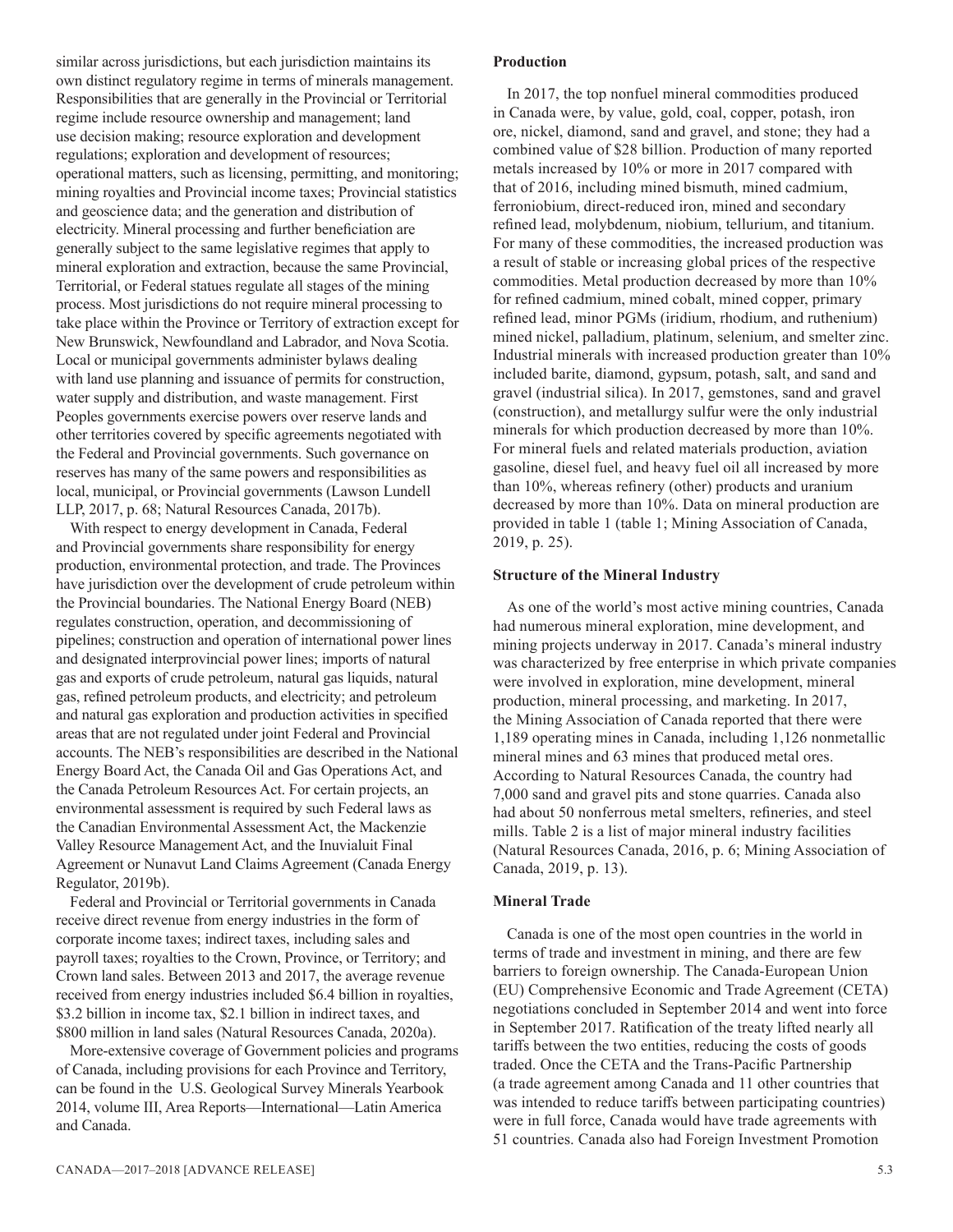and Protection agreements with 37 countries, the stated objective of which was to maintain transparency in foreign investments (Natural Resources Canada, 2016, p. 7; Global Affairs Canada, 2019, p. 109).

In 2017, the value of domestic exports of minerals and mineral products (not including crude petroleum and petroleum products) was about \$72 billion, of which metals and metallic minerals accounted for 78%; nonmetallic minerals and industrial materials accounted for 15%; and coal and coke accounted for 7%. The country's leading trade partner, in terms of value of mining exports, was the United States, followed by the countries of the EU (as an aggregate sum), China, and Japan (Mining Association of Canada, 2019, p. 101–104).

In 2017, in terms of value, the United States accounted for 57% of Canada's metallic mineral exports; 59% of its nonmetallic mineral exports; and 7% of its coal and coke exports (combined). The combined total of aluminum and iron and steel exports accounted for 56% of the value of metals exported to the United States from Canada. The value of exports to the countries of the EU accounted for 25% of Canada's metals exports, 11% of its nonmetallic mineral exports, and 12% of its coal and coke exports (combined). Gold exports accounted for 67% of Canada's total metal exports to the EU. China accounted for 4% of Canada's metallic mineral exports, 5% of its nonmetallic mineral exports, and 13% of its coal and coke exports (combined). Copper, iron ore, and nickel together accounted for 61% of all Canada's metal exports to China. Japan accounted for 3% of Canada's metallic mineral exports, less than 1% of its nonmetallic mineral exports, and 24% of its coal and coke exports (combined) (Mining Association of Canada, 2019, p. 102-104).

In terms of value, gold was Canada's leading metallic mineral export in 2017, accounting for 24% of the value of metal exports and 19% of the total value of mineral and mineral-product exports. The EU accounted for 67% (by value) of the gold exports. Iron and steel was Canada's second-ranked metallic mineral export, accounting for 20% of metal exports and 15% of the total mineral and mineral-product exports. The United States accounted for 87% (by value) of the iron and steel exports from Canada. Potash and potassium compounds combined were Canada's leading nonmetallic mineral export, accounting for 36% of the nonmetallic exports and 5% of the total mineral and mineral-product exports. The United States accounted for 55% of the potash and potassium compound exports. Diamond was the second-ranked nonmetallic mineral export, accounting for 19% of nonmetallic exports and 3% of the total mineral and mineral-product exports from Canada (Mining Association of Canada, 2019, p. 102–104).

In 2017, the value of imports of minerals and mineral products (not including crude petroleum and petroleum products) was about \$60 billion, of which metals and metallic minerals accounted for 82%; nonmetallic minerals and industrial materials accounted for 16%; and coal and coke accounted for 1%. Canada's leading trade partner in 2017, in terms of value of mining imports, was the United States, followed by China, the countries of the EU as an aggregate, and Mexico (Mining Association of Canada, 2019, p. 105–107).

In terms of value, iron and steel was Canada's leading mineral import, accounting for 30% of the total value of mineral and mineral-product imports. The United States accounted for 55% of the iron and steel imports. Gold was the second-ranked mineral import, accounting for 11% of the value of total mineral and mineral-product imports. The United States accounted for 17% of Canada's gold imports (Mining Association of Canada, 2019, p. 104–106).

# **Commodity Review**

# *Metals*

**Aluminum.**—The majority of aluminum smelters in Canada were wholly or partially owned by Rio Tinto Alcan Inc., which was headquartered in Montreal. In 2017, aluminum production was 3,211,882 metric tons (t), which was essentially unchanged from that of 2016. The total value of aluminum and aluminumproduct exports from Canada in 2017 was \$9.4 billion; the value of aluminum and aluminum-product imports was \$5.3 billion. With the implementation of the CETA between Canada and the EU in September 2017, tariff rates ranging from 6.3% to 10% for aluminum and aluminum products were removed (as were tariffs on most other goods, mineral or otherwise) on exports to the EU (tables 1, 2; Mining Association of Canada, 2018, p. 73; 2019, p. 102, 105).

**Bismuth and Cadmium.**—In 2017, mine output of bismuth was 4 t, doubling the output of 2016. Production of bismuth had decreased every year since 2011, representing a total decrease of 99% between 2011 and 2016. Mine output of cadmium increased for the first time in 8 years to 158 t in 2017, which was a 163% increase compared with that of 2016, but a 93% decrease compared with the high of 2,403 t in 2010. Bismuth and cadmium were primarily obtained as byproducts of the production of concentrates from lead- and zinc-bearing ores. The largest decreases in annual cadmium production (those recorded in 2011 and 2012) preceded significant decreases in mine production of both lead and zinc in 2013 and 2014, whereas the largest decrease in bismuth production took place in 2014. Proven and probable reserves of lead and zinc at operating mines had continually decreased since 1984. The closure of several mines in recent years was a contributing factor to the decrease in reserves and in the production of lead and zinc (table 1; Mining Association of Canada, 2019, p. 95, 98).

**Cobalt.**—In 2017, Canada's mined cobalt production was 3,704 t compared with 4,216 t in 2016, and refined cobalt production was 6,355 t compared with 6,302 t in 2016. Mined cobalt included production from the following three mines owned by Vale S.A. of Brazil: 1,829 t from the Voisey's Bay Mine, 840 t from the Ontario Division (Sudbury mines), and 138 t from the Manitoba Division (Thompson Mine). In addition, Glencore plc of Switzerland's Sudbury operations produced 800 t. Vale S.A.'s Port Colborne refinery produced 1,675 t of cobalt metal. Vale also began refining operations at Long Harbour in Newfoundland and Labrador, producing 1,231 t of cobalt rounds. The total value of cobalt and cobalt product exports from Canada in 2017 was \$436 million; that of imports was about \$70 million (tables 1, 2; Glencore plc, 2018, p. 70; Vale S.A., 2018a, p. 2, 55; Mining Association of Canada, 2019, p. 102, 105).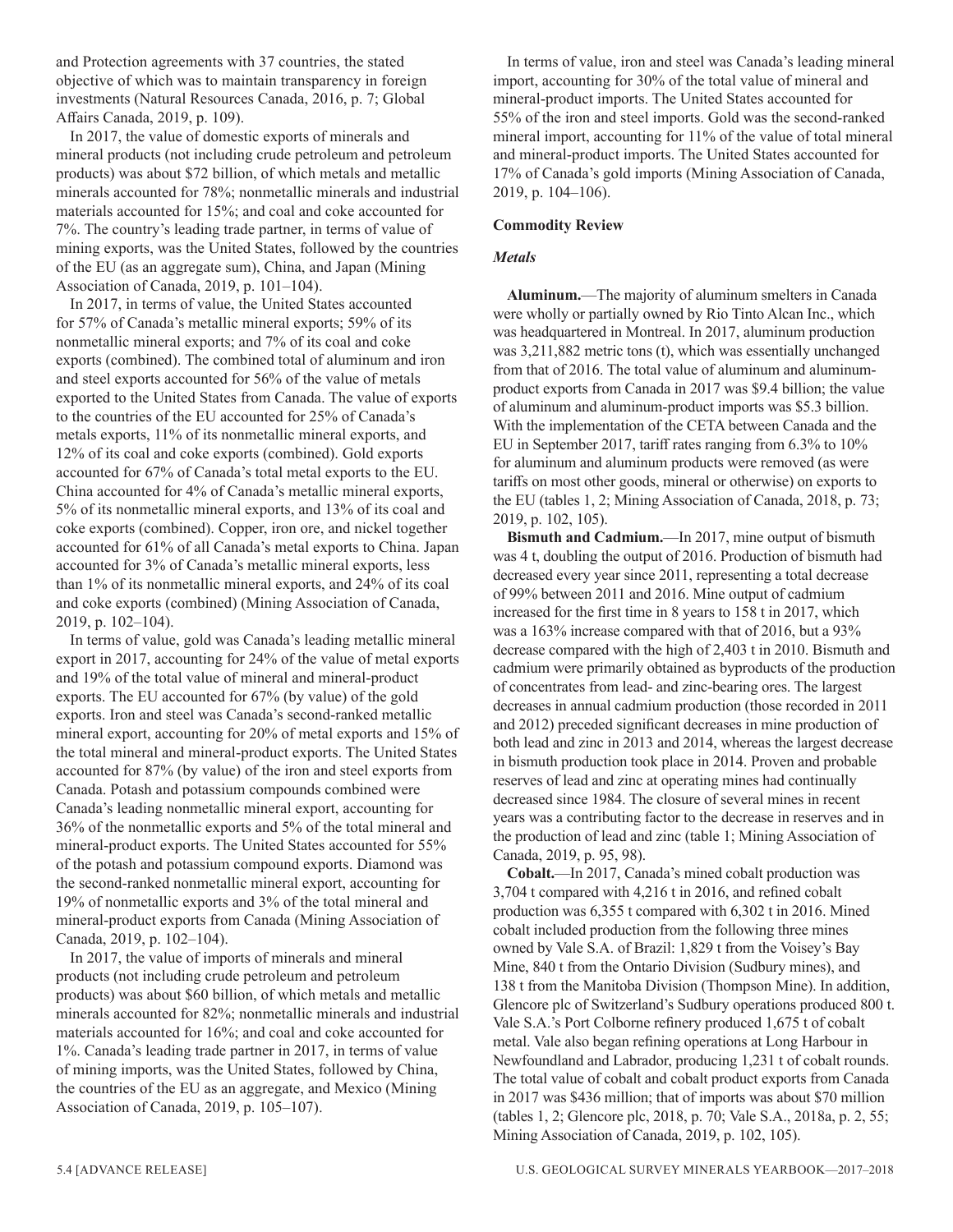**Copper.**—Production of mined copper decreased to 594,994 t in 2017, or by 14% compared with that of 2016. Since 2011, mined copper production had increased at an average annual rate of 5.5% until it decreased in 2016. Teck Resources Ltd.'s Highland Valley Mine in British Columbia produced 92,800 t of copper in concentrate compared with 119,300 t in 2016. The variations in yearly production were expected to continue owing to significant fluctuations in ore grades. Vale's Ontario Division (Sudbury mines) accounted for 98,300 t in 2017 compared with 121,600 t in 2016; and Taseko Mines Ltd.'s Gibraltar Mine in British Columbia produced 64,000 t of copper in 2017 compared with a revised 60,500 t in 2016. Production at these three operations accounted for 43% of the copper produced in Canada in 2017 (table 1; Taseko Mines Ltd., 2018, p. 5; Teck Resources Ltd., 2018, p. 18; Vale S.A., 2018b, p. 16).

In 2017, the advanced-stage Casino Mine project, which was wholly owned by Casino Mining Corp. (a wholly owned subsidiary of Western Copper and Gold Corp.) had an estimated annual production potential of 111,000 t of copper, which would make it one of the largest copper-producing mines in Canada and the largest mining operation in the Yukon. The mine was located about 300 kilometers (km) northwest of Whitehorse, Yukon. In January 2013, a bankable feasibility study was released, and despite current copper and gold prices being lower than those assumed in the feasibility study, the project remained economic. In 2016, Western Copper and Gold received the environmental and socioeconomic (ESE) statement guidelines from the Yukon Environmental Socio-Economic Assessment Board and began preparing the ESE study. Mine production was expected to commence about 2 years after permitting and the securing of project financing were completed (Western Copper and Gold Corp., 2015; 2017, p. 2–4; Topf, 2016; Casino Mining Corp., 2018).

**Gold.**—Gold production increased by 4% to 168,072 kilograms (kg) in 2017 compared with that of 2016. Exploration for precious metals continued to receive the largest share of exploration spending in Canada in 2017, accounting for 65% of the total. Owing to higher precious metal prices in 2017, spending intentions for exploration of precious metals increased by 48% to \$2.25 billion from \$1.08 billion in 2016. The value of gold exports in 2017 was \$14.35 billion, and that of gold imports was \$6.97 billion (table 1; Mining Association of Canada, 2019, p. 37, 102, 105).

In July, Pretivm Resources Inc.'s Brucejack project, which is located about 65 km north of Stewart in northwestern British Columbia, commenced commercial production. Production in 2017 included 4,732 kg of gold, plus another 265 kg of precommercial production and 5,575 kg of silver. Brucejack (including Valley of the Kings and West Zones) had proven and probable reserves of 271,000 kg of gold and 993,000 kg of silver, with a projected annual production of 15,700 kilograms per year (kg/yr) during the first 8 years of production and 12,600 kg/yr during the estimated 18-year mine life (Pretivm Resources Inc., 2017; 2018, p. 8, 14, 17, 19).

In October, New Gold Inc.'s Rainy River project, which is located about 50 km northwest of Fort Frances, Ontario, achieved commercial production of 1,152 kg of gold. New Gold's 2018 production guidance for Rainy River was about

10,100 to 11,400 kg of gold. Rainy River had proven and probable reserves of more than 137,000 kg of gold and 397,000 kg of silver (New Gold Inc., 2018, p. 9, 15, 20, 25).

**Lead and Zinc.**—Production of mined lead in 2017 was 13,494 t, which was a 12% increase compared with that of 2016. The increased production was largely attributed to the first full year of commercial production at Trevali Mining Corp.'s Caribou Mine, which is located about 50 km west of Bathurst in New Brunswick. The Caribou Mine produced 14,026 t of payable lead, accounting for all Canada's 2017 lead production. Prior to 2015, lead production had been decreasing every year since 2011 owing to a near depletion of lead reserves. The lead content of proven and probable minable ore reserves at operating mines in Canada had been steadily decreasing since 1980. In 2017, these reserves reached 165,000 t, which was a 99% decrease compared with that of 1980. The amount of primary refined lead decreased by 12% in 2017 compared with that of 2016; however, the amount of total refined lead remained unchanged owing to a 13% increase in secondary refined lead production. The value of Canada's lead exports was \$655 million, and the value of lead imports to Canada was \$268 million in 2017 (table 1; Trevali Mining Corp., 2018, 2019; Mining Association of Canada, 2019, p. 40, 95, 102, 105; 2020, p. 38).

Production of mined zinc in 2017 increased to 305,314 t, or by 1% compared with that of 2016. Like lead reserves, zinc reserves had been decreasing steadily since 1980. The zinc content of proven and probable minable ore reserves at operating mines in Canada was 2,286,000 t in 2017, which represented a 92% decrease compared with that of 1980. Smelter zinc production, which had remained relatively stable in recent years, decreased by about 13% in 2017 compared with that of 2016. The value of Canada's zinc exports in 2017 was \$1.6 billion and the value of zinc imports to Canada was \$807 million (table 1; Mining Association of Canada; 2019, p. 40, 95, 101, 106; 2020, p. 38).

**Nickel.**—In 2017, nickel production was 206,354 t compared with 230,210 t in 2016. Vale and Glencore produced 95% of the nickel produced in Canada. Vale's operations in Ontario (Sudbury mines), Manitoba (Thompson Mine), and Newfoundland and Labrador (Voisey's Bay Mine) accounted for 66% of total production of mined nickel. An additional 28% of total production of mined nickel was produced by Glencore's Sudbury and Raglan Mines. The value of Canada's nickel exports was \$2.9 billion and the value of Canada's nickel imports was \$607 million (Glencore plc, 2018, p. 70; Vale S.A., 2018b, p. 13; Mining Association of Canada; 2019, p. 102, 105).

**Platinum-Group Metals.**—In 2017, production of platinumgroup metals (PGMs) as a whole decreased to 27,400 kg, or by 13% compared with that of 2016. Glencore, North American Palladium Ltd., and Vale were responsible for most of the palladium produced in Canada, accounting for 4,230 kg, 6,270 kg, and 6,656 kg, respectively, in 2017. The two main producers of platinum—Vale and Glencore—produced 4,479 kg and 2,332 kg, respectively. The value of Canada's PGM exports was \$627 million, and the value of PGM imports to Canada was \$394 million (table 1; Glencore, 2018, p. 70; North American Palladium Ltd., 2018; Vale S.A., 2018b, p. 19; Mining Association of Canada, 2019, p. 102, 105).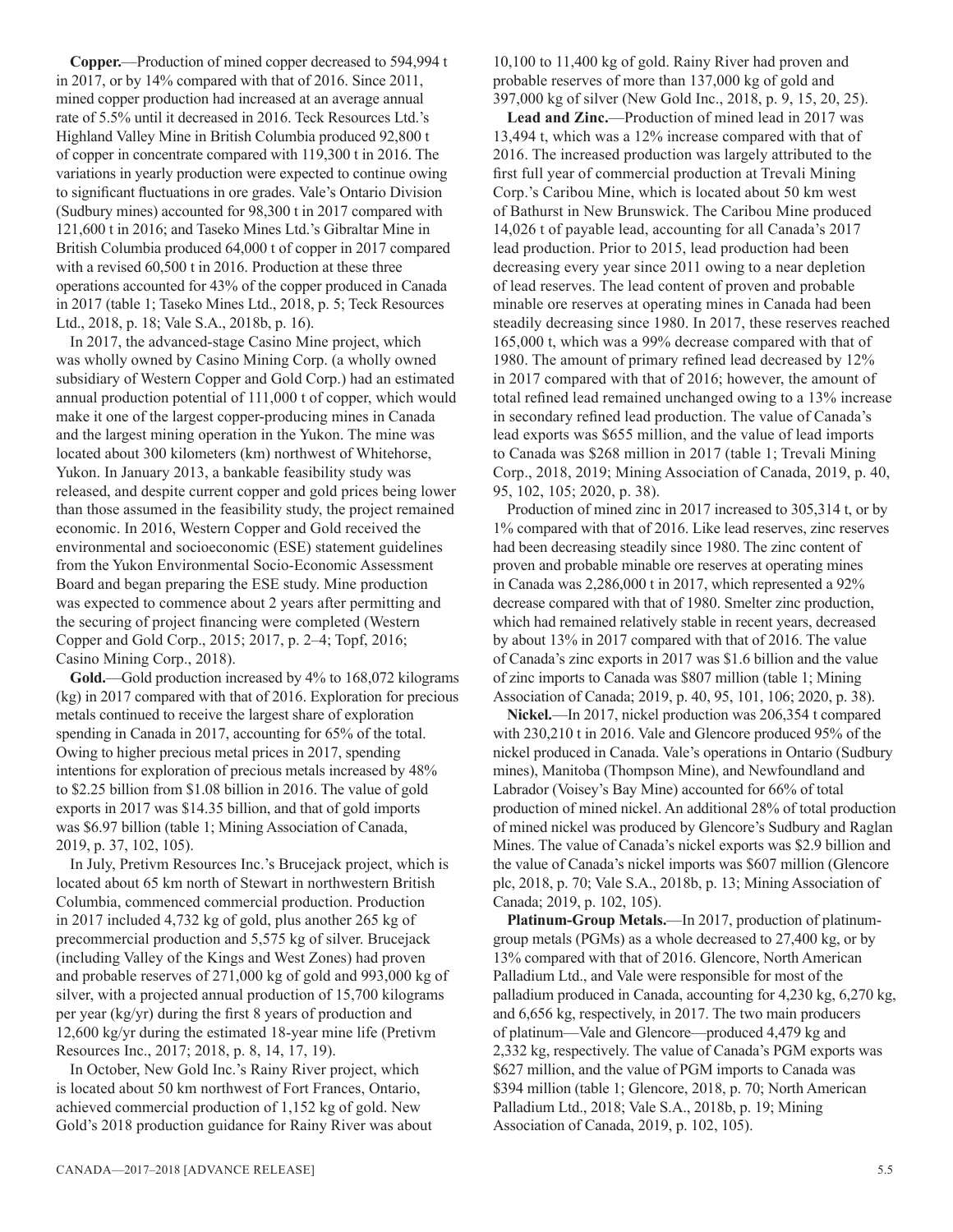**Silver.**—In 2017, silver production was 366 t compared with 385 t in 2016. Like lead and zinc, the silver content of proven and probable minable ore reserves at operating mines in Canada had been steadily decreasing, although in 2017, silver reserves increased by 40% to almost 5,100 t. Fluctuations in reserve estimates since 2009 were related to variations in prices for precious metals (table 1; Mining Association of Canada, 2019, p. 40; 2020, p. 38).

# *Industrial Minerals*

**Diamond.**—Canada's diamond production in 2017 increased by 78% compared with that of 2016 to more than 23 million carats. Rio Tinto's Diavik Mine produced 4.5 million carats, and the Gahcho Kué Mine [De Beers Canada Inc., 51% (a wholly owned subsidiary of De Beers Group, S.A.), and Mountain Province Diamonds Inc., 49%] produced 6 million carats, accounting for 45% of Canada's diamond production in 2017. The value of Canada's diamond exports was \$2 billion, and the value of diamond imports to Canada was \$415 million (tables 1, 2; Anglo American plc, 2018, p. 3; De Beers Group, 2018; Rio Tinto plc, 2018, p. 4; Mining Association of Canada, 2019, p. 103, 106).

**Potash.**—In 2017, production of potash increased by 16% to 12.6 million metric tons (Mt) compared with 10.8 Mt in 2016. Potash Corp. of Saskatchewan Inc. operated the Allan, Cory, Lanigan, Patience Lake, and Rocanville potash mines. The total combined production of these mines increased by 14% to 9.8 Mt and accounted for 78% of Canada's total potash production. In December, the U.S. Federal Trade Commission granted approval for Agrium Inc. and Potash Corp. of Saskatchewan to merge, clearing the last regulatory hurdle toward completion of the merger. With the merged companies operating under the name Nutrien, the merger was expected to go into effect on January 1, 2018, with Nutrien controlling the majority of North America's potash production capacity. As of yearend 2017, construction at BHP Billiton Group of Australia's wholly owned Jansen potash project, which was located about 140 km east of Saskatoon, Saskatchewan, was 75% completed. Measured resources estimated at Jansen as of June 30, 2017, were 5.2 billion metric tons containing 25.7% potassium oxide (equivalent to 40.7% potassium chloride) and 0.08% magnesium oxide. Initial production capacity at Jansen was expected to be 4 million metric tons per year (Mt/yr) (table 1; BHP Billiton plc, 2017, p. 62, 268; 2018, p. 8; Thomson Reuters, 2017; Potash Corporation of Saskatchewan Inc., 2018, p. 15).

# *Mineral Fuels and Related Materials*

**Coal.**—Production of all types of coal decreased by about 1% to 60.8 Mt in 2017 compared with that of 2016. Three companies were responsible for most of the coal produced in Canada in 2016. Teck Resources Ltd. produced coal from six coal operations; Teck was the sole controlling company for four of them, and the other two were joint ventures with Nittetsu Mining Co. Ltd. of Japan and (or) POSCO Canada Ltd. (a subsidiary of POSCO of the Republic of Korea). These operations, including the Cardinal River, Coal Mountain, Elkview, Fording River, Greenhills, and Line Creek Mines, produced 26.6 Mt of metallurgical-grade coal, which accounted for almost all Canada's metallurgical coal production and 44% of Canada's total coal production in 2017. Westmoreland Coal Co. of Englewood, Colorado, operated the Prairie mining projects, which consisted of eight mining complexes in Alberta and Saskatchewan, including the Coal Valley, Estevan (including the Bienfait and Boundary Dam Mines), Genesee, Paintearth, Poplar River, and Sheerness complexes. Combined production from Westmoreland's Canadian operations was 22.5 Mt, accounting for 37% of the country's total production in 2017. Production from TransAlta Utilities Corp. of Alberta's Highvale Mine was estimated to have accounted for 13% of Canada's total production (tables 1, 2; Teck Resources Ltd., 2018, p. 1, 10; TransAlta Utilities Corp., 2018; Westmoreland Coal Co., 2018, p. 7, 14).

**Natural Gas.**—In 2017, marketable natural gas production increased to 166.3 billion cubic meters from 159.9 billion cubic meters in 2016. Natural gas in Canada was primarily sourced from the western Canadian sedimentary basin in Alberta, British Columbia, and Saskatchewan. Although natural gas from conventional sources had declined in recent years, the technically recoverable resources in conventional reservoirs was 10.1 trillion cubic meters in 2017. Also included in Canada's technically recoverable resources of natural gas was an additional 24.4 trillion cubic meters in unconventional reservoirs, such as coalbed methane, shale gas, and tight gas. Canada's domestic natural gas supply exceeded consumption. Although Canada's natural gas markets were integrated with those of the United States, and Canada exported its surplus gas to the United States, there were no liquefied natural gas (LNG) production facilities in Canada to facilitate overseas natural gas exports. There were several LNG projects in the country, but none were yet under construction in 2017 (Canada Energy Regulator, 2019a; Natural Resources Canada, 2020c).

**Petroleum.**—In 2017, crude petroleum production was 1.76 billion barrels (Gbbl), which was an 8% increase compared with that of 2016. The country had 167.7 Gbbl of proven crude petroleum reserves, of which 97% consisted of oil sands. In 2017, 99% of Canada's 1.2 Gbbl of crude petroleum and its equivalents were exported to the United States. Canada was the leading foreign supplier of crude petroleum to the United States, accounting for 43% of the United States' crude petroleum imports and 21% of crude petroleum intake for refineries operating in the United States. About 64% of Canada's petroleum production in 2017 was sourced from oil sands, and the remainder was from conventional, offshore, and tight oil production. Most of Canada's crude petroleum production came from the Provinces of Alberta (80.7%) and Saskatchewan (11.7%), followed by Newfoundland and Labrador (5.3%), British Columbia (1.4%), Manitoba (0.9%), and others (0.1%) (table 1; Natural Resources Canada, 2018, p. 48, 49, 51, 53).

# **Reserves and Resources**

Proven and probable reserves of some metals in Canada had been decreasing for several decades, particularly those of lead, silver, and zinc, which resulted in decreased production; reserves of gold, on the other hand, reached record highs and reserves of copper rebounded. The long-term decrease in reserves of certain mineral commodities was the result of many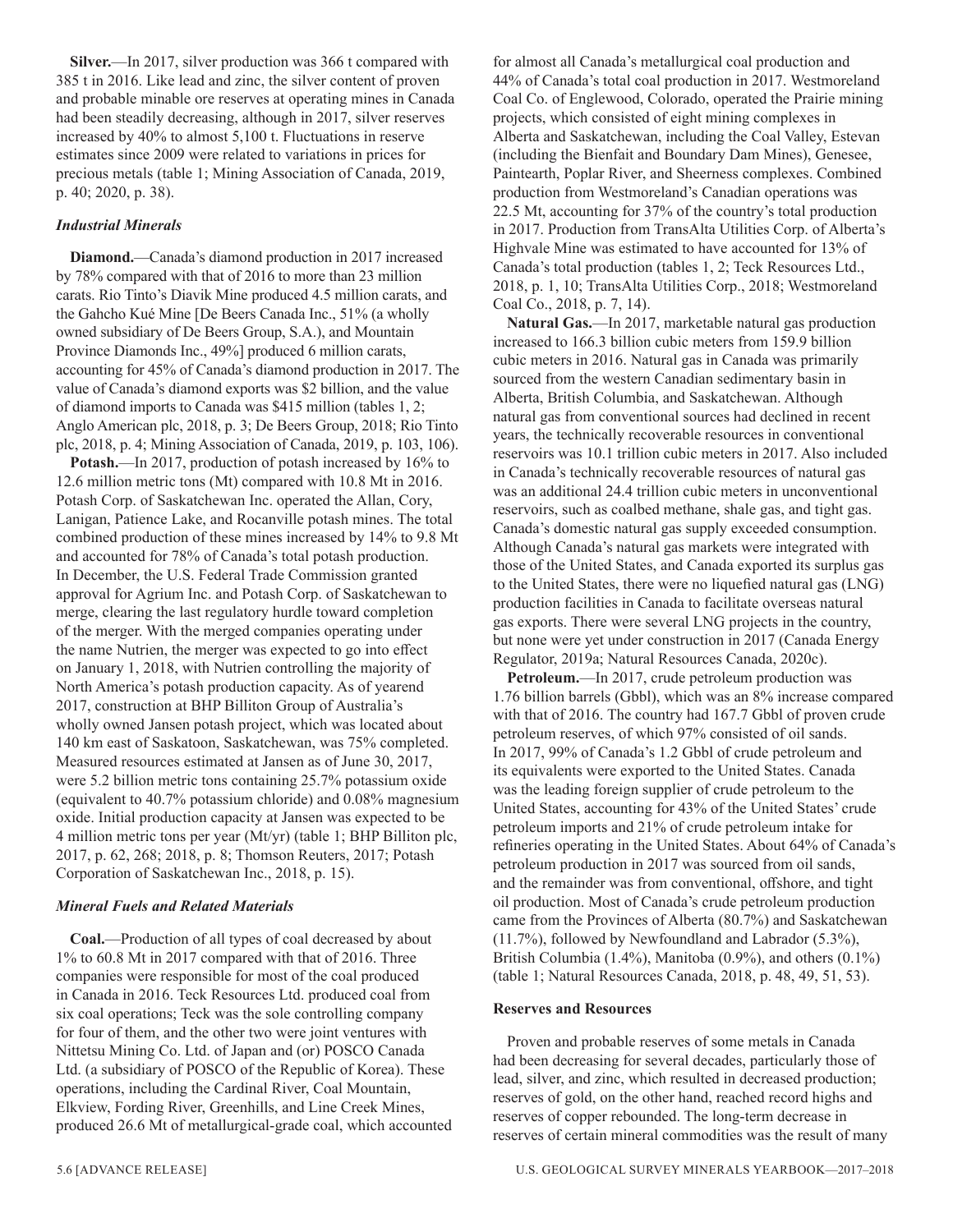factors, including trends of international mineral commodity prices and domestic and global economic trends. These factors had a negative effect on the amount of capital available to junior mining companies that performed early-stage exploration activities and led to fewer discoveries to develop, which in turn resulted in less reserves added to replace those removed by mining. The total value of expenditures for exploration and deposit appraisal in Canada was in decline from 2011 to 2015. In 2016 and 2017, the total value of exploration and deposit appraisal increased to \$1.6 billion and \$1.7 billion, respectively(Mining Association of Canada, 2019, p. 43).

The Federal Government extended the Mineral Exploration Tax Credit and a financing tool available to Canadian resource companies (the super flow-through share provision) for 5 years. The super flow-through share provision allows companies to issue shares to investors at a higher price than they would normally receive. The purpose of these measures are to assist financing and exploration efforts needed to address decreasing base-metal reserves. Reserve estimates (including proven and (or) probable reserves) for some mineral commodities are in table 3 (Mining Association of Canada, 2019, p. 39).

# **MINERAL INDUSTRY HIGHLIGHTS IN 2018**

# **Minerals in the National Economy**

In 2018, Canada's real GDP was \$1.5 trillion, which was a 3.2% increase compared with that of 2017. With a value of \$112.1 billion, the mining, quarrying, and petroleum and natural gas extraction industries accounted for 8% of real GDP. Within the extractive sector, petroleum and natural gas extraction contributed \$68.0 billion; metal ore mining, \$16.8 billion; support activities, 12.5 billion; nonmetallic mining and quarrying, \$10.0 billion; and coal, \$2.6 billion (Statistics Canada, 2020b).

In 2018, the value of exports of metal ores and minerals was \$14.9 billion (an increase of 19.7%), and the value of exports of metal and mineral products was \$49.8 billion (a 4.8% increase). The increased value in exports was largely attributable to increases in export volumes. Exports of metal ore and minerals to the United States equaled \$3.4 billion, which was 22.8% of all metal ore and mineral exports; exports of metal and mineral products equaled \$28.7 billion, or 57.6% of all exports of metal and mineral products. There were significant increases in exports of aluminum (280%), mineral fuels and petroleum (63%), and miscellaneous base metals (56%) to the EU owing to the first full year of the CETA being in force. Imports of metal ores and minerals to Canada was \$11.1 billion, a 16.1% increase, and imports of metal and mineral products was \$32 billion, a 1.4% increase. Canada imported \$3.2 billion of metal ore and minerals from the United States, which was 28.8% of all metal ore and minerals exports, and imported \$26.3 billion of metal and mineral products from the United States, or 82.2% of all exports of metal and mineral products (Global Affairs Canada, 2019, p. 62, 64, 66, 109; Statistics Canada, 2020a).

# **Production**

In 2018, production of the following nonfuel mineral commodities increased by more than 10%: gemstones, mined and primary refined lead, minor PGMs (iridium, rhodium, and ruthenium), potash, silicon metal, talc, and smelter zinc. Aviation gasoline was the only commodity in the mineral fuel and related materials category for which production increased by more than 10%. Nonfuel mineral commodities for which production decreased by 10% or more included barite, primary refined copper, ferrosilicon, primary refined indium, mined and refined nickel, selenium, tellurium, and titanium. Production of the following mineral fuels and related materials decreased by more than 10%: asphalt, all forms of coal, heavy and light fuel oil, liquefied petroleum gas, natural gas liquids, peat, crude petroleum, refined petroleum (other), and uranium (table 1).

#### **Commodity Review**

# *Metals*

**Cobalt.**—In 2018, First Cobalt Corp. initiated studies to restart the company's refinery, which was located near Cobalt, Ontario. In October, First Cobalt announced positive results from studies related to reopening the refinery. The refinery would be capable of producing battery-grade cobalt from cobalt hydroxide sourced from the Democratic Republic of the Congo and from recycled battery material. Under the base case of the studies, the refinery would be capable of producing between 568 and 1,063 metric tons per year (t/yr) of cobalt. In November, the company began testing potential cobalt hydroxide feedstocks for the refinery and stated that the refinery could be reopened as soon as 18 months after the optimal feedstock was determined (First Cobalt Corp., 2018a–c).

**Copper.**—In July, the high-grade copper-producing Reed Mine was closed. The mine was located near Flin Flon, Manitoba. Reed, which was owned by Hudbay Minerals Inc., had opened in 2014 with limited mineral reserves but high-grade content. In October 2018, the copper-producing Minto Mine, which was owned by Capstone Mining Corp., was placed on care-and-maintenance status after Pembridge Resources of the United Kingdom backed out of a pending agreement to purchase the mine owing to low copper prices. Prior to the action, Minto had produced 9,400 t of copper. The mine had a capacity of 21,000 t/yr and, according to Capstone, if the price of copper increases, the mine could reopen and be economic until at least 2020 (table 2; Capstone Mining Corp., 2018; CBC News, 2018; Westhaver, 2018).

**Iron Ore.**—In February, Quebec Iron Ore Inc., which was a jointly owned subsidiary of Champion Iron Ltd. (63.2%) and Ressources Québec (36.8%), announced the restart of the Bloom Lake iron mine located about 13 km from Fermont, Quebec. The Bloom Lake Mine produced 5.8 Mt of iron concentrate in 2018 and had the capacity to produce 20 Mt/yr of processed ore containing 7.4 Mt/yr of iron concentrate at a grade of 66.2% iron. Based on a 2017 feasibility report, Bloom Lake had a mineral reserve of 411.7 Mt and a 21-year mine life (Champion Iron Inc., 2018a, p. 4; 2018b; 2019, p. 4; 2020).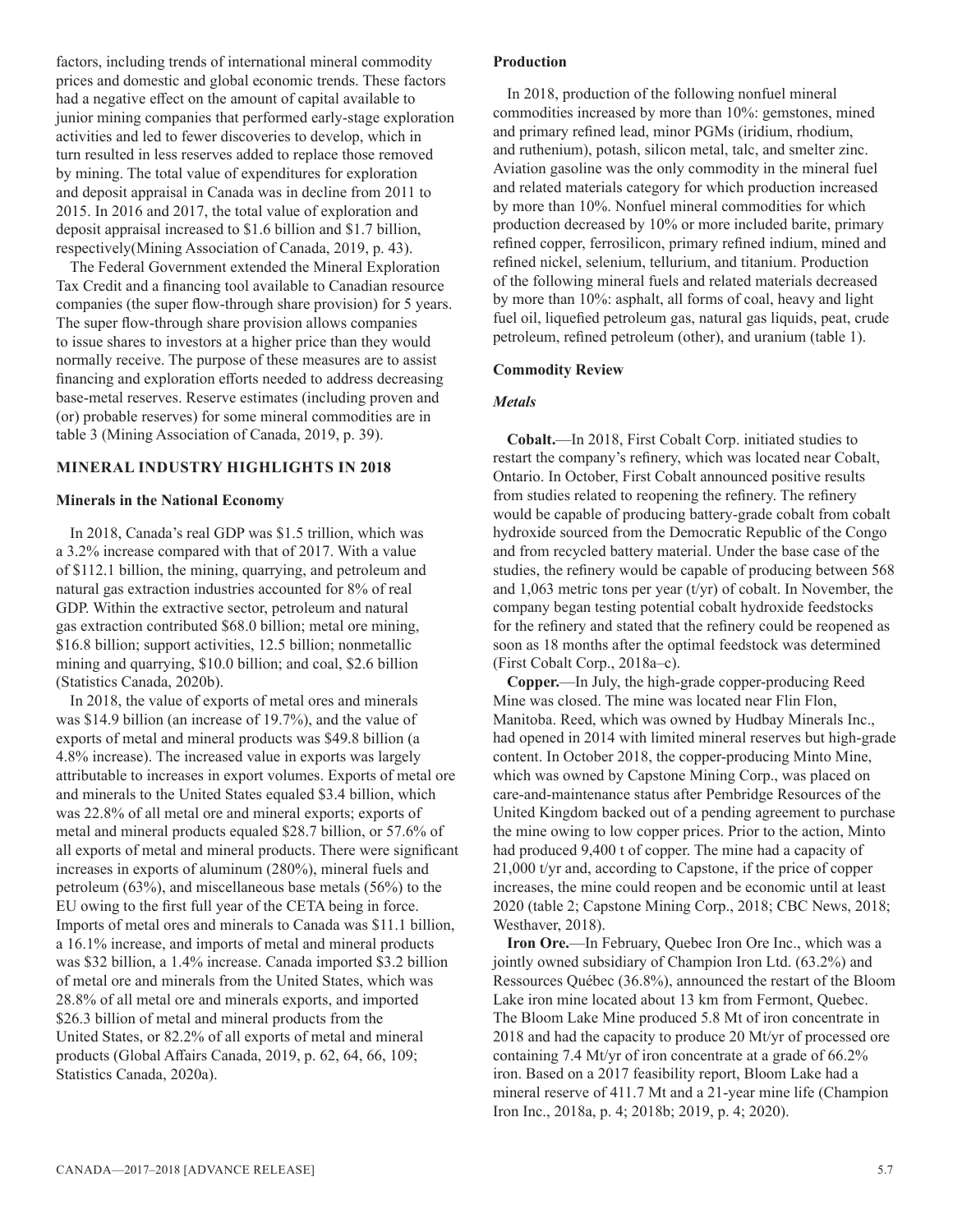**Lead, Silver, and Zinc.**—In September, Coeur Mining Inc. of the United States announced that the Silvertip Mine—a silver-zinc-lead mine—had commenced commercial production. Silvertip was commissioned in March and produced 1,775 t of lead, 10,575 kg of silver, and 3,076 t of zinc in 2018. In December, Coeur Mining announced an NI 43–101-compliant reserve estimate of about 90,000 t of lead, 466,000 kg of silver, and 133,000 t of zinc. Based on these estimates, the mine was expected to have annual production of 16,800 t of lead, 345,000 kg of silver and silver equivalent, and 20,400 t of zinc during its 4.5-year mine life (Coeur Mining Inc., 2018a, b; 2019).

# *Industrial Minerals*

**Graphite.**—In 2018, there were three advanced graphite projects in Canada. In March, Ontario Graphite Ltd. released a definitive feasibility study for restarting the Kearney Graphite Mine located about 26 km northeast of Kearny, Ontario. According to the study, Kearney would produce an average 22,000 t/yr of graphite concentrate at a grade of 92.3% graphitic carbon (Cg) during a 20-year mine life. Reserves for Kearney were estimated to be 23 Mt grading 1.95% Cg. In October, Nouveau Monde Graphite Inc. announced the results of a feasibility study for its Matawinie graphite project located about 150 km north of Montreal, Quebec. According to the study, Matawinie had reserves of 59.8 Mt grading 4.35% Cg and would have the capacity to produce an average of 100,000 t/yr of high-grade (97% Cg) graphite concentrate during its expected 25.5-year mine life,. In December, Mason Graphite Inc. published an NI 43–101 technical report update to the feasibility study for its Lac Guéret Project. According to the report, Lac Guéret would have a mine life of 25 years and produce 51,900 t/yr of graphite concentrate at a grade of 93.7% Cg. The reserves at Lac Guéret were estimated to be 4.7 Mt at an average grade of 27.8% Cg (Mason Graphite Inc., 2018, p. 1-12, 1-13, 22-3; Nouveau Monde Graphite Inc., 2018; Ontario Graphite Ltd., 2018, p. 32, 36, 136).

# **Outlook**

Canada is likely to maintain its position as a leading global mining country, and its mineral industry has the potential for continued expansions based on its mineral resources and its access to international markets. Although there is expectation for a continued rebound in prices among metal commodities, the following factors are expected to temper the value of mining in the near term: uncertainty in terms of demand related to potentially slower global economic growth; potential excess global supply of certain mineral commodities, such as iron; decreasing proven reserves of certain commodities, such as lead and zinc; and uncertain trade policies with some major partnering countries. Exploration activity is expected to continue to increase in 2019 as mining exploration companies project increases in exploration spending in the near term. Canada's mineral sector continues to be challenged by globalization of the industry, as many other countries can develop their mineral resources at lower costs than Canada. However, the Federal, Provincial, and Territorial governments in Canada are

developing and expanding policies related to mining to meet the challenges for the medium- and long-term security of the sector while also addressing environmental and social demands.

# **References Cited**

- Anderson, C.S., 2019a, Indium: U.S. Geological Survey Mineral Commodity Summaries 2019, p. 78–79.
- Anderson, C.S., 2019b, Tellurium: U.S. Geological Survey Mineral Commodity Summaries 2019, p. 166–167.
- Anglo American plc, 2018, Production report for the fourth quarter ended December 31, 2017: London, United Kingdom, Anglo American plc news release, January 25 16 p. (Accessed May 12, 2020, at https://www.angloamerican.com/~/media/Files/A/Anglo-American-Group/ PLC/media/press-release/releases/2018pr/q4-2017-production-report.pdf.)
- Apodaca, L.E., 2019, Sulfur: U.S. Geological Survey Mineral Commodity Summaries 2019, p. 160–161.
- Bedinger, G.M., 2019, Titanium mineral concentrates: U.S. Geological Survey Mineral Commodity Summaries 2019, p. 176–177.
- BHP Billiton plc, 2017, Annual report 2017: Melbourne, Victoria, Australia, BHP Billiton plc, September 30, 292 p. (Accessed August 9, 2018, at https://www.bhp.com/-/media/documents/investors/annual-reports/2017/ bhpannualreport2017.pdf?la=en.)
- BHP Billiton plc, 2018, BHP Billiton operational review for the half year ended 31 December 2017: Melbourne, Victoria, Australia, BHP Billiton plc, January 18, 18 p. (Accessed May 12, 2020, at https://www.bhp.com/-/ media/documents/media/reports-and-presentations/2018/180118\_ operationalreviewforthehalfyearended31december2017.pdf?la=en.)
- Bolen, W.P., 2019, Salt: U.S. Geological Survey Mineral Commodity Summaries 2019, p. 138–139.
- BP p.l.c., 2019, BP statistical review of world energy—June 2019: London, United Kingdom, BP p.l.c., June, 61 p. (Accessed January 29, 2020, at https://www.bp.com/content/dam/bp/business-sites/en/global/corporate/pdfs/ energy-economics/statistical-review/bp-stats-review-2019-full-report.pdf.)
- Bray, E.L., 2019, Aluminum: U.S. Geological Survey Mineral Commodity Summaries 2019, p. 20–21.
- Brioche, A.S., 2019, Peat: U.S. Geological Survey Mineral Commodity Summaries 2019, p. 118–119.
- Canada Energy Regulator, 2019a, Canada's role in the global LNG market— Energy market assessment: Ottawa, Ontario, Canada, Canada Energy Regulator, August 28. (Accessed April 16, 2020, at https://www.cer-rec.gc.ca/ nrg/sttstc/ntrlgs/rprt/2017lngmrkt/xctvsmmr-eng.html.)
- Canada Energy Regulator, 2019b, Our work: Ottawa, Ontario, Canada, Canada Energy Regulator, September 3. (Accessed June 11, 2020, at https://www.cer-rec.gc.ca/bts/index-eng.html.)
- Capstone Mining Corp., 2018, Capstone Mining 2018 third quarter production results: Vancouver, British Columbia, Canada, Capstone Mining Corp., press release, October 10. (Accessed May 13, 2020, at https://capstonemining.com/ news/news-details/2018/Capstone-Mining-2018-Third-Quarter-Production-Results/default.aspx.)
- Casino Mining Corp., 2018, Project: Vancouver, British Columbia, Canada, Casino Mining Corp. (Accessed August 7, 2018, at http://casinomining.com/ project/.)
- CBC News, 2018, Yukon's Minto Mine to be shut down, up to 200 workers affected: Toronto, Ontario, Canada, CBC News, October 11. (Accessed January 31, 2020, at https://www.cbc.ca/news/canada/north/yukon-mintomine-closure-sale-1.4858705.)
- Champion Iron Inc., 2018a, Annual report 31 March 2018: Toronto, Ontario, Canada, Champion Iron Inc., June 29, 84 p. (Accessed May 14, 2020, at https://www.championiron.com/wp-content/uploads/2018/06/CIA-Annual-Report-to-shareholders-2018.pdf.)
- Champion Iron Inc., 2018b, Quebec Iron Ore restarts the Bloom Lake Mine with first rail shipment from Fermont: Toronto, Ontario, Canada, Champion Iron Inc. press release, February 22. (Accessed May 14, 2020, at https://newsroom.championiron.com/index.php?s=2429&item=122497.)
- Champion Iron Inc., 2019, Interim management's discussion and analysis for the three and nine-month periods ended December 31, 2018: Toronto, Ontario, Canada, Champion Iron Inc., February 13, 22 p. (Accessed May 14, 2020, at https://www.championiron.com/wp-content/uploads/2019/02/MDA-2018-Q3- 2019-02-14-10h05.pdf.)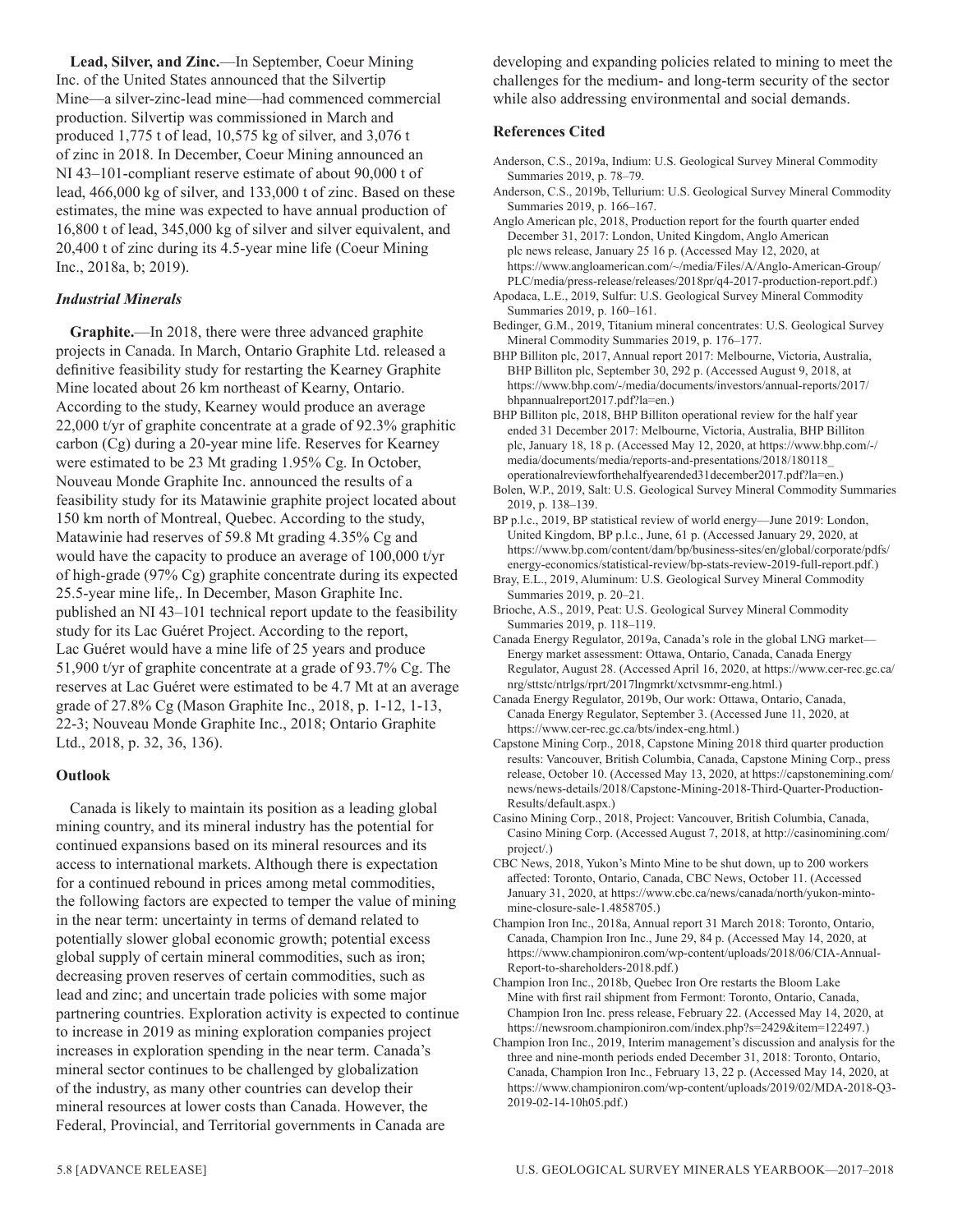Champion Iron Inc., 2020, Bloom Lake: Toronto, Ontario, Canada, Champion Iron Inc. web page. (Accessed May 14, 2020, at https://www.championiron.com/project/bloom-lake/.)

Coeur Mining Inc., 2018a, Coeur announces initial reserve estimate and reserve-based mine plan for Silvertip Mine: Chicago, Illinois, Coeur Mining Inc. news release, December 27, 7 p. (Accessed May 14, 2020, at https://www.coeur.com/\_resources/news/nr\_20181227.pdf.)

Coeur Mining Inc., 2018b, Coeur declares commercial production at its new Silvertip operation updates companywide full-year production guidance: Chicago, Illinois, Coeur Mining Inc. news release, September 4, 3 p. (Accessed May 14, 2020, at https://www.coeur.com/\_resources/news/ nr\_20180904.pdf.)

Coeur Mining Inc., 2019, Coeur reports fourth quarter and full-year 2018 production and sales results: Chicago, Illinois, Coeur Mining Inc. news release, January 14, 9 p. (Accessed May 14, 2020, at https://www.coeur.com/\_resources/news/nr\_20190114.pdf.)

Curry, K.C., 2019, Mica: U.S. Geological Survey Mineral Commodity Summaries 2019, p. 108–109.

De Beers Group, 2018, Gahcho Kué Mine: London, United Kingdom, De Beers Group. (Accessed August 8, 2018, at http://www.debeersgroup.com/canada/ en/operations/mining/gahcho-kue-project.html.)

First Cobalt Corp., 2018a, First Cobalt assessing restart of Canadian refinery: Toronto, Ontario, Canada, First Cobalt Corp., October 10. (Accessed May 13, 2020, at https://www.firstcobalt.com/investors/news/first-cobaltassessing-restart-of-canadian-refinery.)

First Cobalt Corp., 2018b, First Cobalt begins testing material for refinery restart: Toronto, Ontario, Canada, First Cobalt Corp., November 8. (Accessed May 13, 2020, at https://www.firstcobalt.com/investors/news/first-cobaltbegins-testing-material--for-refinery-restart.)

First Cobalt Corp., 2018c, First Cobalt initiates study on refinery restart requirements: Toronto, Ontario, Canada, First Cobalt Corp., April 19. (Accessed May 13, 2020, at https://www.firstcobalt.com/investors/news/ first-cobalt-initiates-study-on-refinery-restart-requirements.)

George, M.W., 2019, Gold: U.S. Geological Survey Mineral Commodity Summaries 2019, p. 70–71.

Glencore plc, 2018, Annual report 2017: Baar, Switzerland, Glencore plc, March 1, 220 p. (Accessed August 6, 2019, at http://www.glencore.com/dam/ jcr:d6c11311-5076-44b6-af40-dee29142d663/glen-2017-annual-report.pdf.)

Global Affairs Canada, 2019, Canada's state of trade 2019—20th edition: Ottawa, Ontario, Canada, Global Affairs Canada, October 7, 142 p. (Accessed January 29, 2020, at https://www.international.gc.ca/gac-amc/publications/ economist-economiste/state\_of\_trade-commerce\_international-2019. aspx?lang=eng.)

Government of Canada, 2018, Ongoing negotiations: Ottawa, Ontario, Canada, Government of Canada, May 23. (Accessed August 3, 2018, at https://www.rcaanc-cirnac.gc.ca/eng/1100100030285/1529354158736.)

Jasinski, S.M., 2019, Potash: U.S. Geological Survey Mineral Commodity Summaries 2019, p. 126–127.

Kazaz, Charles, and Fipke, Johanna, 2012, Canadian land tenure system: American Association of Professional Landmen, 2012 AAPL Mining and Land Resources Institute, Reno, Nevada, March 15, 52 p. (Accessed August 3, 2018, http://www.landman.org/docs/educational-material-(pdf)/ 3-canadian-land-tenure-system.pdf.)

Kimberley Process Certification Scheme, 2020, Annual global summary—2017 production, imports, exports, and KPC counts: Washington, DC, Kimberley Process Certification Scheme, April 22, 1 p. (Accessed June 11, 2020, at https://kimberleyprocessstatistics.org/static/pdfs/public\_statistics/2017/ 2017GlobalSummary.pdf.)

Lawson Lundell LLP, 2017, International comparative legal guide to mining law 2016—Canada: Lawson Lundell LLP, p. 68–77. (Accessed August 3, 2018, at http://www.lawsonlundell.com/media/news/496\_The\_International\_ Comparative\_Legal\_Guide\_to\_Mining\_Law\_2016.pdf.)

Mason Graphite Inc., 2018, Feasibility study update of the Lac Guéret graphite project: Laval, Quebec, Canada, Mason Graphite Inc., December 11, 361 p. (Accessed May 15, 2020, at http://s1.q4cdn.com/722223210/files/doc\_ downloads/2018/Mason-43-101-Technical-Report-December-2018.pdf.)

McCrae, M.E., 2019, Nickel: U.S. Geological Survey Mineral Commodity Summaries 2019, p. 112–113.

Mining Association of Canada, 2018, Facts & figures of the Canadian mining industry 2017; Ottawa, Ontario, Canada, Mining Association of Canada, March 5, 107 p. (Accessed June 12, 2020, at https://mining.ca/wp-content/ uploads/dlm\_uploads/2019/02/Facts-and-Figures-2017.pdf.)

Mining Association of Canada, 2019, Facts & figures of the Canadian mining industry 2018; Ottawa, Ontario, Canada, Mining Association of Canada, March 3, 108 p. (Accessed August 20, 2019, at https://mining.ca/wp-content/ uploads/2019/03/Facts-and-Figures-English-Web\_0.pdf.)

Mining Association of Canada, 2020, Fact & figure of the Canadian mining industry 2019; Ottawa, Ontario, Canada, Mining Association of Canada, January 30 ,104 p. (Accessed August 20, 2019, at https://mining.ca/ documents/facts-and-figures-2019/.)

Natural Resources Canada, 2016, Exploration and mining in Canada—An investor's brief: Ottawa, Ontario, Canada, Natural Resources Canada, February, 28 p. (Accessed July 31, 2018, at http://www.nrcan.gc.ca/ sites/www.nrcan.gc.ca/files/mineralsmetals/pdf/mms-smm/poli-poli/pdf/ Investment\_Brief\_e.pdf.)

Natural Resources Canada, 2017a, Natural resources—Major projects planned and under construction—2017 to 2027: Energy and Mines Ministers' Conference, St. Andrews by-the-Sea, New Brunswick, Canada, August, presentation, 26 p. (Accessed August 3, 2018, at https://www.nrcan.gc.ca/ sites/www.nrcan.gc.ca/files/emmc/pdf/Major-Projects-Planned-and-Under-Construction\_en.pdf.)

Natural Resources Canada, 2017b, The minerals and metals policy of the Government of Canada: Ottawa, Ontario, Canada, Natural Resources Canada, November 14. (Accessed March 29, 2017, at http://www.nrcan.gc.ca/ mining-materials/policy/8690.)

Natural Resources Canada, 2018, Energy fact book 2018–2019: Ottawa, Ontario, Canada, Natural Resources Canada, October 2, 131 p. (Accessed April 16, 2020, https://www.nrcan.gc.ca/sites/www.nrcan.gc.ca/files/energy/ pdf/energy-factbook-oct2-2018%20(1).pdf.)

Natural Resources Canada, 2019a, Canadian mining assets (CMA) by country and region, 2016 and 2017: Ottawa, Ontario, Canada, Natural Resources Canada, February 27. (Accessed August 20, 2019, at http://www.nrcan.gc.ca/ mining-materials/publications/15406.)

Natural Resources Canada, 2019b, Minerals sector employment: Ottawa, Ontario, Canada, Natural Resources Canada Information Bulletin, January. (Accessed August 20, 2019, at http://www.nrcan.gc.ca/mining-materials/ publications/16739.)

Natural Resources Canada, 2019c, Mining activities, 2017: Ottawa, Ontario, Canada, Natural Resources Canada, June 21. (Accessed June 10, 2020, at https://sead.nrcan-rncan.gc.ca/MIS/MISTable.aspx?FileT=G02&Year=2017.)

Natural Resources Canada, 2020a, Energy and the economy: Ottawa, Ontario, Canada, Natural Resources Canada, May 26. (Accessed June 11, 2020, at https://www.nrcan.gc.ca/energy/facts/energy-economy/20062.)

Natural Resources Canada, 2020b, Exploration plus deposit appraisal expenditures by Province and Territory—2015-2018 annual, 2019 preliminary estimates and 2020 spending intentions: Ottawa, Ontario, Canada, Natural Resources Canada, February, 1 p. (Accessed June 11, 2020, at https://sead.nrcan-rncan.gc.ca/PDF/ExploTable022019-en.pdf.)

Natural Resources Canada, 2020c, Natural gas facts: Ottawa, Ontario, Canada, Natural Resources Canada, March 30. (Accessed April 16, 2020, at https://www.nrcan.gc.ca/science-data/data-analysis/energy-data-analysis/ energy-facts/natural-gas-facts/20067.)

New Gold Inc., 2018, Annual information form for the year ended December 31, 2017: Toronto, Ontario, Canada, New Gold Inc., March 29, 68 p. (Accessed August 7, 2019, at https://s2.q4cdn.com/351510513/files/ doc\_financials/annual/2017/New-Gold-2018-Annual-Information-Form.pdf.)

North American Palladium Ltd. 2018, North American Palladium surpasses 2017 production estimates and announces 2018 guidance and the fourth quarter 2017 release date: Toronto, Ontario, Canada, North American Palladium Ltd. press release, January 26. (Accessed May 12, 2020, at https://impalacanada.com/investors/news/news-details/2018/North-American-Palladium-Surpasses-2017-Production-Estimates-and-Announces-2018- Guidance-and-the-Fourth-Quarter-2017-Release-Date/default.aspx.)

Nouveau Monde Graphite Inc., 2018 Nouveau Monde feasibility study shows pre-tax NPV of \$1,287 million and IRR of 40.6% and after-tax NPV of \$751 million and IRR of 32.2% from its all-electric open pit mining project: Saint-Michel-des-Saints, Quebec, Canada, Nouveau Monde Graphite Inc. press release, October 25. (Accessed May 15, 2020, at http://nouveaumonde.ca/ en/press/nouveau-monde-feasibility-study-shows-pre-tax-npv-of-1287 million-and-irr-of-40-6-and-after-tax-npv-of-751-million-and-irr-of-32-2 from-its-all-electric-open-pit-mining-project/.)

Olson, D.W., 2019, Graphite (natural): U.S. Geological Survey Mineral Commodity Summaries 2019, p. 72–73.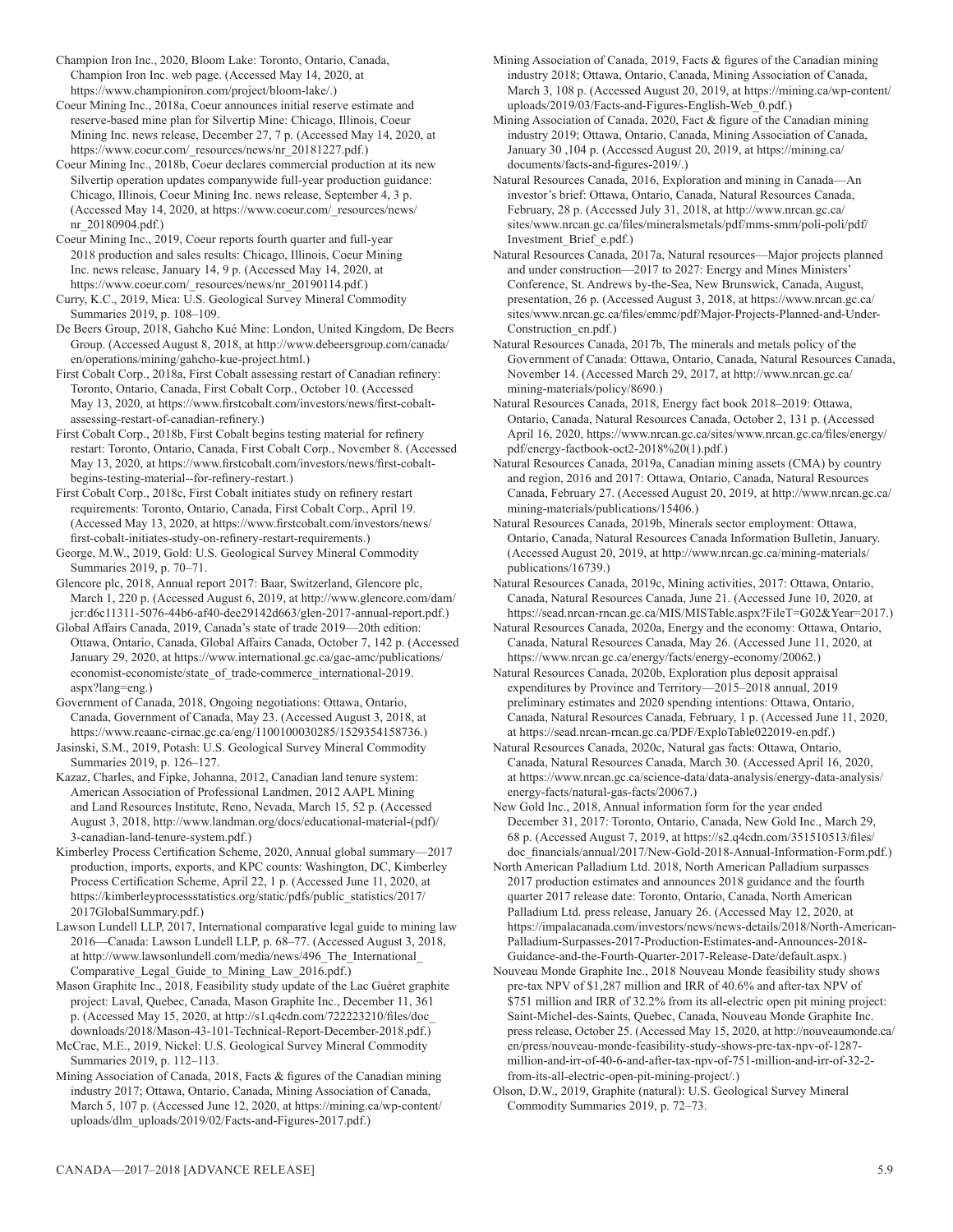Ontario Graphite Ltd., 2018, NI 43-101 technical report—Ontario Graphite Ltd. definitive feasibility study restart of the Kearney Graphite Mine: Kearney, Ontario, Canada, Ontario Graphite Ltd., March 15, 295 p. (Accessed May 15, 2020, at http://www.ontariographite.com/i/pdf/ NI43-101\_15MAR2018.pdf.)

Padilla, A.J., 2019, Niobium: U.S. Geological Survey Mineral Commodity Summaries 2019, p. 114–115.

Potash Corporation of Saskatchewan Inc., 2018, Annual report 2017: Saskatoon, Saskatchewan, Canada, Potash Corporation of Saskatchewan Inc., February 20, 129 p. (Accessed May 12, 2020, at https://www.nutrien.com/ sites/default/files/uploads/2018-02/2017%20PotashCorp%20Annual%20 Report.pdf.)

Pretivm Resources Inc., 2017, Pretivm declares commercial production at Brucejack Mine: Vancouver, British Columbia, Canada, Pretivm Resources Inc., July 3. (Accessed August 6, 2019, at https://www.pretivm.com/news/ news-release-details/2017/Pretivm-Declares-Commercial-Production-at-Brucejack-Mine/default.aspx.)

Pretivm Resources Inc., 2018, Annual information form for the year ended December 31, 2017: Vancouver, British Columbia, Canada, Pretivm Resources Inc., March 28, 85 p. (Accessed August 6, 2019, at https://s23.q4cdn.com/277467366/files/doc\_downloads/regulatory\_ fillings/2017-AIF-final.pdf.)

Rio Tinto plc, 2018, Fourth quarter operations review: Melbourne, Victoria, Australia, Rio Tinto plc, January 16, 28 p. (Accessed August 6, 2019, at https://www.riotinto.com/invest/financial-news-performance/production.)

Shedd, K.B., 2019, Cobalt: U.S. Geological Survey Mineral Commodity Summaries 2019, p. 50–51.

Singerling, S.A., 2019, Platinum-group metals: U.S. Geological Survey Mineral Commodity Summaries 2019, p. 124–125.

Statistics Canada, 2019, Gross domestic product at basic prices, by industry, Provinces, and Territories: Ottawa, Ontario, Canada, Statistics Canada, August 18. (Accessed August 19, 2019, at https://www150.statcan.gc.ca/t1/ tbl1/en/cv.action?pid=3610040201.)

Statistics Canada, 2020a, Canadian international merchandise trade by country and by production section, customs-based, annual (x1,000): Ottawa, Ontario, Canada, Statistics Canada, January 29. (Accessed January 29, 2020, at https://www150.statcan.gc.ca/t1/tbl1/en/cv.action?pid=1210013001)

Statistics Canada, 2020b, Gross domestic product at basic prices, by industry, Provinces, and Territories: Ottawa, Ontario, Canada, Statistics Canada, January 28. (Accessed January 28, 2020, at https://www150.statcan.gc.ca/t1/ tbl1/en/cv.action?pid=3610040201.)

Taseko Mines Ltd., 2018, Management's discussion and analysis: Vancouver, British Columbia, Canada, Taseko Mines Ltd., February 22, 34 p. (Accessed August 6, 2019, at https://www.tasekomines.com/assets/docs/q4-2017- 20180221142053.pdf.)

Teck Resources Ltd., 2018, 2017 Annual report: Vancouver, British Columbia, Canada, Teck Resources Ltd., February 11, 127 p. (Accessed January 31, 2020, at https://www.teck.com/media/2017-Teck-Annual-Report(0).pdf.)

Thomson Reuters, 2017, Potash Corp, Agrium win final approval to merge, forming Nutrien: Thomson Reuters, December 27. (Accessed May 12, 2020, at https://www.reuters.com/article/us-potashcorp-agrium-m-aidUSKBN1EL1EB.)

Tolcin, A.C., 2019, Cadmium: U.S. Geological Survey Mineral Commodity Summaries 2019, p. 40–41.

Topf, Andrew, 2016, Huge Yukon copper-gold mine heads to environmental review: Vancouver, British Columbia, Canada, Mining.com, February 21. (Accessed August 7, 2018, at http://www.mining.com/huge-yukon-coppergold-mine-heads-to-environmental-review/.)

TransAlta Utilities Corp., 2018, Highvale Mine: Edmonton, Alberta, Canada, TransAlta Utilities Corp. (Accessed May 12, 2020, at https://www.transalta.com/ facilities/mines-operation/highvale-mine/.)

Trevali Mining Corp., 2018, Caribou zinc mine: Vancouver, British Columbia, Canada, Trevali Mining Corp. (Accessed August 8, 2018, at https://www.trevali.com/operations/caribou-zinc-mine/.)

Trevali Mining Corp., 2019, Trevali announces preliminary Q4–2018 production results and provides 2019 production and cost guidance: Vancouver, British Columbia, Canada, Trevali Mining Corp., January 17, (Accessed May 12, 2020, at https://www.trevali.com/news/news/news-releasedetails/2019/Trevali-Announces-Preliminary-Q4-2018-Production-Resultsand-Provides-2019-Production-and-Cost-Guidance/default.aspx.)

Vale S.A., 2018a, Form 20–F: Rio de Janeiro, Brazil, Vale S.A., April 13, 192 p. (Accessed August 6, 2019, at http://www.vale.com/EN/investors/informationmarket/annual-reports/20f/20FDocs/Vale\_20F\_2017\_i.PDF.)

Vale S.A., 2018b, Vale's production and sales in 4Q17: Rio de Janeiro, Brazil, Vale S.A., February 16, 21 p. (Accessed August 6, 2019, at http://www.vale.com/EN/investors/information-market/quarterly-results/ QuarterlyResultsDocs/2017%204Q%20Production%20Report\_i.pdf.)

Wacaster, Susan, 2017, The mineral industry of Canada, *in* Area reports— International—Latin America and Canada: U.S. Geological Survey Minerals Yearbook 2014, v. III, p. 5.1–5.26. (Accessed August 3, 2018, at https://s3-us-west-2.amazonaws.com/prd-wret/assets/palladium/production/ mineral-pubs/country/2014/myb3-2014-ca.pdf.)

Western Copper and Gold Corp., 2015, Western Copper and Gold advances permitting: Vancouver, British Columbia, Canada, Western Copper and Gold Corp. news release, December 22. (Accessed August 7, 2018, at http://westerncopperandgold.com/news-and-resources/news-release/ western-copper-and-gold-advances-permitting/.)

Western Copper and Gold Corp., 2017, Management's discussion and analysis for the year ended December 31, 2016: Vancouver, British Columbia, Canada, Western Copper and Gold Corp., March 23, 14 p. (Accessed August 7, 2018, at https://westerncopperandgold.com/wp-content/ uploads/2016/05/2016-MDA-SEDAR.pdf.)

Westhaver, Eric, 2018, Reed Mine sees last haul before shutdown: Flin Flon, Manitoba, Canada, The Reminder, August 2. (Accessed May 13, 2020, at https://www.thereminder.ca/news/local-news/reed-mine-sees-last-haulbefore-shutdown-1.23387107.)

Westmoreland Coal Co., 2018, Form 10–K: Englewood, Colorado, Westmoreland Coal Co., April 2, 140 p. (Accessed May 12, 2020, at https://westmoreland.com/wp-content/uploads/2018/04/WLB-2017-10-K-Exhibits-Final-for-Website-Posting.pdf.)

World Bank Group, The, 2019, GDP (current US\$): Washington, DC, The World Bank Group. (Accessed August 19, 2019, at https://data.worldbank.org/ indicator/NY.GDP.MKTP.CD?end=2017&start=2012&year\_high\_desc=true.)

World Nuclear Association, 2019, Uranium production figures, 2008–2017: London, United Kingdom, World Nuclear Association, March. (Accessed August 20, 2019, at http://www.world-nuclear.org/information-library/ facts-and-figures/uranium-production-figures.aspx.)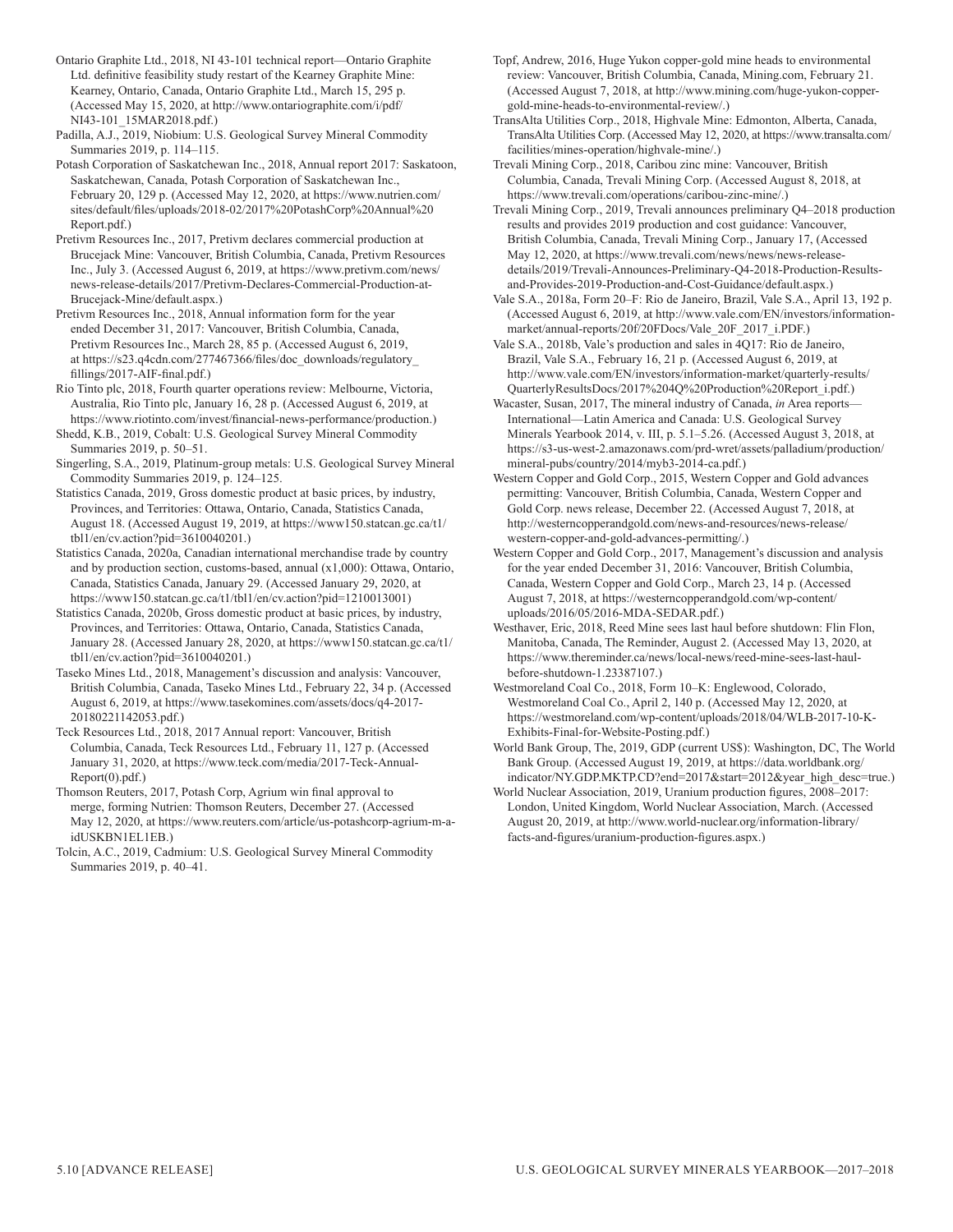# TABLE 1 CANADA: PRODUCTION OF MINERAL COMMODITIES $^{\rm l}$

# (Metric tons, gross weight, unless otherwise specified)

| Commodity <sup>2</sup>                                                | 2014                     | 2015                     | 2016                     | 2017             | 2018                  |
|-----------------------------------------------------------------------|--------------------------|--------------------------|--------------------------|------------------|-----------------------|
| <b>METALS</b>                                                         |                          |                          |                          |                  |                       |
| Aluminum:                                                             |                          |                          |                          |                  |                       |
| Alumina, Al <sub>2</sub> O <sub>3</sub> content                       | 1,562,559                | 1,560,932                | 1,566,467                | 1,570,000        | 1,568,000             |
| Aluminum, metal, primary                                              | 2,858,200                | 2,880,035                | 3,208,888                | 3,211,882        | 2,923,204             |
| Antimony, mine, Sb content                                            | 5                        | 1                        |                          | 1                | -1                    |
| Bismuth, Bi content:                                                  |                          |                          |                          |                  |                       |
| Mine                                                                  | 4                        | 2                        | 2                        | 4                | $\overline{4}$        |
| Refinery <sup>e</sup>                                                 | $25$ <sup>r</sup>        | 25                       | 25                       | 25               | 25                    |
| Cadmium:                                                              |                          |                          |                          |                  |                       |
| Mine, Cd content                                                      | 129r                     | 68r                      | 60 <sup>r</sup>          | 158              | 147                   |
| Refinery, primary                                                     | 1,187                    | 1,159                    | 2,305                    | 1,802            | 1,676                 |
| Cobalt, Co content:                                                   |                          |                          |                          |                  |                       |
| Mine <sup>3</sup>                                                     | 3,907                    | 4,339                    | $4,216$ <sup>r</sup>     | 3,704            | 3,524                 |
| Refinery, metal, metal powder, oxide                                  | 5,491                    | 6,126                    | $6,302$ <sup>r</sup>     | 6,355            | $6,296$ <sup>4</sup>  |
| Copper:                                                               |                          |                          |                          |                  |                       |
| Mine, concentrates, Cu content                                        | 672,729                  | 714,647 <sup>r</sup>     | 693,059 <sup>r</sup>     | 594,994          | 542,932               |
| Smelter, blister:                                                     |                          |                          |                          |                  |                       |
| Primary                                                               | 288,699                  | 281,416                  | 304,349                  | 289,400          | 290,100               |
| Secondary                                                             | 32,069                   | 28,713                   | 29,165                   | 31,000           | 30,000                |
| Total                                                                 | 321,000                  | 310,000                  | 334,000                  | 320,000          | 320,000               |
| Refinery:                                                             |                          |                          |                          |                  |                       |
| Primary:                                                              |                          |                          |                          |                  |                       |
| Leaching, electrowon                                                  | $900$ <sup>r</sup>       | $500$ <sup>r</sup>       | $-$ <sup>r</sup>         |                  |                       |
| Other                                                                 | 292,900 r                | 301,300 r                | 284,400 <sup>r</sup>     | 300,700          | 258,700               |
| Secondary                                                             | 32,500                   | 29,100                   | $29,700$ r, e            | $32,000$ e       | 30,000                |
| Total                                                                 | 325,000                  | 330,000 r                | 314,000                  | 333,000          | 289,000               |
| Ferroalloys:                                                          |                          |                          |                          |                  |                       |
| Ferroniobium:                                                         |                          |                          |                          |                  |                       |
| Gross weight <sup>e</sup>                                             | $8,900$ <sup>r</sup>     | $8,300$ <sup>r</sup>     | $9,400$ <sup>r</sup>     | 11,000           | 11,000                |
| Nb content                                                            | $5,774$ <sup>r</sup>     | $5,385$ <sup>r</sup>     | $6,099$ <sup>r</sup>     | 6,981            | 7,500                 |
| Ferrosilicon <sup>e</sup><br>thousand metric tons                     | 32                       | 38                       | 38                       | 40               | 36                    |
| do.<br>Ferrovanadium <sup>e</sup>                                     | $\mathbf{1}$             | $\mathbf{1}$             | $\mathbf{1}$             | 1                | -1                    |
| Gold, mine, Au content<br>kilograms                                   | 151,742 <sup>r</sup>     | 160,751                  | $161,497$ <sup>r</sup>   | 168,072          | 183,047               |
| do.<br>Indium, refinery, primary, In content, metal <sup>e</sup>      | 67,000                   | 70,000                   | 71,000                   | 67,000           | 58,000                |
| Iron ore, mine:                                                       |                          |                          |                          |                  |                       |
| thousand metric tons<br>Gross weight                                  | 43,173                   | 46,220                   | 46,731                   | 50,300           | 52,387                |
| Fe content <sup>e</sup><br>do.                                        | $25,900$ <sup>r</sup>    | $27,700$ <sup>r</sup>    | $28,100$ <sup>r</sup>    | 30,200           | 31,500                |
| Iron and steel:                                                       |                          |                          |                          |                  |                       |
| Direct-reduced iron<br>do.                                            | 1,550                    | 1,502                    | 1,399                    | 1,608            | 1,670                 |
| do.<br>Pig iron                                                       | 6,728                    | 5,851                    | 6,240                    | 6,306            | 6,680                 |
| Raw steel<br>do.                                                      | 12,730                   | 12,473                   | 12,646                   | 13,208           | 13,443                |
| Lead:                                                                 |                          |                          |                          |                  |                       |
| Mine, Pb content                                                      | 3,579                    | 3,699                    | 12,020                   | 13,494           | 18,947                |
| Refinery:                                                             |                          |                          |                          |                  |                       |
| Primary                                                               | 130,827                  | 127,264                  | 142,076                  | 124,555          | 160,096               |
| Secondary                                                             | 150,629                  | 141,600                  | 132,150                  | 149,506          | 149,506               |
| Total                                                                 | 281,000                  | 269,000                  | 274,000                  | 274,000          | 310,000               |
| Magnesium, primary, metal                                             |                          |                          |                          | 300 <sup>e</sup> | 300 e                 |
| Molybdenum, mine, Mo content                                          | 9,358                    | 2,505                    | 2,783 r                  | 4,765            | 4,681                 |
| Nickel:                                                               |                          |                          |                          |                  |                       |
| Mine, sulfide ore, concentrate, Ni content                            | 218,233 r                | 225,351 r                | 230,210 r                | 206,354          | 175,761               |
| Refinery, metal                                                       | 149,486                  | 149,716                  | 158,299                  | 154,759          | 135,921               |
| Niobium, mineral concentrate, Nb content <sup>5, 6</sup><br>kilograms | $6,000,000$ <sup>r</sup> | $5,600,000$ <sup>r</sup> | $6,300,000$ <sup>r</sup> | 7,200,000        | $7,700,000$ $\degree$ |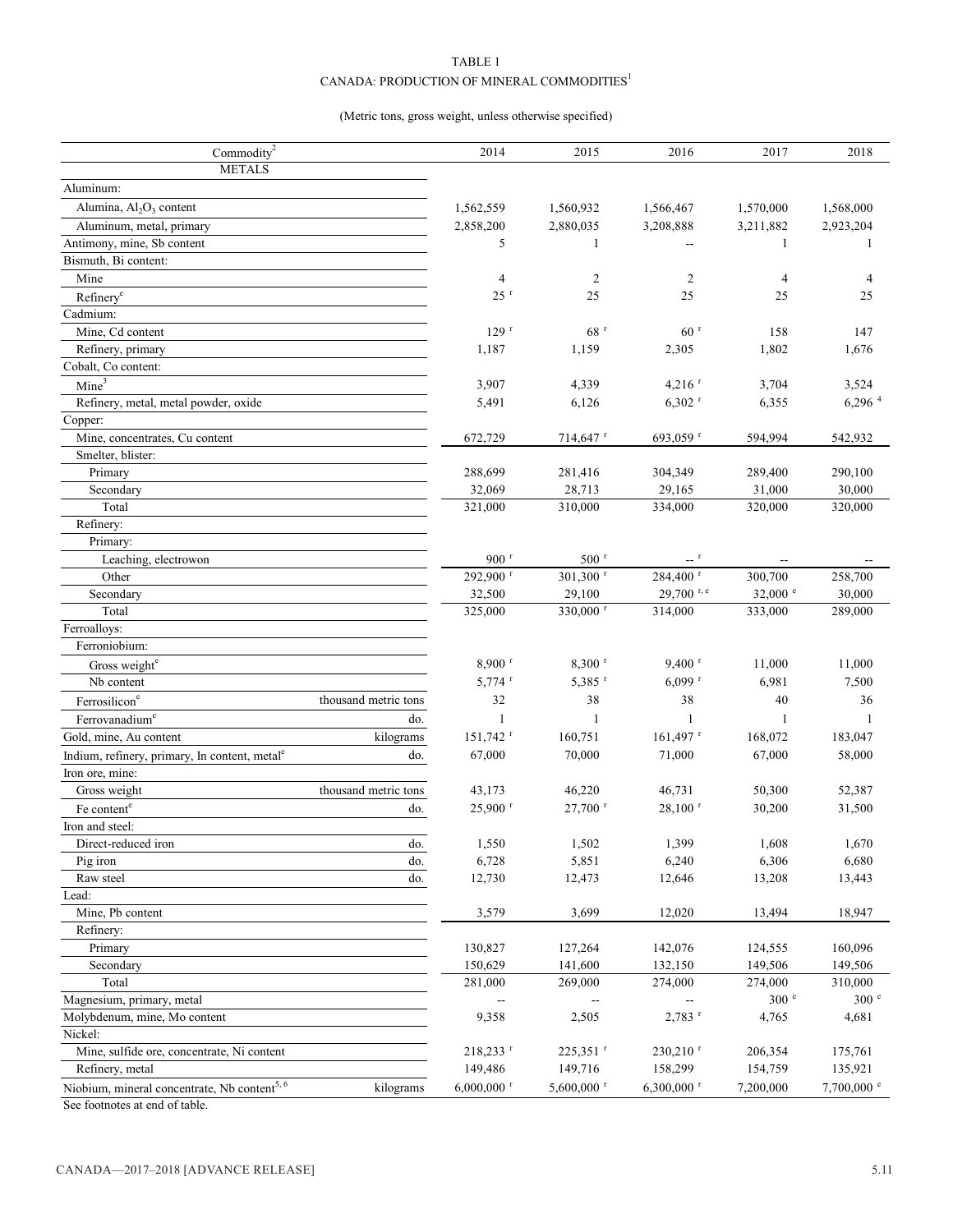# TABLE 1—Continued CANADA: PRODUCTION OF MINERAL COMMODITIES  $^{\mathrm{I}}$

# (Metric tons, gross weight, unless otherwise specified)

| Commodity <sup>2</sup>                                   |                      | 2014                     | 2015                     | 2016                   | 2017               | 2018                     |
|----------------------------------------------------------|----------------------|--------------------------|--------------------------|------------------------|--------------------|--------------------------|
| METALS-Continued                                         |                      |                          |                          |                        |                    |                          |
| Platinum-group metals, mine: <sup>e</sup>                |                      |                          |                          |                        |                    |                          |
| Palladium, Pd content                                    | kilograms            | $23,000$ <sup>r</sup>    | $24,000$ <sup>r</sup>    | $22,000$ <sup>r</sup>  | 19,000             | 20,000                   |
| Platinum, Pt content                                     | do.                  | $7,200$ <sup>r</sup>     | $8,600$ <sup>r</sup>     | $8,400$ <sup>r</sup>   | 7,600              | 7,100                    |
| Iridium, rhodium, ruthenium, elemental content           | do.                  | $1,000$ <sup>r</sup>     | $1,000$ <sup>r</sup>     | $1,200$ <sup>r</sup>   | 760                | 1,200                    |
| Total                                                    | do.                  | $31,200$ <sup>r</sup>    | 33,600 r                 | $31,600$ <sup>r</sup>  | 27,400             | 28,300                   |
| Selenium, Se content                                     | do.                  | 142,000                  | 156,000                  | 175,000                | 72,000             | 61,000                   |
| Silicon, metal <sup>e</sup>                              | thousand metric tons | 30                       | 30                       | 27                     | 28                 | 34                       |
| Silver:                                                  |                      |                          |                          |                        |                    |                          |
| Mine, Ag content                                         | kilograms            | 472,000 $^{\rm r}$       | 371,000 r                | 385,000 r              | 366,000            | 353,000                  |
| Refinery, primary                                        | do.                  | 1,525,135                | 1,891,692                | 1,877,394              | 1,758,682          | $1,700,000$ <sup>e</sup> |
| Tellurium, refinery, Te content                          | do.                  | 8,000                    | 10,000                   | 18,000                 | 49,000             | 40,000 $^{\circ}$        |
| Titanium, titaniferous slag, sorelslage                  |                      | 900,000                  | 700,000                  | 700,000                | 800,000            | 700,000                  |
| Tungsten, mine, concentrate, W content <sup>7</sup>      |                      | 2,344                    | 1,600 °                  | $\overline{a}$         |                    |                          |
| Zinc:                                                    |                      |                          |                          |                        |                    |                          |
| Mine, Zn content                                         |                      | $322,605$ <sup>r</sup>   | $275,410$ <sup>r</sup>   | $301,210$ <sup>r</sup> | 305,314            | 287,119                  |
| Smelter, primary                                         |                      | 649,217                  | 683,118                  | 691,389                | 598,438            | 696,591                  |
| INDUSTRIAL MINERALS                                      |                      |                          |                          |                        |                    |                          |
| Barite <sup>e</sup>                                      |                      | 35,000                   | 42,000 $r$               | $20,000$ <sup>r</sup>  | 50,000             | 40,000                   |
| Cement and clinker:                                      |                      |                          |                          |                        |                    |                          |
| Clinker                                                  | thousand metric tons | $10,930$ <sup>r</sup>    | $11,541$ <sup>r</sup>    | $11,383$ <sup>r</sup>  | 12,412             | 13,184                   |
| Hydraulic cement                                         | do.                  | 11,879                   | 12,167                   | $11,693$ <sup>r</sup>  | 12,706             | 13,554                   |
| Clay, bentonite                                          |                      | 2,083                    | 580 e                    | 600 <sup>e</sup>       | 600 e              | 600 <sup>e</sup>         |
| Diamond, gem, unspecified                                | thousand carats      | 12,012                   | 11,677                   | 13,036                 | 23,234             | 23,194                   |
| Feldspar, mine, nepheline syenite                        | thousand metric tons | 654                      | 614                      | 571                    | 612                | 575                      |
| Fluorspar                                                |                      |                          | $\overline{\phantom{a}}$ | $\mathbf{L}$           | NA                 | $20,000$ e               |
| Gemstones, amethyst and jade                             |                      | 6,919                    | 8,233                    | 154                    | 89                 | 156                      |
| Graphite, crystalline flake                              |                      | <b>NA</b>                | <b>NA</b>                | <b>NA</b>              | 14,000             | 13,000                   |
| Gypsum, and anhyrdite <sup>8</sup>                       | thousand metric tons | 1,793                    | 1,726                    | 1,679                  | 3,001              | 2,997                    |
| Lime                                                     | do.                  | 1,995                    | 1,852                    | 1,807                  | 1,842              | 1,805                    |
| Magnesite <sup>e</sup>                                   |                      | 150,000                  | 100,000                  | $150,000$ <sup>r</sup> | 150,000            | 150,000                  |
| Mica                                                     |                      | NA                       | NA                       | $22,000$ r, e          | $22,000$ $\degree$ | $21,000$ $\degree$       |
| Nitrogen, ammonia, N content                             |                      | $3,716,000$ <sup>r</sup> | 4,004,000 $r$            | 4,133,000 r            | 3,745,000          | 3,832,000                |
| Potash, K <sub>2</sub> O content                         | thousand metric tons | 10,818                   | 11,462                   | 10,790                 | 12,563             | 13,835                   |
| Salt                                                     | do.                  | 14,473                   | 14,343                   | 10,252                 | 11,424             | 10,568                   |
| Stone, sand, and gravel:                                 |                      |                          |                          |                        |                    |                          |
| Sand and gravel, construction, unspecified               | do.                  | 223,407                  | 228,030                  | 280,550                | 231,219            | 216,707                  |
| Sand and gravel, industrial, silica                      | do.                  | 2,011                    | 2,053                    | 2,256                  | 2,540              | 2,778                    |
| Stone, unspecified                                       | do.                  | 147,739                  | 158,034                  | 160,016                | 169,518            | 166,488                  |
| Sulfur, byproduct:                                       |                      |                          |                          |                        |                    |                          |
| Metallurgy                                               | do.                  | 590                      | 558                      | 635                    | 524                | 532                      |
| Natural gas and petroleum                                | do.                  | 5,252                    | 5,187                    | 4,746                  | 4,803              | 4,792                    |
| Total                                                    | do.                  | 5,840                    | 5,750                    | 5,380                  | 5,330              | 5,320                    |
| Talc and related minerals, pyrophyllite, soapstone, talc | do.                  | 90                       | 175                      | 199                    | 215                | 246                      |
| MINERAL FUELS AND RELATED MATERIALS                      |                      |                          |                          |                        |                    |                          |
| $Coal:$ <sup>e</sup>                                     |                      |                          |                          |                        |                    |                          |
| Bituminous                                               | thousand metric tons | 4,840                    | 4,340                    | 4,290                  | 4,250              | 3,800                    |
| Lignite                                                  | do.                  | 8,990                    | 8,060                    | 7,970                  | 7,900              | 7,060                    |
| Metallurgical                                            | do.                  | 31,100                   | 27,900                   | 27,600                 | 27,300             | 24,400                   |
| Subbituminous                                            | do.                  | 24,200                   | 21,700                   | 21,500                 | 21,300             | 19,000                   |
| Total                                                    | do.                  | 69,100                   | 62,000                   | 61,300                 | 60,800             | 54,300                   |
| Natural gas, marketable                                  | million cubic meters | 151,534                  | 154,633                  | 159,854 <sup>r</sup>   | 166,278            | 172,725                  |
| Peat, horticultural use                                  | thousand metric tons | 1,178                    | 1,297                    | $1,452$ <sup>r</sup>   | 1,459              | $1,240$ $\degree$        |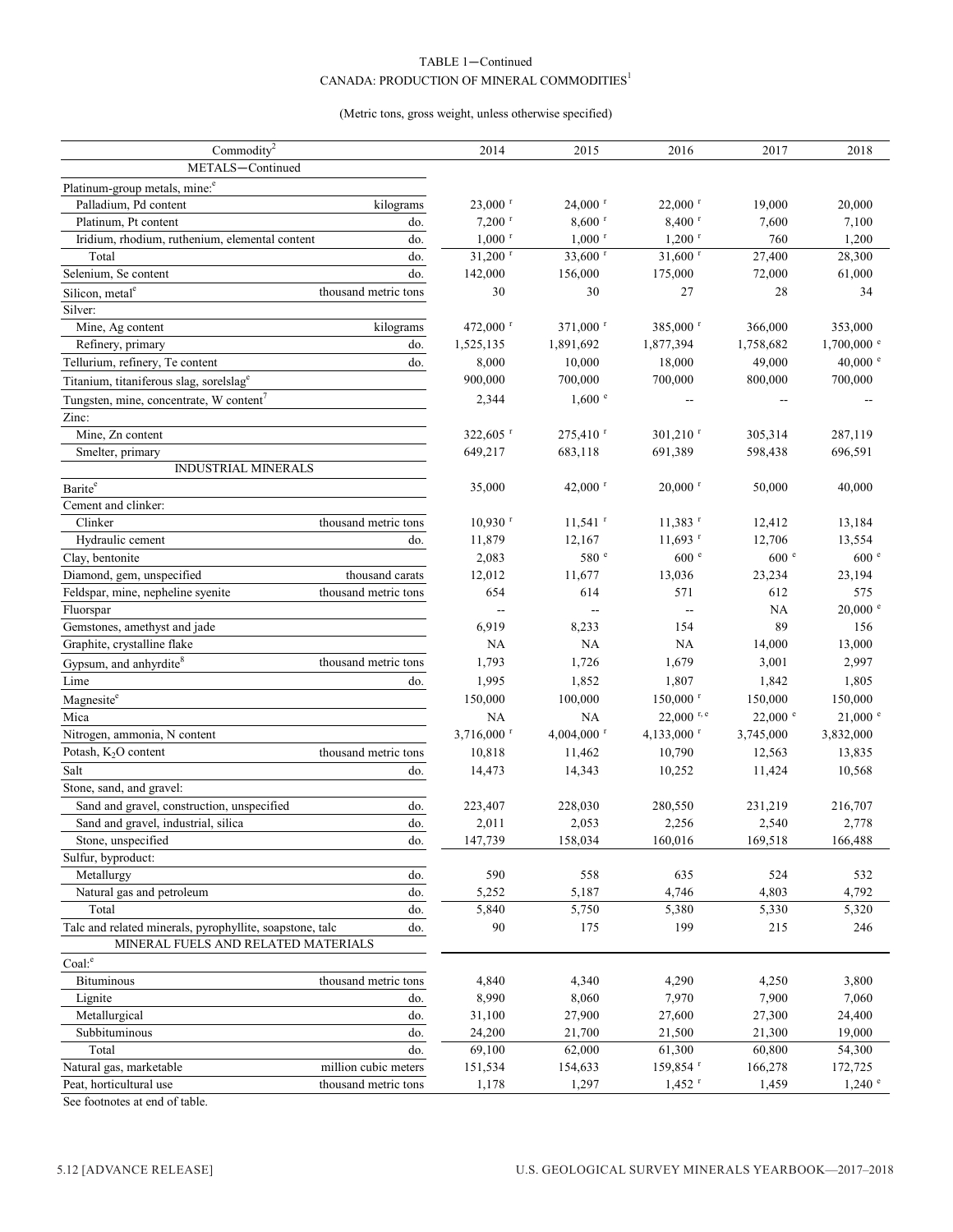# TABLE 1—Continued CANADA: PRODUCTION OF MINERAL COMMODITIES<sup>1</sup>

#### (Metric tons, gross weight, unless otherwise specified)

| Commodity <sup>2</sup>                        |                            | 2014                      | 2015                      | 2016                     | 2017      | 2018                |
|-----------------------------------------------|----------------------------|---------------------------|---------------------------|--------------------------|-----------|---------------------|
| MINERAL FUELS AND RELATED MATERIALS-Continued |                            |                           |                           |                          |           |                     |
| Petroleum:                                    |                            |                           |                           |                          |           |                     |
| Crude                                         | thousand 42-gallon barrels | 1,558,915                 | 1,601,985                 | $1,631,550$ <sup>r</sup> | 1,763,315 | 1,900,920           |
| Natural gas liquids, gas plant production:    | do                         | 314,394                   | 317,563                   | 360,328 r                | 370,508   | 249,952             |
| Refinery:                                     |                            |                           |                           |                          |           |                     |
| Asphalt                                       | do.                        | $13,817$ <sup>r</sup>     | $25,445$ <sup>r</sup>     | $28,892$ <sup>r</sup>    | 31,388    | $25,000$ $\degree$  |
| Diesel                                        | do.                        | $177,061$ <sup>r</sup>    | $176,595$ <sup>r</sup>    | $175,300$ <sup>r</sup>   | 193,261   | $208,000$ $\degree$ |
| Fuel oil:                                     |                            |                           |                           |                          |           |                     |
| Heavy                                         | do.                        | 41,199 $r$                | $31,263$ <sup>r</sup>     | $27,150$ <sup>r</sup>    | 31,275    | $21,000$ $\degree$  |
| Light <sup>9</sup>                            | do.                        | 34,476 $r, 10$            | $35,206$ r, 10            | $26,936$ <sup>r</sup>    | 25,653    | $21,000$ $\degree$  |
| Gasoline:                                     |                            |                           |                           |                          |           |                     |
| Aviation                                      | do.                        | 32,697 $^{r, 11}$         | $26,810$ <sup>r, 11</sup> | 35,954 $r$               | 44,463    | 69,000 $^{\circ}$   |
| Motor                                         | do.                        | 242,359 r                 | $258,126$ <sup>r</sup>    | 271,848 <sup>r</sup>     | 284,326   | 291,000             |
| Liquefied petroleum gas                       | do.                        | $8,119$ <sup>r</sup>      | $9,717$ <sup>r</sup>      | $7,893$ <sup>r</sup>     | 7,119     | 5,700 $^{\circ}$    |
| Other                                         | do.                        | $81,147$ <sup>r, 12</sup> | $84,688$ r, 12            | $86,467$ r               | 65,940    | 53,000 $^{\circ}$   |
| Total                                         | do.                        | $631,000$ <sup>r</sup>    | $648,000$ <sup>r</sup>    | $660,000$ <sup>r</sup>   | 683,000   | 694,000             |
| Uranium, mine, uranium oxide, U content       |                            | $9,780$ <sup>r</sup>      | $13,279$ <sup>r</sup>     | $14,133$ <sup>r</sup>    | 12,207    | 9,078               |

<sup>e</sup>Estimated. <sup>r</sup>Revised. do. Ditto. NA Not available. -- Zero.

<sup>1</sup>Table includes data available through March 9, 2020. All data are reported unless otherwise noted. Totals and estimated data are rounded to no more than three significant digits; may not add to totals shown.

 $^{2}$ In addition to the commodities listed, aluminum hydroxide Al(OH)<sub>3</sub> (hydrate), cesium, ilmenite, ore containing indium, pumice, silicon metal, and zeolites may have been produced, but available information was inadequate to make reliable estimates of output.

 $3$ Recoverable metal in ores and concentrates shipped.

4 Excludes cobalt oxide.

<sup>5</sup>Pyrochlore concentrate.

<sup>6</sup>Production includes niobium (columbium) contained in ferroniobium shipped with the value as reported by the shipper.

7 Datum for 2014 based on production reported by North American Tungsten Corp.; datum for 2015 based on half-year production from North American Tungsten Corp. and an estimate for production from July through October 2015.

 ${}^{8}$ Prior to 2017, reported production excluded quantity used for manufacture of cement products.

<sup>9</sup>Based on historical ratio.

 $10$ Includes stove oil, kerosene and tractor fuel.

 $11$ Includes aviation gasoline and aviation turbo fuels.

<sup>12</sup>Includes petro-chemical feedstocks, naphtha specialties, petroleum coke, lubricating oils and greases, still gas, and other products.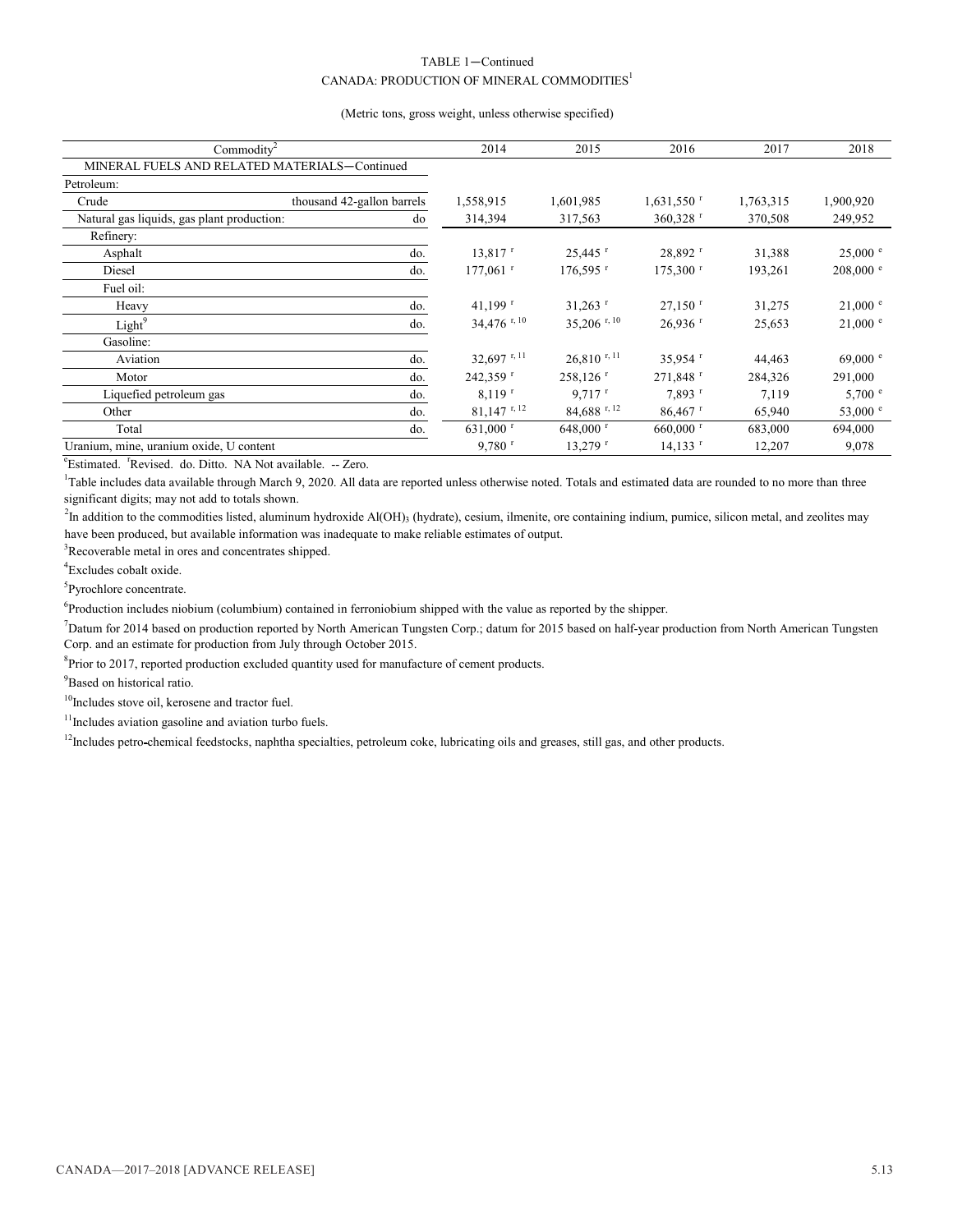# (Thousand metric tons unless otherwise specified)

|                  | Major operating companies                           |                                              |                 |
|------------------|-----------------------------------------------------|----------------------------------------------|-----------------|
| Commodity        | and major equity owners                             | Location of main facilities                  | Annual capacity |
| Alumina          | Rio Tinto Group                                     | Vaudreuil refinery, Jonquiere, Quebec        | 1,559.          |
| Do.              | Axens IFP Group Technologies                        | Brockville refinery, Brockville, Ontario     | 18.             |
| Aluminum         | Alcoa Inc.                                          | Smelter in Baie-Comeau, Quebec               | 280.            |
| Do.              | Rio Tinto Alcan Inc., 40%; Aluminium Austria Metall | Alouette smelter in Sept-Iles, Quebec        | 611.            |
|                  | Québec, 20%; Hydro Aluminum, 20%; Marubeni          |                                              |                 |
|                  | Québec Inc., 13.33%; Société générale de            |                                              |                 |
|                  | financement du Québec, 6.67%                        |                                              |                 |
| Do.              | Alcoa Inc., 75%, and Rio Tinto Alcan Inc., 25%      | Becancour smelter in Becancour, Quebec       | 446.            |
| Do.              | Alcoa Inc.                                          | Deschambault smelter in Deschambault, Quebec | 280.            |
| Do.              | Rio Tinto Group                                     | Alma smelter in Alma, Quebec                 | 471.            |
| Do.              | do.                                                 | Arvida smelter in Arvida, Jonquiere, Quebec  | 236.            |
| Do.              | do.                                                 | Grande-Baie smelter in Grande-Baie, Quebec   | 227.            |
|                  |                                                     |                                              |                 |
| Do.              | do.                                                 | Kitimat smelter in Kitimat, British Columbia | 420.            |
| Do.              | do.                                                 | Laterrière smelter in Laterrière, Quebec     | 247.            |
| Ammonium sulfate | Teck Resources Ltd.<br>metric                       | Trail refinery, Trail, British Columbia      | NA.             |
|                  | tons                                                |                                              |                 |
| Barite           | MarFred Minerals Ltd.                               | Tracey Lake barite property,                 | NA.             |
|                  |                                                     | North Williams, Ontario                      |                 |
| Do.              | Fireside Minerals Ltd                               | Fireside Mine, Fireside, British Columbia    | NA.             |
| Cadmium metal    | Noranda Income Fund                                 | Valleyfield refinery, Quebec                 | NA.             |
| Do.              | Teck Resources Ltd.                                 | Trail refinery, Trail, British Columbia      | 100.            |
| Cement           | Ciment Québec Inc.                                  | Saint-Basile, Quebec                         | 1,571.          |
| Do.              | Colacem Canada Inc. (Colacem S.p.A.)                | Grenville-sur-la-Rouge, Quebec               | 300.            |
| Do.              | ESSROC Canada Inc. (Italcementi Group)              | Picton, Ontario                              | 792.            |
| Do.              | Federal White Cement Ltd.                           | Woodstock, Ontario                           | 544.            |
| Do.              | Holcim (Canada) Inc. (Holcim AG)                    | Joliette, Quebec                             | 1,475.          |
| Do.              | do.                                                 | Mississauga, Ontario                         | 2,000.          |
| Do.              | Lafarge Canada Inc. (Lafarge North America)         | Bath, Ontario                                | 1,176.          |
| Do.              | do.                                                 | Grinding plant, Stoney Creek, Ontario        | 814.            |
| Do.              | do.                                                 | Exshaw, Alberta                              | 1,422.          |
| Do.              | do.                                                 | Kamloops, British Columbia                   | 324.            |
| Do.              | do.                                                 | Richmond, British Columbia                   | 1,319.          |
| Do.              | do.                                                 | St. Constant, Quebec                         | 1,157.          |
| Do.              | do.                                                 | Brookfield, Nova Scotia                      | 621.            |
| Do.              | Lehigh Inland Cement Ltd. (HeidelbergCement Group)  | Edmonton, Alberta                            | 1,380.          |
| Do.              | do.                                                 | Delta, British Columbia                      | 1,356.          |
| Do.              | St. Marys Cement (Canada) Inc. (Votorantim          | Bowmanville, Ontario                         | 1,800.          |
|                  | Cimentos S.A.)                                      |                                              |                 |
| Do.              | do.                                                 | St. Marys, Ontario                           | 645.            |
| Clay, bentonite  | Canadian Clay Products Inc.                         | Wilcox, Saskatchewan                         | NA.             |
| Coal             | Anglo American plc                                  | Trend open pit mine, near Tumbler Ridge,     | 2,000.          |
|                  |                                                     | British Columbia                             |                 |
| Do.              | Up Energy Dev. Group Ltd., 85.31%, and Winsway      | Grande Cache Mine, near Grande Cache,        | 3,600.          |
|                  |                                                     |                                              |                 |
|                  | Coking Coal Holdings Ltd., 14.69%                   | Alberta                                      |                 |
| Do.              | Teck Resources Ltd.                                 | Cardinal River operations, near Hinton,      | 200.            |
|                  |                                                     | Alberta                                      |                 |
| Do.              | do.                                                 | Coal Mountain open pit mine at Sparwood,     | 2,700.          |
|                  |                                                     | British Columbia                             |                 |
| Do.              | do.                                                 | Fording River open pit mine, near Elkford,   | 8,500.          |
|                  |                                                     | British Columbia                             |                 |
| Do.              | do.                                                 | Line Creek Mine, near Sparwood,              | 3,500.          |
|                  |                                                     | British Columbia                             |                 |
| Do.              | Teck Resources Ltd., 95%; Nittetsu Mining Co.       | Elkview open pit mine, near Sparwood,        | 7,000.          |
|                  | Ltd., 2.5%; POSCO Canada Ltd., 2.5%                 | British Columbia                             |                 |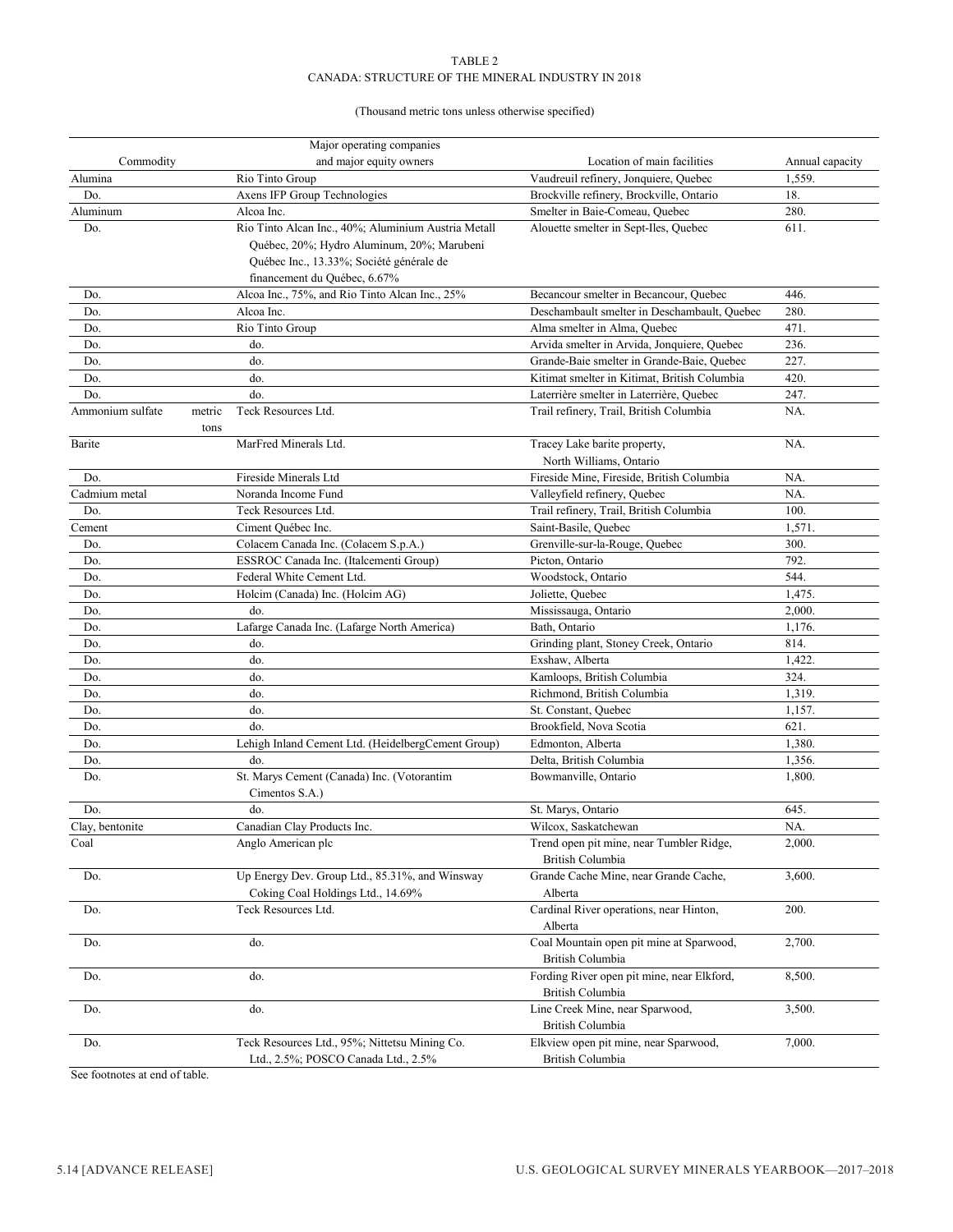(Thousand metric tons unless otherwise specified)

|                             |     | Major operating companies                                                                                                                                    |                                                                             | Annual   |
|-----------------------------|-----|--------------------------------------------------------------------------------------------------------------------------------------------------------------|-----------------------------------------------------------------------------|----------|
| Commodity                   |     | and major equity owners                                                                                                                                      | Location of main facilities                                                 | capacity |
| Coal-Continued              |     | Teck Resources Ltd., 80%, and POSCO Canada<br>Ltd., $20\%$                                                                                                   | Greenhills open pit mine, near Elkford,<br>British Columbia                 | 5,200.   |
| Do.                         |     | TransAlta Utilities Corp.                                                                                                                                    | Highvale open pit mine, near Seba Beach,<br>Alberta                         | 13,000.  |
| Do.                         |     | Conuma Coal Resources Ltd.                                                                                                                                   | Willow Creek Mine, Tumbler Ridge,<br>British Columbia                       | 1,200.   |
| Do.                         |     | do.                                                                                                                                                          | Brule Mine, Tumbler Ridge, British Columbia                                 | 2,500.   |
| Do.                         |     | do.                                                                                                                                                          | Wolverine Mine, Tumbler Ridge,<br>British Columbia                          | 2,000.   |
| Do.                         |     | Westmoreland Coal Co.                                                                                                                                        | Coal Valley Mine, near Edson, Alberta                                       | 5,200.   |
| Do.                         |     | do.                                                                                                                                                          | Boundary Dam open pit mine, near<br>Estevan, Saskatchewan                   | 6,500.   |
| Do.                         |     | do.                                                                                                                                                          | Poplar River open pit mine, near<br>Coronach, Saskatchewan                  | 3,600.   |
| Do.                         |     | do.                                                                                                                                                          | Bienfait open pit mine, near Bienfait,<br>Saskatchewan                      | 2,800.   |
| Do.                         |     | do.                                                                                                                                                          | Genesee open pit mine, near Warburg,<br>Alberta                             | 5,600.   |
| Do.                         |     | do.                                                                                                                                                          | Sheerness open pit mine, near Hanna, Alberta                                | 3,000.   |
| Do.                         |     | do.                                                                                                                                                          | Paintearth open pit mine, near Forestburg, Alberta                          | 3,500.   |
| Cobalt:                     |     |                                                                                                                                                              |                                                                             |          |
| Ore, Co content metric tons |     | Glencore plc                                                                                                                                                 | Raglan Mine in Ungave, Quebec                                               | 700.     |
| Do.                         | do. | Vale S.A.                                                                                                                                                    | Voisey's Bay Mine, Newfoundland and Labrador                                | NA.      |
| Do.                         | do. | do.                                                                                                                                                          | Ontario operations, Ontario                                                 | 700.     |
| Do.                         | do. | do.                                                                                                                                                          | Thompson Mine, Manitoba                                                     | NA.      |
| Metal                       | do. | KGHM Polska Miedź S.A.                                                                                                                                       | Sudbury operations, Ontario                                                 | NA.      |
| Do.                         | do. | do.                                                                                                                                                          | do.                                                                         | NA.      |
| Do.                         | do. | Vale S.A.                                                                                                                                                    | Copper Cliff refinery and smelter in<br>Sudbury, Ontario                    | NA.      |
| Do.                         | do. | do.                                                                                                                                                          | Port Colborne refinery, Ontario                                             | NA.      |
| Do.                         | do. | do.                                                                                                                                                          | Voisey's Bay, Newfoundland and Labrador                                     | NA.      |
| Do.                         | do. | Glencore plc                                                                                                                                                 | Sudbury smelter in Sudbury, Ontario                                         | NA.      |
| Do.                         | do. | Vale S.A.                                                                                                                                                    | Long Harbour hydrometallurgy smelter                                        | NA.      |
| Copper:<br>Ore, Cu content  |     | Agnico-Eagle Mines Ltd.                                                                                                                                      | LaRonde Mine, about 650 kilometers northwest<br>of Montreal, Quebec         | 5.       |
| Do.                         |     | Copper Mountain Mining Corp, 75%, and Mitsubishi<br>Materials Corp., 25%                                                                                     | Copper Mountain Mine, British Columbia                                      | 48.      |
| Do.                         |     | Hudbay Minerals Inc.                                                                                                                                         | Reed Mine, Flin Flon, Manitoba                                              | 21.      |
| Do.                         |     | Teck Resources Ltd.                                                                                                                                          | Highland Valley copper mine, Kamloops,<br>British Columbia                  | 125.     |
| Do.                         |     | Imperial Metals Corp., 50%; Mitsubishi Materials Corp.,<br>31.25%; Dowa Metals & Mining Co., Ltd., 6.25%;<br>Furukawa Co., Ltd., 6.25%; Marubeni Corp. 6.25% | Huckleberry Mine, 123 kilometers<br>southwest of Houston, British Columbia  | 32.      |
| Do.                         |     | Imperial Metals Corp.                                                                                                                                        | Mount Polley Mine at Williams Lake,<br>British Columbia                     | 25.      |
| Do.                         |     | North American Palladium Ltd.                                                                                                                                | Lac des Iles Mine, about 85 kilometers<br>northwest of Thunder Bay, Ontario | 2.       |
| Do.                         |     | Nyrstar N.V.                                                                                                                                                 | Langlois Mine, 313 kilometers northeast<br>of Val-d'Or, Quebec              | 39.      |
| Do.                         |     | do.                                                                                                                                                          | Myra Falls complex, Vancouver Island,<br>British Columbia                   | 4.       |
| Do.                         |     | KGHM Polska Miedź S.A.                                                                                                                                       | Sudbury operations, Ontario                                                 | 30.      |
| Do.                         |     | Capstone Mining Corp.                                                                                                                                        | Minto Mine, Yukon <sup>2</sup>                                              | 21.      |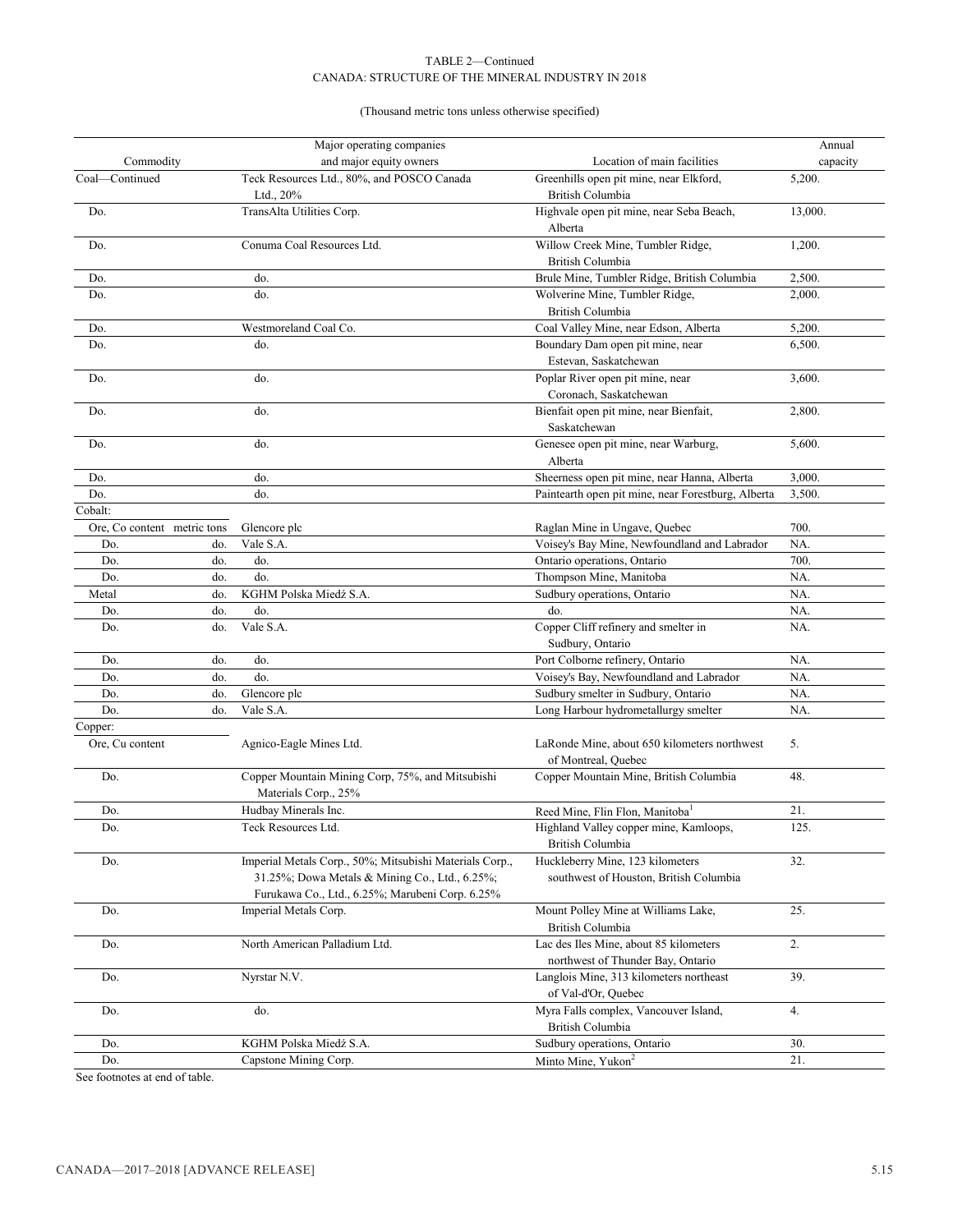(Thousand metric tons unless otherwise specified)

|                               |           | Major operating companies                                                                               |                                                | Annual               |
|-------------------------------|-----------|---------------------------------------------------------------------------------------------------------|------------------------------------------------|----------------------|
| Commodity                     |           | and major equity owners                                                                                 | Location of main facilities                    | capacity             |
| Copper:-Continued             |           |                                                                                                         |                                                |                      |
| Ore, Cu content-<br>Continued |           | Taseko Mines Ltd., 75%; Lojitz Corp., 12.5%; Dowa<br>Holdings Col Ltd., 6.25%; Furukawa Co. Ltd., 6.25% | Gibraltar Mine, British Columbia               | 63.                  |
| Do.                           |           | Teck Resources Ltd.                                                                                     | Duck Pond Mine, about 100 kilometers           | 19.                  |
|                               |           |                                                                                                         | southwest of Grand Falls-Windsor,              |                      |
|                               |           |                                                                                                         | Newfoundland and Labrador                      |                      |
| Do.                           |           | Vale S.A.                                                                                               | Ontario Division, Ontario                      | 120                  |
| Do.                           |           | do.                                                                                                     | Voisey's Bay Mine, Newfoundland                | 55.                  |
|                               |           |                                                                                                         | and Labrador                                   |                      |
| Do.                           |           | Glencore plc                                                                                            | Kidd Creek Mine, about 20 kilometers           | 46.                  |
|                               |           |                                                                                                         | north of Timmins, Ontario                      |                      |
| Do.                           |           | do.                                                                                                     | Nickel Rim South Mine, Sudbury district,       | 18.                  |
|                               |           |                                                                                                         | Sudbury, Ontario                               |                      |
| Do.                           |           | do.                                                                                                     | Raglan Mine in Ungave, Quebec                  | 7.                   |
| Do.                           |           | Yukon Zinc Corp.                                                                                        | Wolverine Mine, Yukon                          | 5.                   |
| Smelter                       |           | Glencore plc                                                                                            | Horne smelter in Noranda, Quebec               | 194.                 |
| Do.                           |           | Vale S.A.                                                                                               | Copper Cliff smelter in Sudbury, Ontario       | NA.                  |
| Do.                           |           | Glencore plc                                                                                            | Sudbury smelter, Sudbury, Ontario              | 131.                 |
| Do.                           |           | Vale S.A.                                                                                               | Long Harbour hydrometallurgy smelter           | NA.                  |
| Refinery                      |           | Glencore plc                                                                                            | CCR Refinery in Montreal-Est, Quebec           | 276.                 |
| Do.                           |           | Taseko Mines Ltd., 75%; Lojitz Corp., 12.5%; Dowa                                                       | Gibraltar solvent extraction-electrowinning    | 1.                   |
|                               |           | Holdings Col Ltd., 6.25%; Furukawa Co. Ltd., 6.25%                                                      | (SX-EW) facility, British Columbia             |                      |
| Do.                           |           | Vale S.A.                                                                                               | Copper Cliff refinery in Sudbury, Ontario      | NA.                  |
| Do.                           |           | Cobalt Refinery Co. Inc.                                                                                | Fort Saskatchewan refinery                     | NA.                  |
| Do.                           |           | Noranda Income Fund                                                                                     | Valleyfield refinery                           | NA.                  |
| Do.                           |           | Vale S.A.                                                                                               | Voisey Bay refinery, Newfoundland and Labrador | NA.                  |
| Do.                           |           | Government                                                                                              | Royal Canadian Mint, Ottawa, Ontario           | NA.                  |
| Diamond                       | thousand  | Rio Tinto plc, 60%, and Dominion Diamond Corp., 40%                                                     | Diavik open pit mine (includes the A154        | 10,000.              |
|                               | carats    |                                                                                                         | North and the A154 South kimberlite            |                      |
|                               |           |                                                                                                         | pipes), northeast of Yellowknife region,       |                      |
|                               |           |                                                                                                         | Northwest Territories                          |                      |
| Do.                           | do.       | Dominion Diamond Corp., 88.9%, and                                                                      | Ekati Mine (includes the Koala and the         | 5,000.               |
|                               |           | unnamed owner 11.1%                                                                                     | Panda underground mines and the                |                      |
|                               |           |                                                                                                         | Beartooth, Fox, Koala, and Misery              |                      |
|                               |           |                                                                                                         | open pit mines) in the Lac de Gras             |                      |
|                               |           |                                                                                                         | region, Northwest Territories                  |                      |
| Do.                           | do.       | De Beers Group                                                                                          | Snap Lake underground mine,                    | 16,000. <sup>1</sup> |
|                               |           |                                                                                                         | 220 kilometers northeast of Yellowknife,       |                      |
|                               |           |                                                                                                         | Northwest Territories                          |                      |
| Do.                           | do.       | De Beers Canada Inc., 51%, and                                                                          | Gahcho Kué open pit mine,                      | 4,500.               |
|                               |           | Mountain Province Diamonds Inc., 49%                                                                    | 280 kilometers northeast of Yellowknife,       |                      |
|                               |           |                                                                                                         | Northwest Territories                          |                      |
| Do.                           | do.       | do.                                                                                                     | Victor open pit mine, 90 kilometers            | 600.                 |
|                               |           |                                                                                                         | west of Attawapiskat, Ontario                  |                      |
| Do.                           | do.       | Stornoway Diamond Corp.                                                                                 | Renard mine, 350 kilometers north              | 1,600.               |
|                               |           |                                                                                                         | of Chibougamau, Quebec                         |                      |
| Diatomite                     |           | Absorbent Products Ltd.                                                                                 | Red Lake deposit, British Columbia             | NA.                  |
| Fluorspar                     |           | Canada Fluorspar Inc.                                                                                   | St. Lawrence Mine, St. Lawrence,               | 200.                 |
|                               |           |                                                                                                         | Newfoundland and Labrador                      |                      |
| Gold:                         |           |                                                                                                         |                                                |                      |
| Ore, Au content               |           | Abcourt Mines Inc.                                                                                      | Elder Mine, Rouyn-Noranda, Quebec              | NA.                  |
| Do.                           | kilograms | Agnico-Eagle Mines Ltd.                                                                                 | Goldex Mine, Val-d'Or, Quebec                  | 5.000.               |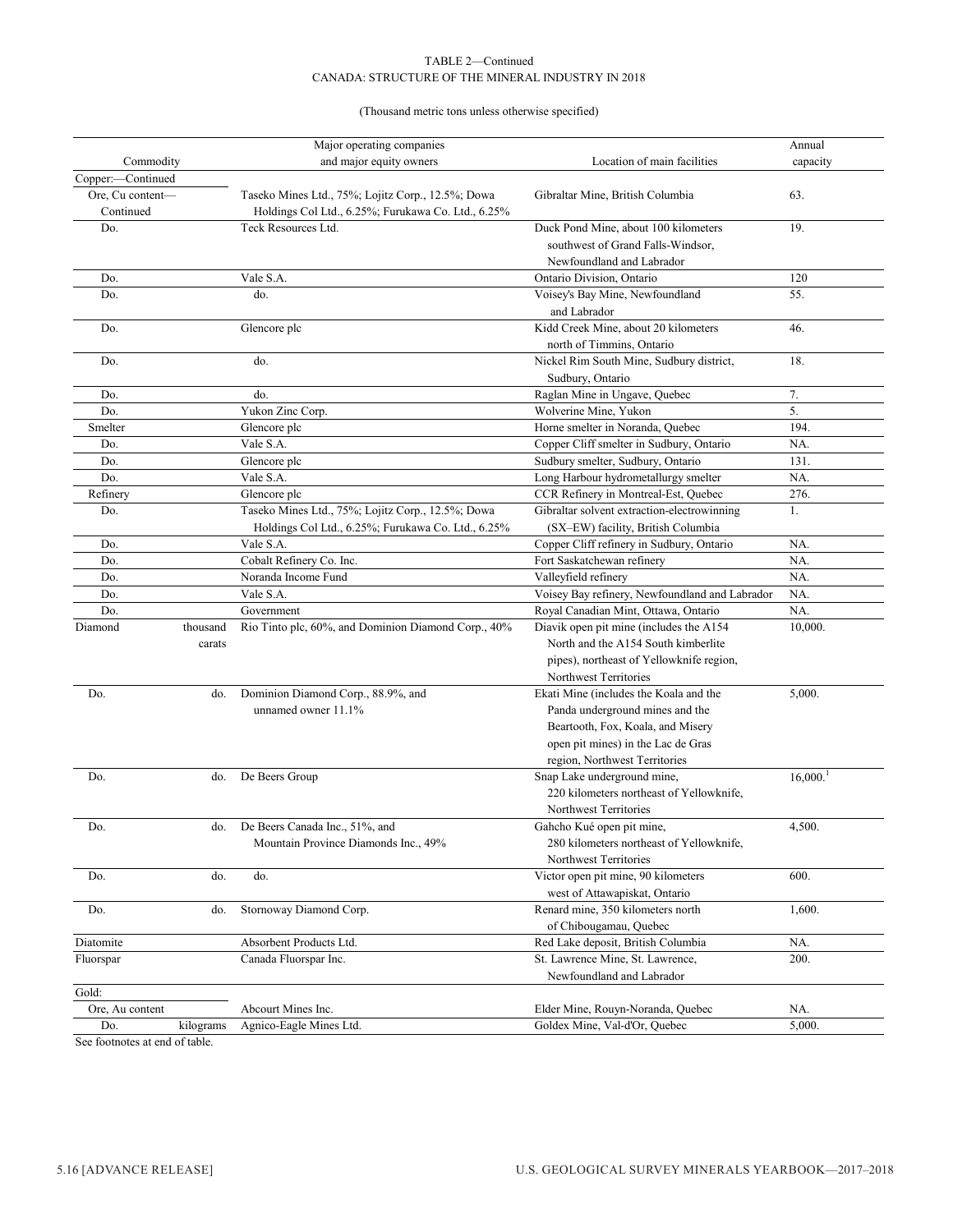(Thousand metric tons unless otherwise specified)

|                               |                | Major operating companies                                                                                                                                     |                                                                                                                                                              | Annual   |
|-------------------------------|----------------|---------------------------------------------------------------------------------------------------------------------------------------------------------------|--------------------------------------------------------------------------------------------------------------------------------------------------------------|----------|
| Commodity                     |                | and major equity owners                                                                                                                                       | Location of main facilities                                                                                                                                  | capacity |
| Gold:-Continued               |                |                                                                                                                                                               |                                                                                                                                                              |          |
| Ore, Au content-<br>Continued | kilo-<br>grams | Agnico-Eagle Mines Ltd.                                                                                                                                       | Lapa Mine, about 60 kilometers west of<br>Val-d'Or, Quebec                                                                                                   | 4,000.   |
| Do.                           | do.            | do.                                                                                                                                                           | LaRonde Mine, about 60 kilometers west<br>of Val-d'Or, Quebec                                                                                                | 9,300.   |
| Do.                           | do.            | do.                                                                                                                                                           | Meadowbank Mine, about 70 kilometers north<br>of Baker Lake, Nunavut                                                                                         | 10,000.  |
| Do.                           | do.            | QMX Gold Corp.                                                                                                                                                | Lac Herbin Mine                                                                                                                                              | 1,000.   |
| Do.                           | do.            | Anaconda Mining Inc.                                                                                                                                          | Pine Cove Mine, near Baie Verte,<br>Newfoundland and Labrador                                                                                                | 500.     |
| Do.                           | do.            | Aurizon Mines Ltd.                                                                                                                                            | Casa Berardi Mine, about 95 kilometers<br>north of La Sarre, Quebec                                                                                          | 5,000.   |
| Do.                           | do.            | Alamos Gold Inc.                                                                                                                                              | Young-Davidson Mine, Larder-Cadillac Break,<br>487 kilometers northwest of Toronto, Ontario                                                                  | 5,400.   |
| Do.                           | do.            | Barkerville Gold Mines Ltd.                                                                                                                                   | QR Mine, British Columbia                                                                                                                                    | 400.     |
| Do.                           | do.            | Barrick Gold Inc.                                                                                                                                             | Hemlo operation, includes David Bell<br>underground mine and Williams open pit<br>and underground mine, about<br>350 kilometers east of Thunder Bay, Ontario | 7,100.   |
| Do.                           | do.            | Brigus Gold Corp.                                                                                                                                             | Black Fox Mine, about 75 kilometers east<br>of Timmins, Ontario                                                                                              | 2,800.   |
| Do.                           | do.            | Capstone Mining Corp.                                                                                                                                         | Minto Mine, about 240 kilometers<br>northwest of Whitehorse, Yukon <sup>2</sup>                                                                              | 600.     |
| Do.                           | do.            | Claude Resources Inc.                                                                                                                                         | Seabee operations (includes the Seabee Deep<br>and the Santoy 8 Mines), Laonil Lake,<br>Saskatchewan                                                         | 1,500.   |
| Do.                           | do.            | Detour Gold Corp.                                                                                                                                             | Detour Lake Mine, 208 km northeast of Timmins,<br>Cochrane District, Ontario                                                                                 | 20,400.  |
| Do.                           | do.            | Goldcorp Inc.                                                                                                                                                 | Hoyle Pond Mine, 20 km northeast of Timmins,<br>Eastern Ontario District, Ontario                                                                            | 2,300.   |
| Do.                           | do.            | do.                                                                                                                                                           | Musselwhite Mine, 480 kilometers north of<br>Thunder Bay, Ontario                                                                                            | 8,100.   |
| Do.                           | do.            | do.                                                                                                                                                           | Porcupine Mine, Timmins, Ontario                                                                                                                             | 10,000.  |
| Do.                           | do.            | do.                                                                                                                                                           | Red Lake Mine (includes Red Lake and the<br>Campbell complexes), 180 kilometers                                                                              | 26,000.  |
| Do.                           | do.            | Golden Band Resources Inc.                                                                                                                                    | EP Mine and Roy Lloyd Mine, Saskatchewan                                                                                                                     | 1,500.   |
| Do.                           | do.            | Imperial Metals Corp., 50%; Mitsubishi Materials Corp.,<br>31.25%; Dowa Metals & Mining Co., Ltd., 6.25%;<br>Furukawa Co., Ltd., 6.25%; Marubeni Corp., 6.25% | Huckleberry Mine, 123 kilometers<br>southwest of Houston, British Columbia                                                                                   | 110.     |
| Do.                           | do.            | IAMGOLD Corp.                                                                                                                                                 | Westwood Mine, 40 kilometers east of<br>Rouyn-Noranda, Quebec                                                                                                | 4,200.   |
| Do.                           | do.            | Kirkland Lake Gold Inc.                                                                                                                                       | South Mine complex (Macassa Mine,<br>Ontario)                                                                                                                | 2,400.   |
| Do.                           | do.            | Tahoe Resources Inc.                                                                                                                                          | Bell Creek Mine, northeast of Timmins,<br>Ontario, and Timmins West Mine,<br>18 kilometers west of Timmins, Ontario                                          | 1,500.   |
| Do.                           | do.            | Metanor Resources Inc.                                                                                                                                        | Bachelor Lake Mine and mill, about<br>225 kilometers northeast of Val-d'Or,<br>Quebec                                                                        | 1,200.   |
| Do.                           | do.            | Imperial Metals Corp.                                                                                                                                         | Mt. Polley Mine, 8 kilometers southwest<br>of Likely, British Columbia                                                                                       | 1,200.   |
| Do.                           | do.            | North American Palladium Ltd.                                                                                                                                 | Lac des Iles Mine, about 85 kilometers<br>northwest of Thunder Bay, Ontario                                                                                  | 400.     |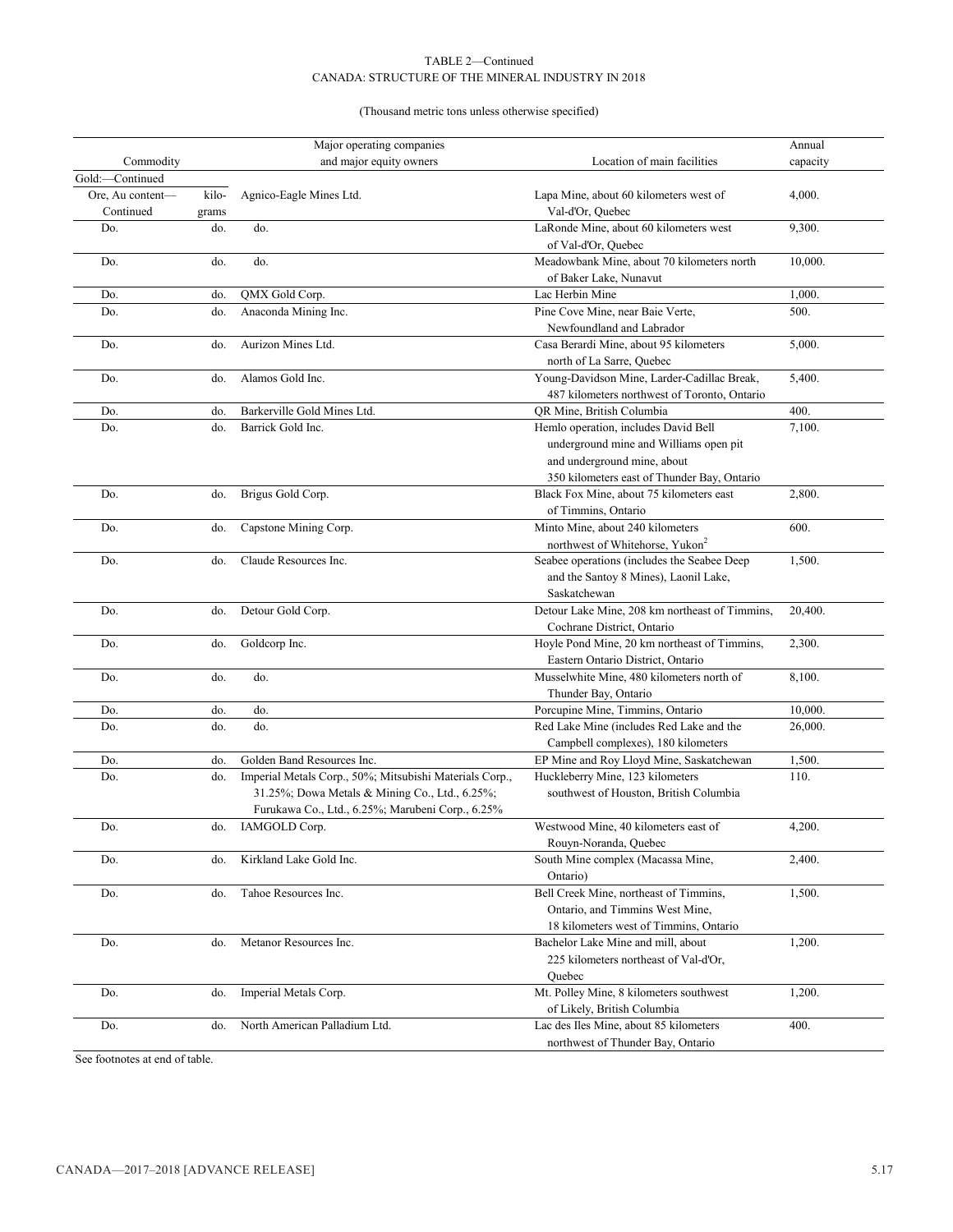# (Thousand metric tons unless otherwise specified)

|                                |             | Major operating companies                          |                                                                  | Annual   |
|--------------------------------|-------------|----------------------------------------------------|------------------------------------------------------------------|----------|
| Commodity                      |             | and major equity owners                            | Location of main facilities                                      | capacity |
| Gold:-Continued                |             |                                                    |                                                                  |          |
| Ore, Au content-               | kilo-       | Nyrstar N.V.                                       | Myra Falls complex, British Columbia                             | 300.     |
| Continued                      | grams       |                                                    |                                                                  |          |
| Do.                            | do.         | Pretivm Resources Inc.                             | Brucejack Mine, about 65 kilometers                              | 12,600.  |
|                                |             |                                                    | north of Stewart, British Columbia                               |          |
| Do.                            | do.         | New Gold Inc.                                      | Rainy River Mine, about 50 kilometers                            | 11,000.  |
|                                |             |                                                    | northwest of Fort Francis, Ontario                               |          |
| Do.                            | do.         | Agnico Eagle Mines Ltd., 50%, and                  | Canadian Malartic Mine, about 20 kilometers                      | 17,000.  |
| Do.                            | do.         | Yamana Gold Inc., 50%<br>KGHM Polska Miedź S.A. GK | west of Val d'Or, Quebec<br>Sudbury operations, Sudbury, Ontario | NA.      |
| Do.                            | do.         | Richmont Mines Inc.                                | Beaufor Mine, about 21 kilometers                                | 800.     |
|                                |             |                                                    | northeast of Val-d'Or, Quebec                                    |          |
| Do.                            | do.         | Richmont Mines Inc.                                | Island Gold Mine, near Dubreuilville,                            | 1,200.   |
|                                |             |                                                    | Ontario                                                          |          |
| Do.                            | do.         | Klondex Mines Ltd.                                 | Rice Lake Mine, Manitoba                                         | 2,500.   |
| Do.                            | do.         | Stroud Resources Ltd.                              | Hislop Mine, Ontario                                             | 600.     |
| Do.                            | do.         | Kirkland Lake Gold Inc.                            | Holloway Mine, Ontario                                           | 700.     |
| Do.                            | do.         | do.                                                | Holt Mine, Ontario                                               | 2,700.   |
| Do.                            | do.         | Vale S.A.                                          | Manitoba Division (includes the Birchtree                        | NA.      |
|                                |             |                                                    | Mine <sup>3</sup> and the Thompson Mine),                        |          |
|                                |             |                                                    | Thompson, Manitoba                                               |          |
| Do.                            | do.         | do.                                                | Ontario Division, Ontario                                        | 2,500.   |
| Do.                            | do.         | Wesdome Gold Mines Ltd.                            | Eagle River Mine, about 50 kilometers west                       | 1,900.   |
|                                |             |                                                    | of Wawa, Ontario                                                 |          |
| Do.                            | do.         | do.                                                | Kiena Mine, about 10 kilometers west of                          | 1,300.   |
|                                |             |                                                    | Val-d'Or, Quebec                                                 |          |
| Do.                            | do.         | Yukon Zinc Corp.                                   | Wolverine Mine, Yukon                                            | 628.     |
| Refinery                       | do.         | Glencore plc                                       | CCR refinery in Montreal-Est, Quebec                             | 300.     |
| Do.                            | do.         | Teck Resources Ltd.                                | Trail refinery, Trail, British Columbia                          | NA.      |
| Do.                            | do.         | Government                                         | Royal Canadian Mint, Ottawa, Ontario                             | NA.      |
| Graphite                       |             | Imerys Graphite and Carbon                         | Saint Aime du Lac des Iles, Quebec                               | NA.      |
| Gypsum                         |             | Mosher Limestone Co. Ltd.                          | Upper Musquodoboit, Nova Scotia                                  | NA.      |
| Do.                            |             | National Gypsum (Canada) Ltd.                      | East Milford quarry, Milford, Nova Scotia                        | 3,100.   |
| Do.                            |             | CertainTeed Gypsum Canada, Inc.                    | Amaranth Mine, Harcus, Manitoba                                  | NA.      |
| Do.                            |             | CGC Inc.                                           | Hagersville Mine, Hagersville, Ontario                           | NA.      |
| Ilmenite (titanium production) |             | OIT Fer et Titane Inc.                             | Lac Tio Mine, Havre Saint Pierre, Quebec                         | 600.     |
| Indium                         | metric tons | do.                                                | do.                                                              | 70.      |
| Iron and steel:                |             |                                                    |                                                                  |          |
| Iron ore:                      |             |                                                    |                                                                  |          |
| Ore                            |             | ArcelorMittal Inc., 85%, and POSCO-China Steel     | Fire Lake and Mont-Wright open pit                               | 24,000.  |
|                                |             | Consortium 15%                                     | mines, Quebec                                                    |          |
|                                |             | Quebec Iron Ore Inc. (Champion Iron Ltd., 63.2%,   | Bloom Lake, 13 kilometers north of                               | 20,000.  |
|                                |             | and Ressources Québec, 36.8%)                      | Fermont, Quebec                                                  |          |
| Do.                            |             | Rio Tinto Ltd., 58.72; Mitsubishi Corp., 26.18%;   | Carol Lake (IOC) open pit mine, Labrador City,                   | 23,000.  |
|                                |             | Labrador Iron Ore Royalty Income Fund, 15.1%       | Newfoundland and Labrador                                        |          |
| Pellets                        |             | ArcelorMittal Mines Canada Inc. (ArcelorMittal)    | Pelleting plant, Port Cartier, Quebec                            | 9,000.   |
| Do.                            |             | Cliffs Natural Resources Inc.                      | Pelleting plant, Pointe Noire, Quebec                            | 5,200.   |
| Do.                            |             | Iron Ore Company of Canada (Rio Tinto Ltd.,        | Pelleting plant, Labrador City,                                  | 13,000.  |
|                                |             | 58.72%; Mitsubishi Corp., 26.18%;                  | Newfoundland and Labrador                                        |          |
|                                |             | Labrador Iron Ore Royalty Income Fund, 15.1%)      |                                                                  |          |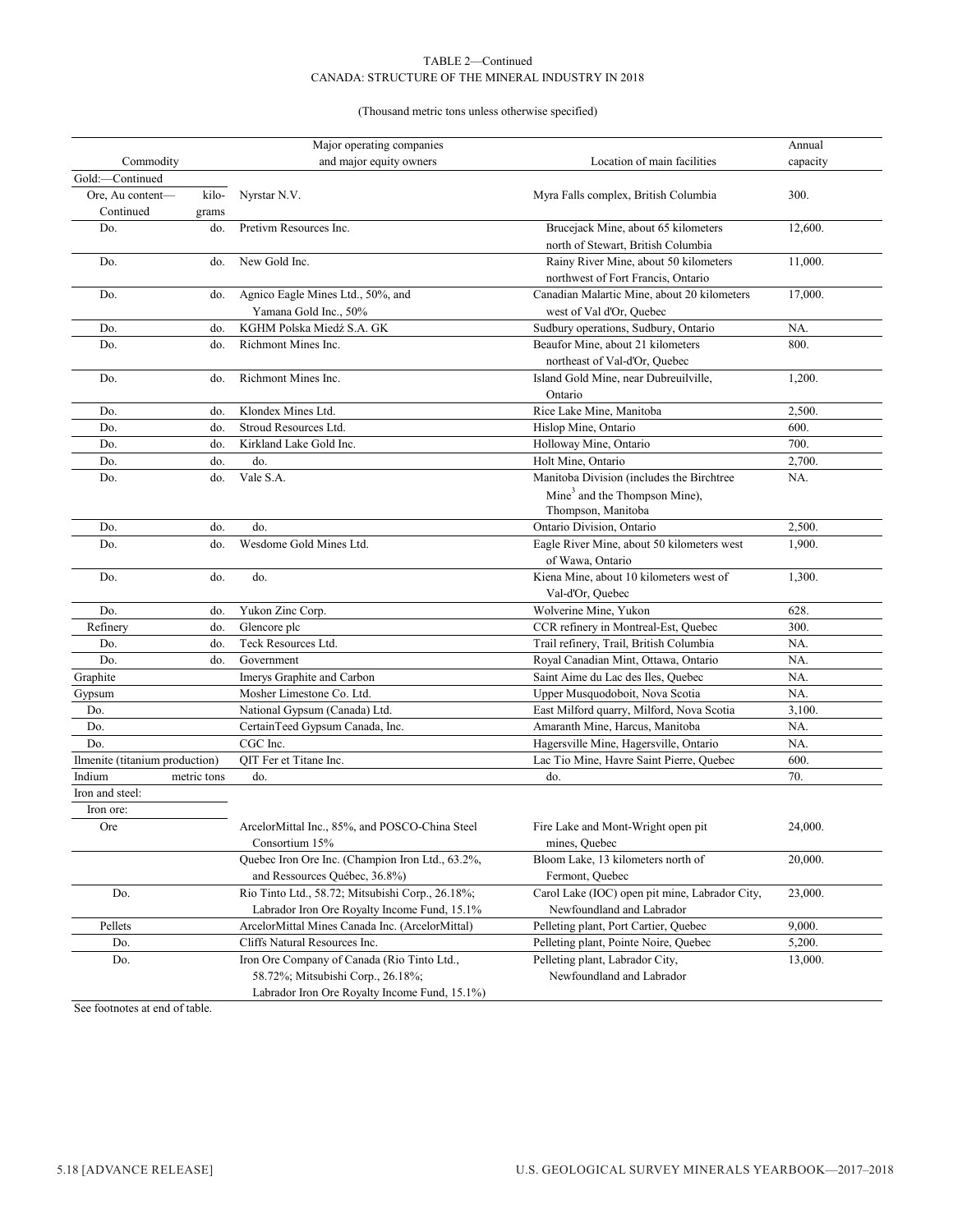# (Thousand metric tons unless otherwise specified)

|                            | Major operating companies                               |                                                     | Annual   |
|----------------------------|---------------------------------------------------------|-----------------------------------------------------|----------|
| Commodity                  | and major equity owners                                 | Location of main facilities                         | capacity |
| Iron and steel:-Continued  |                                                         |                                                     |          |
| Steel, raw                 | AltaSteel Ltd. (Arrium Ltd.)                            | Edmonton, Alberta                                   | 320.     |
| Do.                        | ArcelorMittal Dofasco Inc. (ArcelorMittal SA)           | Hamilton, Ontario                                   | 4,100.   |
| Do.                        | ArcelorMittal Montreal Inc. (ArcelorMittal SA)          | Contrecoeur East and Contrecoeur West               | 2,500.   |
|                            |                                                         | plants, Quebec                                      |          |
| Do.                        | Essar Steel Algoma Inc. (Essar Global Ltd.)             | Sault Ste. Marie, Ontario                           | 2,800.   |
| Do.                        | Gerdau Steel North America Inc. (Gerdau S.A.)           | Whitby, Ontario                                     | 790.     |
| Do.                        | do.                                                     | Selkirk, Manitoba                                   | 430.     |
| Do.                        | do.                                                     | Cambridge, Ontario                                  | 380.     |
| Do.                        | Hamilton Specialty Bar (2007) Inc.                      | Hamilton, Ontario                                   | 360.     |
| Do.                        | Ivaco Rolling Mills Inc.                                | L'Orignal, Ontario                                  | 450.     |
| Do.                        | MMFX Steel of Canada Inc. (MMFX                         | Welland, Ontario                                    | 120.     |
|                            | Technologies Corp.)                                     |                                                     |          |
| Do.                        | QIT-Fer et Titane Inc. (Rio Tinto Iron and              | Sorel, Quebec                                       | 500.     |
|                            | Titanium Inc.)                                          |                                                     |          |
| Do.                        | SSAB Svenskt Stål AB-IPSCO Division                     | Regina, Saskatchewan                                | 1,500.   |
| Do.                        | U.S. Steel Canada Inc. (United States Steel Corp.)      | Lake Erie Works, Nanticoke, Ontario                 | 2,400.   |
| Lead:                      |                                                         |                                                     |          |
| Ore. Pb content            | Coeur Mining, Inc.                                      | Silvertip Mine, British Columbia, 8 kilometers      | 16.8.    |
|                            |                                                         | south of the border with Yukon                      |          |
| Do.                        | Trevali Mining Corp.                                    | Caribou Mine, Bathurst, New Brunswick               | NA.      |
| Refinery                   | Teck Resources Ltd.                                     | Trail operations, Trail, British Columbia           | NA.      |
| Smelter:                   |                                                         |                                                     |          |
| Primary                    | Teck Resources Ltd.                                     | Trail operations, Trail, British Columbia           | 100.     |
| Secondary, includes alloys | NovaPb Inc. (Newalta Corp.)                             | Ville Sainte Catherine, Quebec                      | 100.     |
| Do.                        | Tonolli Canada Ltd.                                     | Mississauga, Ontario                                | 35.      |
| Do.                        | Metalex Products Ltd.                                   | Richmond, British Columbia                          | 8.       |
| Lime                       | Graymont Inc.                                           | Havelock, New Brunswick                             | 110.     |
| Do.                        | do.                                                     | Bedford, Bedford, Quebec                            | 400.     |
| Do.                        | do.                                                     | Faulkner, Manitoba                                  | 117.     |
| Do.                        | Brookville Manufacturing Co.                            | Brookville, Saint John, New Brunswick               | NA.      |
| Do.                        | E.C. King Contracting Ltd                               | Owen Sound, Ontario                                 | NA.      |
| Magnesite                  | Baymag Inc.                                             | Mount Brussilof Mine, British Columbia              | NA.      |
| Molybdenum<br>metric tons  | Teck Resources Ltd., 97.5%, and Highmont                | Highland Valley copper mine, Kamloops,              | 5,000.   |
|                            | Mining Co., 2.5%                                        | British Columbia                                    |          |
| Do.<br>do.                 | Imperial Metals Corp., 50%; Mitsubishi Materials Corp., | Huckleberry Mine, 123 kilometers                    | 140.     |
|                            | 31.25%; Dowa Metals & Mining Co., Ltd., 6.25%;          | southwest of Houston, British Columbia              |          |
|                            | Furukawa Co., Ltd., 6.25%; Marubeni Corp., 6.25%        |                                                     |          |
| Do.<br>do.                 | Taseko Mines Ltd., 75%; Sojitz Corp., 12.5%; Dowa       | Gibraltar Mine, British Columbia                    | 1,200.   |
|                            | Holdings Co. Ltd., 6.25%; Furukawa Co. Ltd., 6.25%      |                                                     |          |
| Do.<br>do.                 | Thompson Creek Metals Company Inc., 75%, and            | Endako Mine, near Fraser Lake, about                | 5,200.   |
|                            | Sojitz Moly Resources, Inc., 25%                        | 160 kilometers northwest of Prince                  |          |
|                            |                                                         | George, British Columbia                            |          |
| Mica (phlogopite)          | Imerys Mica Suzorite, Inc                               | Suzorite Mine, Mauricie, Quebec                     | NA.      |
| Nepheline syenite          | Unimin Canada Ltd.                                      | Blue Mountain quarry, Methuen Township, Ontario NA. |          |
| Do.                        | do.                                                     | Nephton quarry, Methuen Township, Ontario           | NA.      |
| Nickel:                    |                                                         |                                                     |          |
| Ore, Ni content            | KGHM Polska Miedź S.A.                                  | Morrison (Levac) Mine, Sudbury, Ontario             | 6.       |
| Do.                        | Vale Canada Ltd. (Vale S.A.)                            | Ontario operations, Ontario                         | 85.      |
| Do.                        | do.                                                     | Manitoba Division (includes the Birchtree           | 45.      |
|                            |                                                         | Mine <sup>3</sup> and the Thompson Mine),           |          |
|                            |                                                         | Thompson, Manitoba                                  |          |
| Do.                        | Vale Newfoundland & Labrador Ltd. (Vale S.A.)           | Voisey's Bay mines (includes the Ovoid              | 80.      |
|                            |                                                         | Mine), Newfoundland and Labrador                    |          |
| Do.                        | Glencore plc                                            | Raglan Mine in Ungave, Quebec                       | 29.      |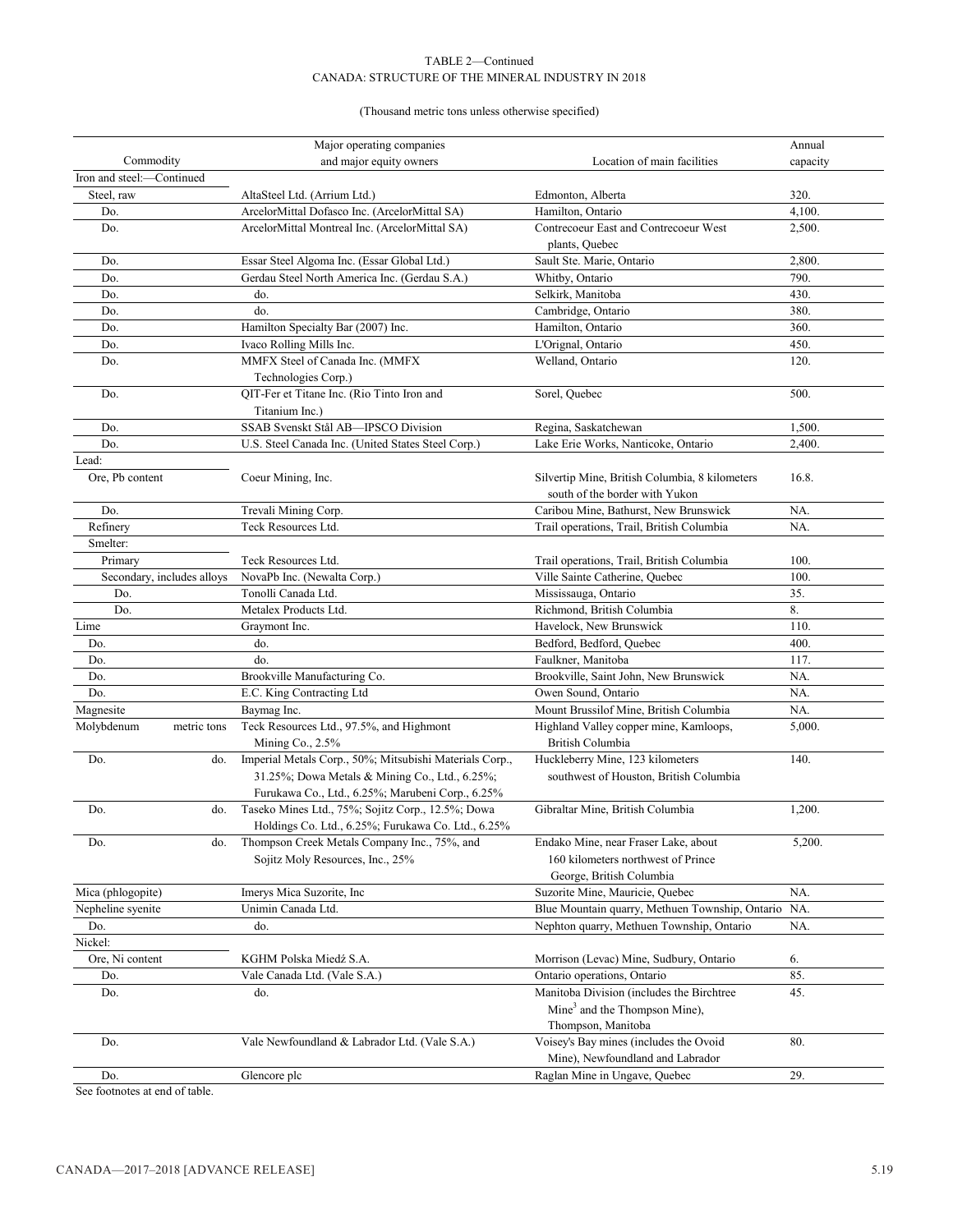(Thousand metric tons unless otherwise specified)

|                   |             | Major operating companies                              |                                                  | Annual                       |
|-------------------|-------------|--------------------------------------------------------|--------------------------------------------------|------------------------------|
| Commodity         |             | and major equity owners                                | Location of main facilities                      | capacity                     |
| Nickel:-Continued |             |                                                        |                                                  |                              |
| Ore, Ni content-  |             | Glencore plc                                           | Fraser Mine and Nickel Rim South Mine in         | 20.                          |
| Continued         |             |                                                        | the Sudbury district, Ontario                    |                              |
| Do.               |             | North American Palladium Ltd.                          | Lac des Iles Mine, about 85 kilometers           | 800.                         |
|                   |             |                                                        | northwest of Thunder Bay, Ontario                |                              |
| Smelter           |             | Vale S.A.                                              | Copper Cliff smelter in Sudbury, Ontario         | NA.                          |
| Do.               |             | do.                                                    | Smelter in Thompson, Manitoba                    | 82 (Ni anode).               |
| Do.               |             | Glencore plc                                           | Sudbury smelter in Sudbury, Ontario              | 131 (Cu-Ni matte).           |
| Do.               |             | Vale S.A.                                              | Long Harbour hydrometallurgy smelter             | 50.                          |
| Refinery          |             | The Cobalt Refinery Company Inc. (General Nickel S.A., | Fort Saskatchewan refinery, Fort Saskatchewan,   | $\overline{35}$ (Ni briquets |
|                   |             | 50%, and Sherritt International Corp., 50%)            | Alberta                                          | and powder);                 |
|                   |             |                                                        |                                                  | 4 (Co briquets               |
|                   |             |                                                        |                                                  | and powder).                 |
| Do.               |             | Vale S.A.                                              | Copper Cliff refinery in Sudbury, Ontario        | NA.                          |
| Do.               |             | do.                                                    | Thompson refinery in Thompson, Manitoba          | NA.                          |
| Do.               |             | Glencore plc                                           | CCR refinery in Montreal-Est, Quebec             | NA.                          |
| Do.               |             | do.                                                    | Port Colborne refinery, Ontario                  | NA.                          |
| Do.               |             | Vale S.A.                                              | Voisey's Bay refinery, Newfoundland and Labrador | NA.                          |
| Palladium         |             |                                                        |                                                  |                              |
| Ore, Pd content   | kilograms   | North American Palladium Ltd.                          | Lac des Iles Mine, about 85 kilometers           | 4,800.                       |
|                   |             |                                                        | northwest of Thunder Bay, Ontario                |                              |
| Do.               | do.         | KGHM Polska Miedź S.A.                                 | Sudbury operations, Ontario                      | NA.                          |
| Do.               | do.         | Vale S.A.                                              | Ontario operations, Ontario                      | 6,000.                       |
| Refinery          | do.         | Glencore plc                                           | CCR refinery in Montreal-Est, Quebec             | NA.                          |
| Do.               | do.         | Vale S.A.                                              | Port Colborne refinery, Ontario                  | NA.                          |
| Do.               | do.         | do.                                                    | Copper Cliff refinery in Sudbury, Ontario        | NA.                          |
| Smelter           | do.         | do.                                                    | Copper Cliff smelter in Sudbury, Ontario         | NA.                          |
| Do.               | do.         | do.                                                    | Copper Cliff refinery in Sudbury, Ontario        | NA.                          |
| Petroleum,        | barrels per | Chevron Canada Ltd. (Chevron Corp.)                    | Burnaby refinery, Burnaby, British               | 55,000.                      |
| refinery products | day         |                                                        | Columbia                                         |                              |
| Do.               | do.         | Consumers' Co-operative Refineries Ltd.                | Regina, Saskatchewan                             | 100,000.                     |
|                   |             | (Federated Co-operatives Ltd.)                         |                                                  |                              |
| Do.               | do.         | Husky Energy Inc.                                      | Prince George refinery, Prince George,           | 10,000.                      |
|                   |             |                                                        | British Columbia                                 |                              |
| Do.               | do.         | do.                                                    | Lloydminster asphalt refinery,                   | 25,000.                      |
|                   |             |                                                        | Lloydminster, Alberta                            |                              |
| Do.               | do.         | Imperial Oil Ltd. (Exxon Mobil Corp., 69.6%)           | Dartmouth refinery, Halifax, Nova Scotia         | 82,000.                      |
| Do.               | do.         | do.                                                    | Nanticoke refinery, 40 kilometers                | 112,000.                     |
|                   |             |                                                        | southwest of Hamilton, Ontario                   |                              |
| Do.               | do.         | do.                                                    | Sarnia refinery, Sarnia, Ontario                 | 121,000.                     |
| Do.               | do.         | do.                                                    | Strathcona refinery, Edmonton, Alberta           | 187,000.                     |
| Do.               | do.         | Irving Oil Ltd.                                        | Irving refinery, Saint John, New Brunswick       | 250,000.                     |
| Do.               | do.         | Moose Jaw Refinery (Gibson Energy ULC)                 | Moose Jaw asphalt refinery, Moose Jaw,           | 4,100.                       |
|                   |             |                                                        | Saskatchewan                                     |                              |
| Do.               | do.         | North Atlantic Refining Ltd. (Harvest                  | North Atlantic refinery, Come by Chance,         | 115,000.                     |
|                   |             | Operations Corp.)                                      | Newfoundland and Labrador                        |                              |
| Do.               | do.         | Nova Chemicals Corp.                                   | Corunna petrochemical and refinery complex,      | 80,000.                      |
|                   |             |                                                        | Corunna, Ontario                                 |                              |
| Do.               | do.         | Shell Canada Ltd. (Royal Dutch Shell plc)              | Scotford refinery, 40 kilometers northeast       | 100,000.                     |
|                   |             |                                                        | of Edmonton, Alberta                             |                              |
| Do.               | do.         | do.                                                    | Sarnia manufacturing center (Corunna             | 72,000.                      |
|                   |             |                                                        | refinery), Sarnia, Ontario                       |                              |
| Do.               | do.         | Suncor Energy Inc.                                     | Edmonton refinery, Edmonton, Alberta             | 135,000.                     |
| Do.               | do.         | do.                                                    | Montreal refinery, Montreal East, Quebec         | 129,800.                     |
| Do.               | do.         | do.                                                    | Sarnia refinery, Sarnia, Ontario                 | 85,000.                      |
| Do.               | do.         | Ultramar Ltd. (Valero Energy Corp.)                    | Jean Gaulin refinery, Levis, Quebec              | 265,000.                     |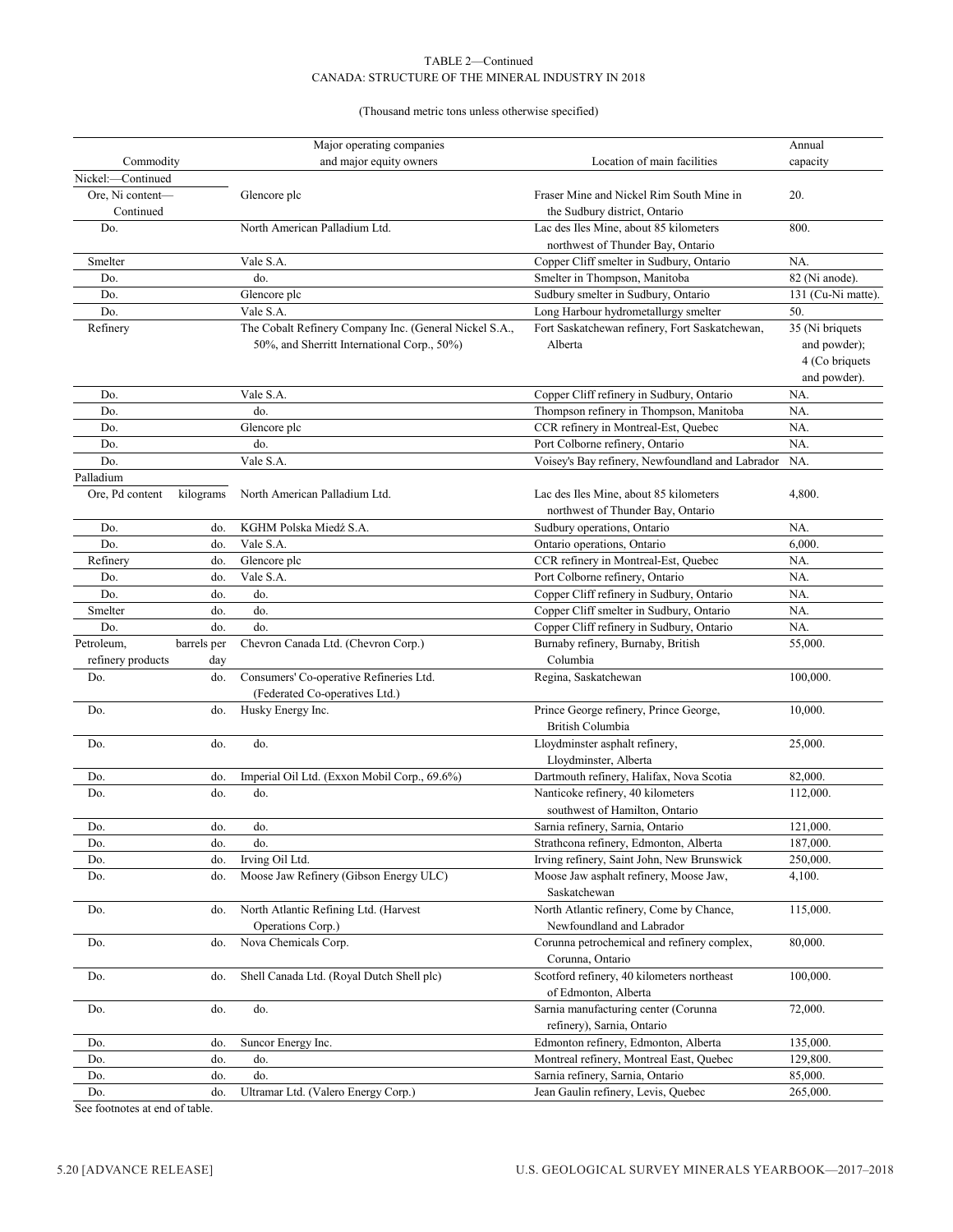(Thousand metric tons unless otherwise specified)

|                                      |           | Major operating companies                                                                |                                                                                  | Annual   |
|--------------------------------------|-----------|------------------------------------------------------------------------------------------|----------------------------------------------------------------------------------|----------|
| Commodity                            |           | and major equity owners                                                                  | Location of main facilities                                                      | capacity |
| Platinum:<br>Ore, Pt content         | kilograms | North American Palladium Ltd.                                                            | Lac des Iles Mine, about 85 kilometers<br>northwest of Thunder Bay, Ontario      | 4,800.   |
| Do.                                  | do.       | Vale S.A.                                                                                | Ontario operations, Ontario                                                      | 5,000.   |
| Do.                                  | do.       | KGHM Polska Miedź S.A.                                                                   | Sudbury operations, Ontario                                                      | NA.      |
| Smelter                              | do.       | Vale S.A.                                                                                | Copper Cliff smelter in Sudbury, Ontario                                         | NA.      |
| Refinery                             | do.       | Glencore plc                                                                             | CCR refinery in Montreal-Est, Quebec                                             | NA.      |
| Do.                                  | do.       | Vale S.A.                                                                                | Copper Cliff refinery in Sudbury, Ontario                                        | NA.      |
| Do.                                  | do.       | do.                                                                                      | Port Colborne refinery, Ontario                                                  | NA.      |
| Perlite                              |           | Le Groupe Berger Lté                                                                     | Saint-Modeste quarry, Saint-Modeste, Quebec                                      | NA.      |
| Potash (K <sub>2</sub> O equivalent) |           | Agrium Inc.                                                                              | Vanscoy, Saskatchewan                                                            | 3,000.   |
| Do.                                  |           | The Mosaic Co.                                                                           | Colonsay, Saskatchewan                                                           | 2,100.   |
| Do.                                  |           | do.                                                                                      | Esterhazy, southeast Saskatchewan                                                | 5,300.   |
| Do.                                  |           | do.                                                                                      | Belle Plaine, Saskatchewan                                                       | 2,800.   |
| Do.                                  |           | Potash Corp. of Saskatchewan Inc. (Potash Corp.)                                         | Lanigan, near Lanigan, Saskatchewan                                              | 3,800.   |
| Do.                                  |           | do.                                                                                      | Rocanville, southeast Saskatchewan                                               | 6,000.   |
| Do.                                  |           | do.                                                                                      | Allan Division, Allan, Saskatchewan                                              | 4,000.   |
| Do.                                  |           | do.                                                                                      | Cory, near Saskatoon, Saskatchewan                                               | 3,000.   |
| Do.                                  |           | do.                                                                                      | Patience Lake, near Saskatoon, Saskatchewan                                      | 300.     |
| Salt                                 |           | Canadian Salt Co. Ltd.                                                                   | Rock salt mine at Ojibway, Ontario                                               | 2,600.   |
| Do.                                  |           | do.                                                                                      | Pugwash, Nova Scotia                                                             | 1,400.   |
| Do.                                  |           | Potash Corp. of Saskatchewan Inc. (Potash Corp.)                                         | Sussex, New Brunswick                                                            | 700.     |
| Do.                                  |           | Sifco Canada Inc. (Compass Minerals Group Inc.)                                          | Goderich Harbour, Ontario                                                        | 6,500.   |
| Do.                                  |           | Seleine Mines Division of Canadian Salt Co. Ltd.                                         | Iles-de-la-Magdalen, Quebec                                                      | 1,625.   |
| Do.                                  |           | Mosaic Potash Esterhazy Limited Partnership                                              | Esterhazy, southeast Saskatchewan                                                | NA.      |
|                                      |           | Ltd. [The Mosaic Co., 75%, and Potash Corp.<br>of Saskatchewan Inc. (Potash Corp.), 25%] |                                                                                  |          |
| Do.                                  |           | NSC Minerals Inc.                                                                        | Salt recovery from potash tailings at<br>Rocanville and Vanscoy, Saskatchewan    | NA.      |
| Do.                                  |           | Nexen Inc. and Albchem Industries Ltd.                                                   | Plant near Bruderheim, Alberta                                                   | NA.      |
| Do.                                  |           | Dow Chemical Canada Inc.                                                                 | Fort Saskatchewan, Alberta                                                       | NA.      |
| Do.                                  |           | Junex Solnat (Junex Inc.)                                                                | Becancour, Quebec                                                                | NA.      |
| Do.                                  |           | Saskatoon Chemicals Holdings, Inc.                                                       | Plant near Saskatoon, Saskatchewan                                               | NA.      |
| Do.                                  |           | Sifco Canada Inc. (Compass Minerals Group Inc.)                                          | Amherst, Nova Scotia                                                             | NA.      |
| Do.                                  |           | do.                                                                                      | Plant near Unity, Saskatchewan                                                   | NA.      |
| Do.                                  |           | Canadian Salt Co. Ltd.                                                                   | Belle Plaine, Saskatchewan                                                       | NA.      |
| Do.                                  |           | do.                                                                                      | Lindberg, Alberta                                                                | NA.      |
| Silicon, metal                       |           | Québec Silicon Ltd. (Globe Specialty Metals<br>Inc., 51%, and Dow Corning Corp., 49%)    | Plant at Becancour, Quebec                                                       | 47.      |
| Silver:                              |           |                                                                                          |                                                                                  |          |
| Ore, Ag content kilograms            |           | Agnico Eagle Mines Ltd., 50%, and Yamana<br>Gold Inc., 50%                               | Canadian Malartic Mine, about 20 kilometers<br>west of Val d'Or, Quebec          | 18,500.  |
| Do.                                  | do.       | Capstone Mining Corp.                                                                    | Minto Mine, about 240 kilometers<br>northwest of Whitehorse, Yukon <sup>2</sup>  | 7,600.   |
| Do.                                  | do.       | Coeur Mining, Inc.                                                                       | Silvertip Mine, British Columbia, 8 kilometers<br>south of the border with Yukon | 345,000. |
| Do.                                  | do.       | Glencore plc                                                                             | Kidd Creek underground mine,<br>25 kilometers north of Timmins, Ontario          | 115,000. |
| Do.                                  | do.       | Imperial Metals Corp.                                                                    | Mount Polley Mine at Williams Lake,<br>British Columbia                          | 13,000.  |
| Do.                                  | do.       | KGHM Polska Miedź S.A.                                                                   | Sudbury operations, Ontario                                                      | NA.      |
| Do.                                  | do.       | Nyrstar N.V.                                                                             | Myra Falls complex, Vancouver Island,<br>British Columbia                        | 17,000.  |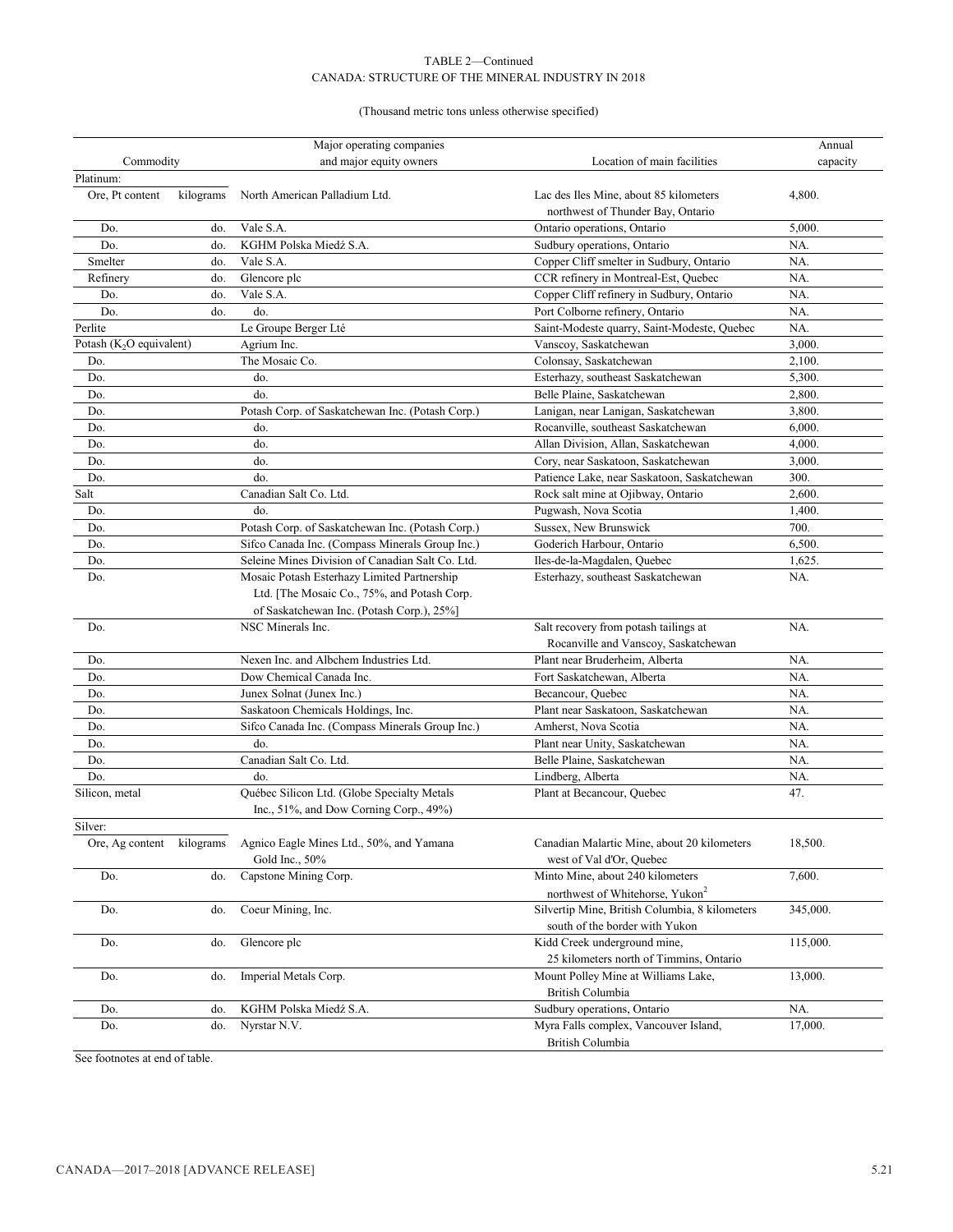(Thousand metric tons unless otherwise specified)

|                                   |             | Major operating companies                     |                                                  |                                    |
|-----------------------------------|-------------|-----------------------------------------------|--------------------------------------------------|------------------------------------|
| Commodity                         |             | and major equity owners                       | Location of main facilities                      | Annual capacity                    |
| Silver:-Continued                 |             |                                               |                                                  |                                    |
| Ore, Ag content-                  | kilo-       | Nyrstar N.V.                                  | Langlois Mine, 313 kilometers northeast          | 11,500.                            |
| Continued                         | grams       |                                               | of Val-d'Or, Quebec                              |                                    |
| Do.                               | do.         | Teck Resources Ltd.                           | Duck Pond Mine, about 100 kilometers             | 13,300.                            |
|                                   |             |                                               | southwest of Grand Falls-Windsor,                |                                    |
|                                   |             |                                               | Newfoundland and Labrador                        |                                    |
| Do.                               | do.         | Yukon Zinc Corp.                              | Wolverine Mine, Yukon                            | 153,000.                           |
| Refinery                          |             | Glencore plc                                  | CCR refinery in Montreal-Est, Quebec             | NA.                                |
|                                   |             |                                               |                                                  |                                    |
| Do.                               |             | Teck Resources Ltd.                           | Trail refinery, Trail, British Columbia          | NA.                                |
| Do.                               |             | Government                                    | Royal Canadian Mint, Ottawa, Ontario             | NA.                                |
| Smelter                           |             | Glencore Plc                                  | Belledune smelter, New Brunswick                 | NA.                                |
| Stone, dolomite and               |             | Atlantic Minerals Ltd. (Newfoundland Cement   | Lower Cove, Newfoundland and Labrador            | 800.                               |
| limestone                         |             | Co. Ltd., 100%)                               |                                                  |                                    |
| Do.                               |             | Nova Scotia Power Inc.                        | Glen Morrison quarry, Cape Breton, Nova Scotia   | NA.                                |
| Do.                               |             | Antigonish Limestone Ltd.                     | Southside Antigonish Harbour                     | NA.                                |
| Do.                               |             | Mosher Limestone Co. Ltd.                     | Upper Musquodoboit, Nova Scotia                  | NA.                                |
| Do.                               |             | Lafarge Canada Inc.                           | Brookfield, Brookfield, Nova Scotia              | NA.                                |
| Do.                               |             | do.                                           | Bath, Ontario                                    | NA.                                |
| Do.                               |             | do.                                           | Woodstock, Ontario                               | NA.                                |
| Do.                               |             | Graymont Inc.                                 | Havelock quarry, Havelock, New Brunswick         | NA.                                |
| Do.                               |             | do.                                           | Faulkner, Manitoba                               | NA.                                |
| Do.                               |             | Holcim (Canada) Inc. (Holcim AG)              | Joliette, Quebec                                 | NA.                                |
| Do.                               |             | do.                                           | Ogden Point quarry, Victoria, British Columbia   | NA.                                |
| Do.                               |             | ESSROC Canada Inc                             | Picton, Ontario                                  | NA.                                |
| Do.                               |             | St. Marys CBM (Canada) Inc.                   | Bowmanville, Ontario                             | NA.                                |
| Do.                               |             | do.                                           | St. Marys, Ontario                               | NA.                                |
| Talc                              |             | <b>IMERYS</b> Talc                            | Penhorwood Mine, Ontario, Canada                 | NA.                                |
|                                   |             |                                               |                                                  |                                    |
| Titanium, TiO <sub>2</sub> slag   |             | Fer et Titane, Inc.                           | Sorel-Tracy, Quebec                              | $1,100$ (Sorelslag <sup>®</sup> ); |
|                                   |             |                                               |                                                  | 250 (UGS™                          |
|                                   |             |                                               |                                                  | slag); NA                          |
|                                   |             |                                               |                                                  | (RTCS™ slag).                      |
| Tungsten, WO <sub>3</sub> content |             | North American Tungsten Corporation Ltd.      | Cantung Mine, Northwest Territories <sup>4</sup> | 3,500.                             |
| Uranium:                          |             |                                               |                                                  |                                    |
| Oxide                             | metric tons | Cameco Corp., 69.805%, and Orano, 30.195%     | McArthur River Mine, Saskatchewan <sup>3</sup>   | 9,300.                             |
| Do.                               | do.         | Cameco Corp., 50.025%; Orano, 37.1%; Idemitsu | Cigar Lake Mine, Saskatchewan                    | 4,100.                             |
|                                   |             | Canada Resources Ltd., 7.875%; Tokyo Electric |                                                  |                                    |
|                                   |             | Power Company Holdings, Inc. (TEPCO), 5%      |                                                  |                                    |
| Dioxide                           |             | Cameco Corp.                                  | Port Hope conversion facility                    | NA.                                |
| Trioxide                          |             | do.                                           | Blind River refinery, Ontario                    | NA.                                |
| Hexafluoride                      |             | do.                                           | Port Hope conversion facility                    | NA.                                |
| Vermiculite                       |             | Le Groupe Berger Ltée                         | Saint-Modeste quarry, Saint-Modeste, Quebec      | NA.                                |
| Wollastonite                      |             | Canadian Wollastonite (2005948 Ontario Ltd.)  |                                                  | NA.                                |
|                                   |             |                                               | St. Lawrence Mine, City of Kingston              |                                    |
|                                   |             |                                               | and the municipality of Leeds and the            |                                    |
|                                   |             |                                               | Thousand Islands, Ontario                        |                                    |
| Zeolites                          |             | HCA Mountain Minerals (Lethbridge) Ltd.       | Processing plant at Lethbridge, Alberta          | NA.                                |
|                                   |             | (Heemskirk Canada Ltd.)                       |                                                  |                                    |
| Do.                               |             | Heemskirk Canada Ltd. (Heemskirk Consolidated | Bromley Creek (Princeton) Mine, near             | NA.                                |
|                                   |             | Ltd.                                          | Copper Mountain, British Columbia                |                                    |
| Do.                               |             | do.                                           | Z1 (Ranchlands) quarry, near Cache Creek,        | NA.                                |
|                                   |             |                                               | British Columbia                                 |                                    |
| Do.                               |             | Industrial Mineral Processors Ltd.            | Z2 quarry, near Cache Creek, British             | NA.                                |
|                                   |             |                                               | Columbia                                         |                                    |
| Do.                               |             | do.                                           | Processing plant at Ashcroft, British            | NA.                                |
|                                   |             |                                               | Columbia                                         |                                    |
| Do.                               |             | Absorbent Products Ltd.                       | Red Lake deposit, British Columbia               | NA.                                |
|                                   |             |                                               |                                                  |                                    |